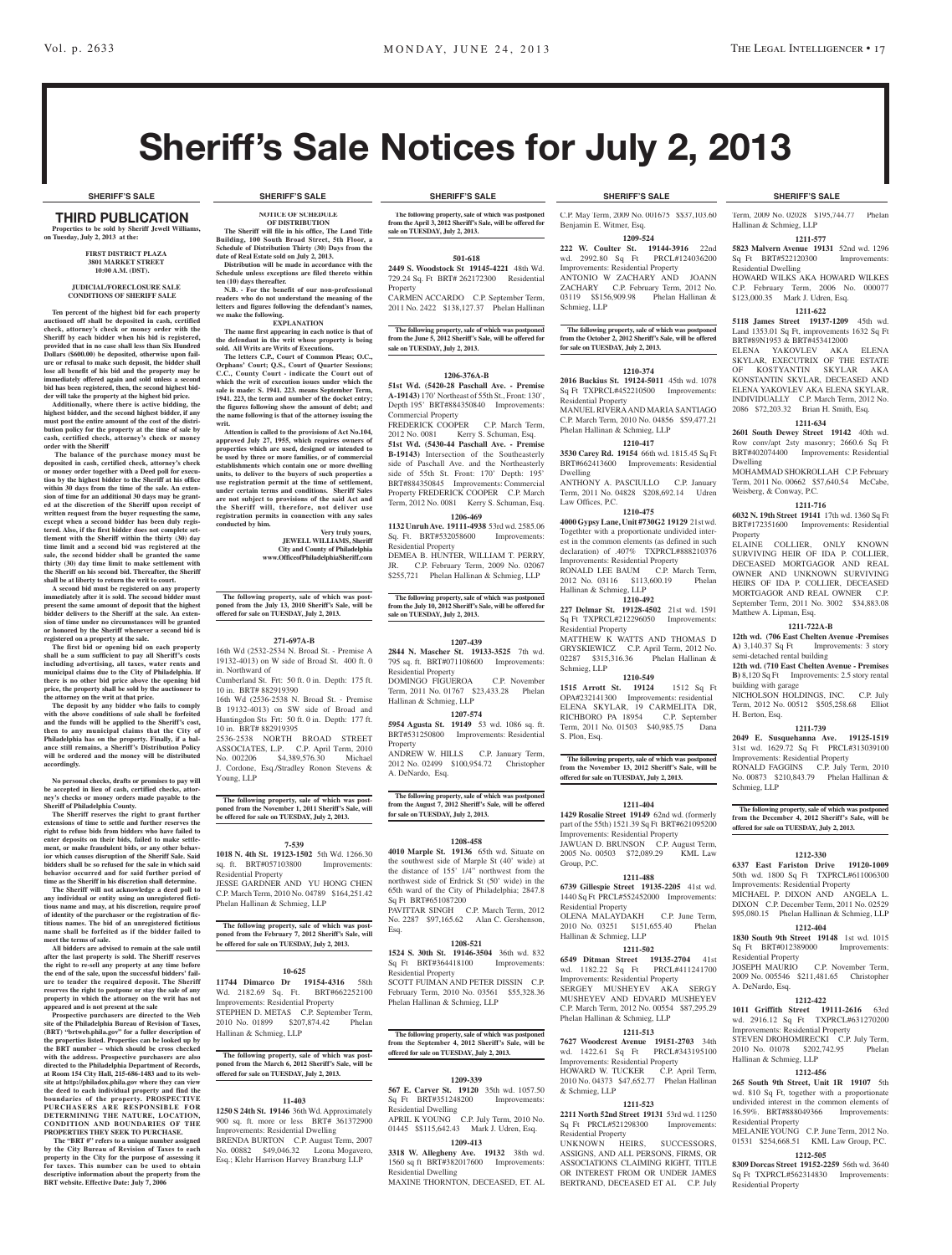LORIANNE A. GERAGHTY AKA LORRAINE A. GERAGHTY C.P. March Term, 2010 No. 01674 \$209,477.40 Phelan Hallinan & Schmieg, LLP

#### **1212-551**

**2845 Benner Street 19149** 62nd wd. 1114.37 Sq Ft BRT#621154800 Improvements: Residential Property

FAUSTO ABREU C.P. July Term, 2012 No. 00178 \$124,470.21 KML Law Group, P.C.

## **1212-600**

**6142 Locust Street 19139** 46th wd. 2522 Sq Ft BRT#031097800 Improvements: Residential Real Estate

ANTHONY LYNN AND LYNN REAL ESTATE HOLDINGS, LLC C.P. April Term, 2012 No. 02657 \$69,994.79 Stern & Eisenberg, PC

#### **1212-618**

**2711 Parrish Street** 15th wd. Containing in front or breadth on the said Parrish Street 15 ft and extending of that width in length or depth northward between parallel lines at right angles with the said Parrish Street 67 ft to a certain 3 ft wide alley leading westward into Pennock Street and eastward into a ceratin other 3 ft wide alley leading southward into the said Parrish Street. BRT#152300200 Subject to Mortgage Improvements: Row 2 Sty Masonry ANTHONY L. TIDD AND TRACEY M. TIDD C.P. October Term, 2008 No. 01145 \$365,851.57 Patrick J. Wesner, Esq.

## **The following property, sale of which was postponed from the January 8, 2013 Sheriff's Sale, will be offered for sale on TUESDAY, July 2, 2013.**

#### **1301-319**

**3147 Agate Street 19134** 25th wd. 693.84 Sq. Ft. BRT#252335800 Improvements: Residential Property MARKEYES ANDERSON C.P. February Term, 2007 No. 01597 \$38,619.36 KML Law Group, P.C.

#### **1301-330**

**7712 Summerdale Avenue 19111** 56th wd. 3291.54 Sq. Ft. BRT#561144100 Improvements: Residential Property KAREN FULLER C.P. June Term, 2012 No. 00864 \$260,890.31 KML Law Group, P.C.

#### **1301-380**

**2313 S. 17th Street 19145** 26th wd. All that certain lot or piece of ground, situate on the east side of Seventeenth Street at the distance of ninety-six feet southward from the south side of Wolf Street in the twenty-sixth ward of the City of Philadelphia. Containing in front or breadth on the said Seventeenth Street sixteen feet and extending of that width in length or depth between line at right angles to the said Seventeenth Street sixty-two feet or a four feet wide alley which extends northward and southward and communicates at each end with another four feet wide alley extending eastward into Chadwick Street. Together with the free and common use, right, liberty, and privilege of the aforesaid alleys as and for passageways and watercourses at all times hereafter forever. Subject to Mortgage Improvements: Single Family Row ROBERT M. EDGAR C.P. August Term, 2011

No. 04375 \$110,235.14 Anthony R. Distasio, Esq.; Linton, DiStasio & Edwards, P.C.

#### **1301-390**

**4033 Dungan Street** 33rd wd. 14'3" x 60' BRT#332420200

JG REAL ESTATE DEVELOPMENT, LLC C.P. March Term, 2012 No. 02595 \$70,401.77 Jenifer G. Fowler, Esq.

#### **1301-391**

**3042 Aramingo Avenue** 25th wd. 14'1" x 75' BRT#251476600 JG REAL ESTATE DEVELOPMENT, LLC C.P. March Term, 2012 No. 02601 \$102,831.37 Jenifer G. Fowler, Esq.

#### **1301-392**

#### **3098 Aramingo Avenue** 25th wd. 15' x 68'6"

BRT#251479400 JG REAL ESTATE DEVELOPMENT, LLC C.P. March Term, 2012 No. 02596 \$108,920.10 Jenifer G. Fowler, Esq.

# **1301-393**

**3157 Aramingo Avenue** 25th wd. 14'4" x 68' 3-3/4" BRT#251465300 JG REAL ESTATE DEVELOPMENT, LLC C.P. March Term, 2012 No. 02599 \$124,739.37 Jenifer G. Fowler, Esq.

#### **1301-394**

**3126 Aramingo Avenue** 25th wd. 14' x 71' x 3-3/4" BRT#251480600 JG REAL ESTATE DEVELOPMENT, LLC C.P. March Term, 2012 No. 02598 \$110,798.62 Jenifer G. Fowler, Esq.

## **1301-395**

**3132 Agate Street** 25th wd. 15'6"x47'6" BRT#252347500

JG REAL ESTATE DEVELOPMENT LLC C.P. March Term, 2012 No. 02600 \$75,587.21 Jenifer G. Fowler, Esq.

#### **1301-396**

**1716 Widener Place 19141** 17th wd. 1536 Sq. Ft. TXPRCL#171183400 Improvements: Residential Property STEPHEN V. JOHNSON C.P. September Term, 2005 No. 02224 \$66,062.52 Phelan Hallinan & Schmieg, LLP

#### **1301-405**

**2322 South Franklin Street 19148** 39th wd. 672 Sq. Ft. BRT#393225800 Improvements: Residential Real Estate JAMES A. PATRICK C.P. July Term, 2012 No. 01037 \$49,171.57 Stern & Eisenberg, PC

#### **1301-417**

**3125 Weikel Street 19134** 25th wd. 840 Sq. Ft. BRT#252389000 Improvements: Residential Property DONNA M. RUSSELL C.P. May Term, 2012 No. 3558 \$26,921.07 Christopher A. DeNardo, Esq.

#### **1301-454**

**5930 Drexel Road 19131** 52nd wd. (formerly parth of the 34th wd.) 32106.06 Sq. Ft. BRT#522192500 Improvements: Residential Property JUDITH STEVENSON AND PETER

STEVENSON C.P. June Term, 2012 No. 03419 \$542,751.11 KML Law Group, P.C. **1301-461**

**2913 South Felton Street 19142** 40th wd. Row b/gar 2sty; masonry; residential 2365.80 Sq. Ft. BRT#402117600 Improvements: Residential Dwelling

KONTHEA BO AND VISITH OUM C.P. January Term, 2010 No. 01639 \$97,727.31 McCabe, Weisberg, & Conway, P.C.

#### **1301-509**

**3732 North 15th Street 19140-3602** 13th wd. 1552 Sq. Ft. TXPRCL#131147800 Improvements: Residential Property TANISHA HOLMES AKA TA-TANISHA HOLMES C.P. November Term, 2009 No.<br>00048 \$99,894.92 Phelan Hallinan & 00048 \$99,894.92 Schmieg, LLP

#### **1301-521**

**2647 Miller Street 19125-2328** 31st wd. 946.01 Sq. Ft. TXPRCL#312074000 Improvements: Residential Property SHAWN KENYON AND MELINDA KENYON C.P. January Term, 2010 No. 00551 \$115,734.24 Phelan Hallinan & Schmieg, LLP

#### **1301-537**

**2117 Stevens Street 19149-3533** 62nd wd. 1248 Sq. Ft. PRCL#621204000 Improvements: Residential Property LATOYA LONG C.P. May Term, 2012 No. 03732 \$164,882.98 Phelan Hallinan & Schmieg, LLP

#### **1301-544**

**2921 Unruh Avenue 19149-2527** 55th wd. 1861.40 Sq. Ft. TXPRCL#551150500 Improvements: Residential Property ANTHONY N CHIARIZIO AKA ANTHONY N. CHIARZIO AND GEORGENE CHIARIZIO AKA GEORGENE BRASS C.P. January Term, 2012 No. 00453 \$172,769.13 Phelan

# Hallinan & Schmieg, LLP

**1301-558 7009 Woodbine Avenue 19151-2330** 34th wd. 12880 Sq. Ft. TXPRCL#344136700 Improvements: Residential Property LORRAINE ROBINSON C.P. June Term, 2009 No. 03519 \$661,608.82 Phelan Hallinan & Schmieg, LLP

#### **1301-566**

**12 South 50th Street 19139-3538** 60th wd. 1760 Sq. Ft. PRCL#602150700 Improvements: Residential Property

KEITH D. BROCKENBOROUGH AKA KEITH G. BROCKENBROU AKA KEITH D. BROCKENBROUGH AKA KEITH BROCKENBROWGH AND BRENDA SMITH C.P. May Term, 2006 No. 04356 \$77,415.12 Phelan Hallinan & Schmieg, LLP

#### **1301-588**

**2618 South 65th Street 19142-2813** 40th wd. 1462.50 Sq. Ft. TXPRCL#406002700 Improvements: Residential Property DEBRAH STERLING C.P. Novem

2010 No. 00722 \$68,916.99 Phelan Hallinan & Schmieg, LLP

# **1301-591**

**4109 Gypsy Lane 19129** 21st wd. 21725 Sq. Ft. TXPRCL#213220945 Improvements: Residential Property ROSIE BROWN C.P. May Term, 2008 No. 00571 \$599,814.71 Phelan Hallinan & Schmieg, LLP

#### **1301-613**

**1749-1751 Bigler Street 19145** 26th wd. 1280 Sq. Ft. BRT#262314100 Improvements: Residential Property LOUIS PAVONI C.P. July Term, 2012

No. 002829 \$361,898.76 Christopher A. DeNardo, Esq.

#### **1301-620 2084 Clementine Street 19134** 25th wd. 888 Sq. Ft. BRT#252256500 Improvements:

Residential Property MICHAEL ANTONYUK AND MARINA PETCHERSKAIA C.P. August Term, 2012 No. 1643 \$28,838.95 Christopher A. DeNardo, Esq.

The following property, sale of which was postponed **from the February 5, 2013 Sheriff's Sale, will be offered for sale on TUESDAY, July 2, 2013.**

#### **1302-303**

**5002 Penn Street 19124-2694** 23rd wd. 2527.25 Sq Ft TXPRCL#621478400 Improvements: Residential Property DANIEL LUFFMAN C.P. July Term, 2009 No. 04137 \$272,061.32 Phelan Hallinan & Schmieg, LLP

#### **1302-323**

**6437 North Norwood Street 19138-2507**  17th wd. 1005.28 Sq Ft PRCL#172478500 Improvements: Residential Property

CRYSTAL L. THOMAS AKA CRYSTAL THOMAS C.P. March Term, 2012 No. 00542 \$101,839.62 Phelan Hallinan & Schmieg, LLP

#### **1302-376**

**1419 East Susquehanna Avenue 19125**  18th wd. 2221.92 Sq Ft BRT#181252600 Improvements: Residential Property JOHN GENTNER AND LISA GENTNER AKA LISA GENTER C.P. March Term, 2012 No. 02024 \$282,519.92 KML Law Group, P.C.

#### **1302-384**

**401 66th Avenue 19126** 61st wd. 2419.80 Sq Ft BRT#611410100 Improvements: Residential Property ANTHONY BIAS AKA ANTHONY W. BIAS C.P. February Term, 2010 No. 01233 \$135,629.71 KML Law Group, P.C.

#### **1302-398**

**1630 East Lycoming Street 19124-4424**  33rd wd. 1254.45 Sq Ft PRCL#332054500 Improvements: Residential Property CARMEN MELENDEZ AND LENNY DEVICTORIA C.P. January Term, 2009 No. 03402 \$80,684.54 Phelan Hallinan & Schmieg, LLP

## **1302-463**

**3607 Spring Garden Street 19104-2300**  24th wd. 2558 Sq Ft PRCL#242005500 Improvements: Residential Property ALA S. RABADY AND JIHANE HAJJ C.P. August Term, 2012 No. 01537 \$116,644.32 Phelan Hallinan & Schmieg, LLP

#### **1302-478**

**4841 North Leithgow Street 19120** 42nd wd. 1886 Sq Ft; row 2sty, masonry BRT#422469300 Improvements: Residential Dwelling

PROPERTY OF FITZHUGH HARRIS, KNOWN SURVIVING HEIR OF VERNAL G. HARRIS, DECEASED MORTGAGOR AND REAL OWNER; SANDRA HARRIS, KNOWN SURVIVING HEIR OF VERNAL G. HARRIS, DECEASED MORTGAGOR AND REAL OWNER; VERNAL HARRIS, KNOWN SURVIVING HEIR OF VERNAL G. HARRIS, DECEASED MORTGAGOR AND REAL OWNER; AND ALL UNKNOWN SURVIVING HEIRS OF VERNAL G. HARRIS, DECEASED MORTGAGOR A REAL OWNER. C.P. February Term, 2012 No. 02538 \$71,681.30 McCabe, Weisberg & Conway, P.C.

#### **1302-522**

**7353 N. 19th Street 19126** 10th wd. (formerly part of the 42nd wd.) 1320 Sq Ft BRT#101117300 Improvements: Residential Real Estate BETTY DEAN GEATHERS BROWN C.P. September Term, 2012 No. 01573 \$146,776.45

# Stern & Eisenberg, PC

**1302-545 3042 Almond Street 19134** 25th wd. 1040 Sq Ft BRT#25-1305300 Improvements: Residential Property

VINCENT A. D'ALONZO, JR. AND EILEEN D'ALONZO C.P. July Term, 2012 No. 4649 \$189,725.03 Christopher A. DeNardo, Esq.

#### **1302-555 1315 Kater Street 19147-1818** 2nd wd. 507 Sq Ft PRCL#023175610 Improvements:

Residential Property STEPHEN J. FORMAN C.P. August Term, 2009 No. 00064 \$381,573.89 Phelan Hallinan & Schmieg, LLP

## **1302-573**

**3634 Edgemont Street 19134-5507** 45th wd. 1327.18 Sq Ft PRCL#451224500 Improvements: Residential Property C.P. July Term, 2012 No. 01983 \$186,444.47 Phelan Hallinan & Schmieg, LLP

#### **SHERIFF'S SALE SHERIFF'S SALE SHERIFF'S SALE SHERIFF'S SALE SHERIFF'S SALE**

Sq Ft PRCL #502305200 Improvements:

JAMES E. REYNOLDS, JR. C.P. July Term, 2011 No. 02220 \$185,718.78 Phelan

**1303-324 6213 Reedland Street 19142-2909** 40th wd. 1053.61 Sq Ft PRCL #402200000 Improvements: Residential Property ENIS L. ARCHER C.P. February Term, 2012 No. 03416 \$37,000.67 Phelan Hallinan, LLP **1303-332 5317 Laurens Street 19144-4615** 12th wd. (formerly 22nd wd.) 1950 Sq Ft PRCL #124149600 Improvements: Residential

NICOLE BRISCOE C.P. October Term, 2011 No. 03839 \$141,015.17 Phelan Hallinan, LLP **1303-335 7503 Brentwood Road 19151-2104** 34th wd. 1392.65 Sq Ft PRCL #343227900 Improvements: Residential Property COHOWA EDNEY C.P. July Term, 2012 No. 03793 \$108,663.36 Phelan Hallinan, LLP **1303-336 3160 Capri Drive Unit 22 19145-5773**  88th wd. Being and designated as Unit #22 together with a proportionate undivided interest in the common elements as defined in such Declaration. PRCL #888260242 Improvements: Condominium Unit TERRILL L. BROWN IN HIS CAPACITY AS HEIR OF JAMES BROWN, DECEASED. BROWN LIVING TRUST, DATED AUGUST 10, 2009 UNKNOWN SUCCESSOR, TRUSTEES OF THE BROWN LIVING TRUST, DATED AUGUST 10, 2009. UNKNOWN BENEFICIARIES OF THE BROWN LIVING TRUST, DATED AUGUST 10, 2009. UNKNOWN HEIRS, SUCCESSORS, ASSIGNS, AND ALL PERSONS, FIRMS, OR ASSOCIATIONS CLAIMING RIGHT, TITLE OR INTEREST FROM OR UNDER JAMES BROWN, DECEASED. C.P. March Term, 2012 No. 00543 \$315,361.39 Phelan

Residential Property

Property

Hallinan, LLP

Hallinan, LLP

Residential Property

Phelan Hallinan, LLP

Residential Property

Phelan Hallinan, LLP

Residential Property

Dwelling

Conway, P.C.

**1303-337 1810 East Thayer Street 19134-2510**  45th wd. 990.49 Sq Ft PRCL #452062300 Improvements: Residential Property VERNON COYLE C.P. August Term, 2011 No. 02809 \$42,122.67 Phelan Hallinan, LLP **1303-340 5936 Springfield Avenue 19143-5235**  40th wd. 1448.75 Sq Ft PRCL #401097200 Improvements: Residential Property WILLIAM KING AKA WILLIAM H. KING AND ROBERT WIPPLINGER C.P. December Term, 2011 No. 03654 \$54,893.40 Phelan

**1303-341 5316 Wyalusing Avenue 19131-5019** 44th wd. 2548 Sq Ft PRCL #442069500 Improvements:

WILLIE MAE JOHNSON, IN HER CAPACITY AS ADMINSTRATRIX AND HEIR OF THE ESTATE OF SALLIE HUNTER. DANIEL HUNTER, IN HIS CAPACITY AS HEIR OF THE ESTATE OF SALLIE HUNTER. KATERINE STEADLEY, IN HER CAPACITY AS HEIR OF THE ESTATE OF SALLIE HUNTER. BETTIE JOHNSON AKA BETTY JOHNSON, IN HER CAPACITY AS HEIR OF THE ESTATE OF SALLY HUNTER. C.P. February Term, 2012 No. 02735 \$50,302.70

**1303-345 8164 Lister Street 19152-3108** 64th wd. 4461 Sq Ft PRCL #641086900 Improvements:

CHARLES PLUNKETT AND VIRGINIA ZAYAS C.P. July Term, 2010 No. 03273 \$242,393.57 Phelan Hallinan, LLP **1303-347 1124 Marlborough Street 19125-4139**  18th wd. 2435.58 Sq Ft PRCL #181055000 Improvements: Residential Property LOUIS MOORE AND CHRISTINE MOORE C.P. April Term, 2010 No. 03816 \$164,981.32

**1303-349 2541 South Alder Street 19148-4426** 39th wd. 665 Sq Ft PRCL #394125100 Improvements:

MARIANNE C. MICALI AND ANGELINA COLOZZI C.P. January Term, 2012 No. 00548 \$145,119.75 Phelan Hallinan, LLP **1303-351 725 South 17th Street, Unit 1A 19146** 88th wd. 1000 Sq Ft; res condo 3 sty masonry BRT#888303670 Improvements: Residential

THOMAS MURPHY, ADMINISTRATOR OF THE ESTATE OF THOMAS C. MURPHY, DECEASED MORTGAGOR AND REAL OWNER C.P. September Term, 2012 No. 00997 \$289,376.24 McCabe, Weisberg, &

Hallinan & Schmieg, LLP

**1302-602 3105 Emerald Street 19134-3101** 25th wd. 850.50 Sq Ft TXPRCL#252500200 Improvements: Residential Property VINH T. DINH C.P. March Term, 2010 No. 00466 \$55,922.78 Phelan Hallinan & Schmieg, LLP

wd. 3079.07 Sq Ft TXPRCL#641145100 Improvements: Residential Property WILLIAM C. STOUT C.P. November Term, 2009 No. 05251 \$275,646.63 Phelan

**1302-608 4622 Penn Street 19124-5821** 23rd wd. 2200 Sq Ft TXPRCL#234286600 Improvements:

OLUGBEMIGA OGUNKUA C.P. January Term, 2012 No. 02052 \$63,686.61 Phelan

**1302-618 5308 Willows Avenue 19143** 51st wd. 1232 Sq Ft BRT#51-1119100 Subject to Mortgage Improvements: Residential Dwelling RODNEY SETH ROBERSON C.P. August Term, 2012 No. 01900 \$75,051.81 Gregory Javardian, Esq.; Powers, Kirn & Javardian, LLC **1302-621 2853-55 Kensington Avenue 19134** 25th wd. front 36.10'; depth 71.90' OPA#252575505 Improvements: 3523 Sq Ft; 2sty, 8 Units IVAN RIOS & ASHLEY GONZALES C.P. August Term, 2012 No. 03548 \$221,736.56 Thomas D. Bielli, Esq., Daniel Patrick Murray, Esq.; O'Kelly Ernst Bielli & Wallen, LLC **1302-647 1144 Snyder Avenue 19148-5522** 39th wd. 1110 Sq Ft BRT#394038700 Improvements:

#### **1302-607 2927 Cottman Avenue 19149-1404** 64th

Hallinan & Schmieg, LLP

Residential Property

Hallinan & Schmieg, LLP

Residential Real Property

Residential Property

Residential Property

Residential Property

Residential Property

KML Law Group, P.C.

Dwelling

DeNardo, Esq.

DeNardo, Esq.

LOIS BROCCO C.P. October Term, 2012 No. 2355 \$481,710.62 Richard J. Giulianai, Esq **1302-663 3018 West Harper Street 19130** 29th wd. 812 Sq Ft BRT#292173500 Improvements:

SALVATORE LICASTRI AKA SALVATORE P. LICASTRI C.P. May Term, 2012 No. 02178 \$239,893.60 KML Law Group, P.C. **1302-670 2038 North Hope Street 19122** 18th wd. 1620 Sq Ft BRT#183231701 Improvements:

ILUMINADO MALDONADO C.P. July Term, 2003 No. 003483 \$38,346.32 Christopher A.

**1302-684 243 West Spencer Street 19120** 61st wd. 1140 Sq Ft BRT#611217800 Improvements:

NICOLE D. HILLIARD C.P. September Term, 2012 No. 0494 \$65,152.01 Christopher A.

**1302-693 1352 South Stanley Street 19140** 36th wd. 714 Sq Ft BRT#362263900 Improvements:

MARILY ROSADO FKA MARILY PEREZ C.P. August Term, 2012 No. 02401 \$60,323.42

**1302-698 4325 North 7th Street 19140** 43rd wd. 833.00 Sq Ft BRT#123N 7-167 Subject to Mortgage Subject To Rent Improvements: Residential

HECTOR GUZMAN AND JOSEFA N. ROSADO C.P. August Term, 2012 No. 01513 \$52,143.04 Udren Law Offices, P.C.

**The following property, sale of which was postponed from the March 5, 2013 Sheriff's Sale, will be offered** 

**1303-306 2455 West Seybert Street AKA 2455 Seybert Street 19121-4723** 29th wd. 727.72 Sq Ft PRCL #291072600 Improvements:

CURTIS MARION C.P. August Term, 2012 No. 02970 \$55,361.70 Phelan Hallinan, LLP **1303-307 1316 Englewood Street 19111-4223** 53rd wd. 2310 Sq Ft PRCL #532352300 Improvements:

COREY KENNER, PAULA WASHINGTON AND BRIAN KENNER C.P. June Term, 2010 No. 01984 \$220,539.26 Phelan Hallinan &

**1303-314 414-416 Sanger Street 19120-1612** 35th wd. 6229 Sq Ft PRCL #351190400 Improvements:

LEROY C. JOHNSON C.P. April Term, 2012 No. 03586 \$95,922.91 Phelan Hallinan, LLP **1303-322 8632 Fayette Street 19150-1904** 50th wd. 2385

**for sale on TUESDAY, July 2, 2013.**

Residential Property

Residential Property

Residential Property

Schmieg, LLP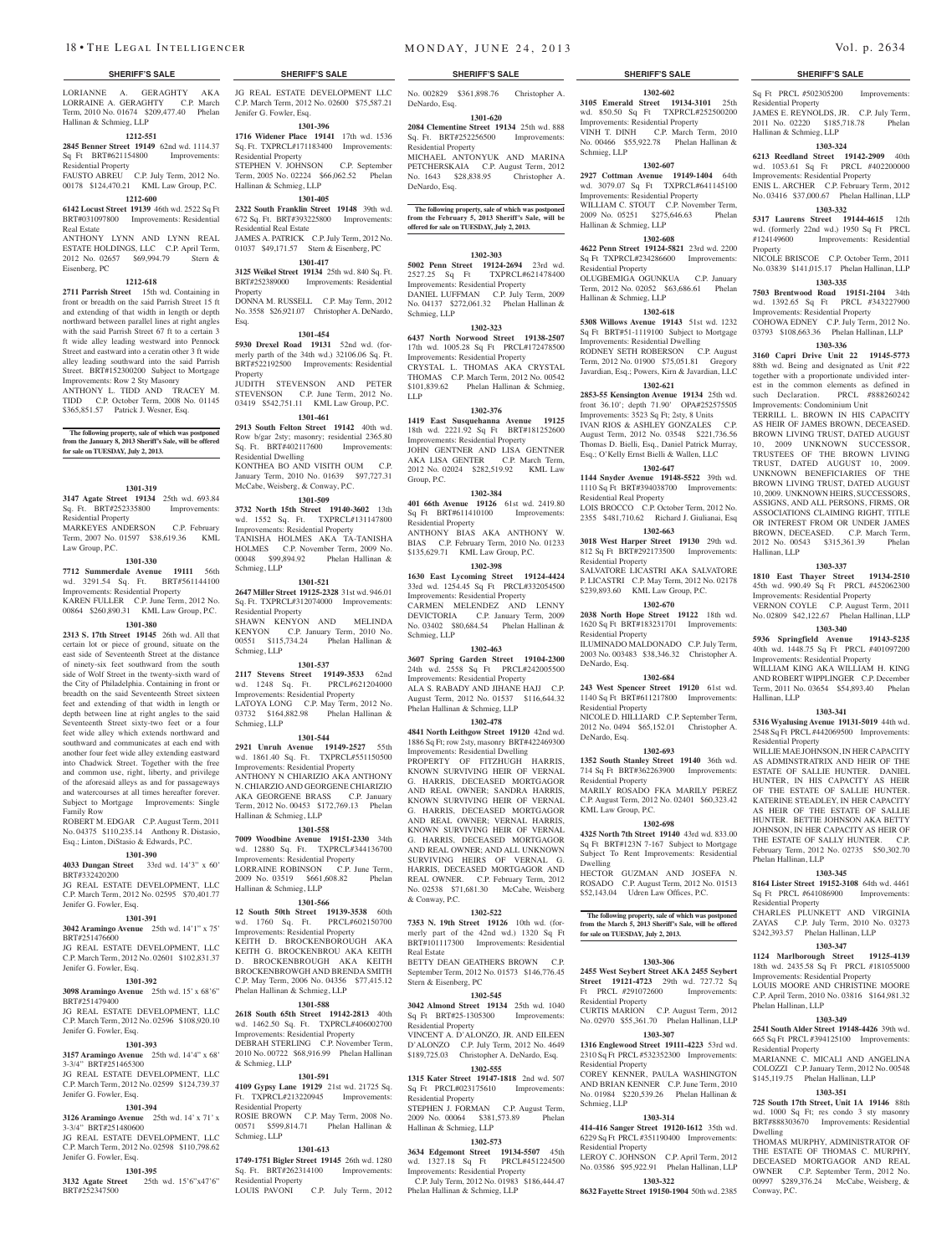#### **1303-352**

**5403 North 12th Street 19141** 48th wd. 1484 Sq Ft; row 2sty masonry BRT#481080000 Subject to Mortgage Improvements:

Residential Dwelling SHARONN THOMAS C.P. July Term, 2012 No. 00882 \$93,146.70 McCabe, Weisberg,

& Conway, P.C.

## **1303-357**

**2600 Bancroft Street 19145** 26th wd. 2530 Sq Ft; row conv/apt 2sty masonry BRT#261308100 Improvements: Residential Dwelling JOHN R. GRAFF C.P. September Term, 2012 No. 01786 \$371,673.43 McCabe, Weisberg, & Conway, P.C.

#### **1303-360**

**1804 N 77th Street 19151** 34th wd. 2822.36 Sq Ft; row b/gar 2sty masonry BRT#343358000 Improvements: Residential Dwelling SIGET STOCKTON C.P. August Term, 2009 No. 04324 \$138,944.63 McCabe, Weisberg, & Conway, P.C.

#### **1303-379**

**5634 BaltimoreAvenue 19143** 51st wd. (formerly 40th wd.) 1600 Sq Ft BRT#513057600 Subject To Rent Improvements: Residential Dwelling

JOSEPH EDWARDS, SR. C.P. May Term, 2010 No. 04590 \$71,396.28 Udren Law Offices, P.C.

#### **1303-381 1323 West Porter Street AKA 1323 Porter Street 19148** 39th wd. 1024 Sq<br>Ft BRT#394322700 Subject To Rent Ft BRT#394322700 Improvements: Residential Dwelling VERONICA BRANCO C.P. August Term, 2010 No. 03706 \$205,094.17 Mark J. Udren, Esq.

# **1303-391**

**749 South Marvine Street 19147** 2nd wd. 864.00 Sq Ft BRT#022319000 Subject To Rent Improvements: Residential Dwelling STEPHANIE T. CAIN AKA STEPHANIE CAIN C.P. June Term, 2008 No. 01379 \$84,227.56 Udren Law Offices, P.C.

#### **1303-392**

**6129 North 7th Street 19120** 61st wd. (formerly part of the 42nd wd.) 1504.00 Sq Ft BRT#611145500 Subject To Rent Improvements: Residential Dwelling JENNIFER DANCY C.P. March Term, 2010 No. 05870 \$183,244.22 Udren Law Offices, P.C.

#### **1303-395**

**3133 Belgrade Street 19134** 25th wd. 1015 Sq Ft BRT#251314500 Subject To Rent Improvements: Residential Dwelling

CHARLES HETTINGER, III AND SUSAN HETTINGER C.P. December Term, 2009 No. 01597 \$163,002.55 Mark J. Udren, Esq.

#### **1303-397**

**1733 Bainbridge Street 19146** 30th wd. 1134.99 Sq Ft BRT#301044800 Subject to<br>Mortgage Subject To Rent Improvements: Subject To Rent Improvements:

Residential Dwelling HOWARD GOLDSTON C.P. March Term, 2010 No. 05305 \$386,604.08 Udren Law Offices, P.C.

#### **1303-398**

**2307 Faunce Street 19152** 35th wd. 3049.77 Sq Ft BRT#561416800 Subject To Rent Improvements: Residential Dwelling JAMIL A. AJAJ C.P. March Term, 2011 No. 02465 \$167,184.54 Udren Law Offices, P.C.

#### **1303-399**

**234 West Upsal Street 19119** 22nd wd. 39,800.00 Sq Ft BRT#775327000 Subject To Rent Improvements: Residential Dwelling OKOLO THOMAS C.P. May Term, 2008 No. 00974 \$676,238.82 Udren Law Offices, P.C.

## **1303-402**

**7815 Verree Road 19111** 63rd wd. (formerly part of the 56th wd.) 2837.67 Sq Ft BRT#631149200 Subject To Rent Improvements: Residential Dwelling CHRISTINE J. PETERS AND MICHAEL PETERS C.P. April Term, 2008 No. 01685 \$199,832.51 Udren Law Offices, P.C.

## **1303-404**

**3628 Sussex Lane 19114** 66th wd. (formerly part of the 58th wd.) 4229 Sq Ft BRT#661207100 Subject To Rent Improvements: Residential Dwelling

SIKA JOACHIM C.P. March Term, 2008 No. 01854 \$206,760.10 Udren Law Offices, P.C.

#### **1303-409**

**2325 Bryn Mawr Avenue 19131** 52nd wd. (formerly part of the 34th wd.) 28000 Sq Ft BRT#521667300 Subject To Rent

Improvements: Residential Dwelling ALDENISE SHULER AKA ALDENISE S. BALL C.P. January Term, 2007 No. 00121

## \$684,969.46 Udren Law Offices, P.C. **1303-411**

**5026 Cedar Avenue 19153** 46th wd. 2090 Sq Ft BRT#462052000 Subject To Rent Improvements: Residential Dwelling DIABATE MAMADOU AKA MAMADOU DIABATE MARIAM KOITA C.P. May Term, 2010 No. 02372 \$80,410.66 Udren Law

**1303-412 6157 Catharine Street AKA 6157 Catherine Street 19143** 46th wd. 1758.89 Sq Ft BRT#032194200 Subject To Rent Improvements: Residential Dwelling SAUNDRA E. JONES, ESTATE OF JOHNNIE HOWARD C/O JOHN D. DOUGLAS, AS ADMINISTRATOR OF THE ESTATE OF JOHNNIE HOWAD C.P. February Term, 2010 No. 02989 \$72,115.49 Mark J. Udren, Esq. **1303-414 7455 Ruskin Road 19151-2925** 34th wd. 1494 Sq Ft PRCL #343166900 Improvements:

CARETHA TARVER C.P. May Term, 2010 No. 04265 \$128,225.21 Phelan Hallinan,

**1303-417 4400 Convent Lane 19114-3708** 65th wd. 11375 Sq Ft PRCL #652166300 Improvements: Residential Property MICHAEL J. BREEN AND MARY T. BREEN C.P. June Term, 2012 No. 00922 \$310,783.71

**1303-421 6314 Battersby Street 19149-3122** 55th wd. 1257.41 Sq Ft PRCL #551536100 Improvements: Residential Property CHRISTINA QUIGLEY AND DENNIS QUIGLEY C.P. December Term, 2011 No. 00894 \$146,765.18 Phelan Hallinan, LLP **1303-422 813 West Wellens Avenue AKA 813 West Wellens Street 19141-4021** 49th wd. 1167 Sq Ft PRCL #492036400 Improvements:

CHRISTINE GREEN C.P. April Term, 2012 No. 02070 \$85,835.38 Phelan Hallinan, LLP **1303-426 4138 Parrish Street 19104** 6th wd. (formally the 24th wd.) 1331.04 Sq Ft PRCL #062051600 Improvements: Residential Property YERO CARTER C.P. August Term, 2012 No. 03239 \$194,135.91 Phelan Hallinan, LLP **1303-429 4251 Neilson Street 19124-4921** 33rd wd. 810 Sq Ft PRCL #332530700 Improvements:

RAQUEL TORRES C.P. April Term, 2012 No. 01144 \$62,971.65 Phelan Hallinan, LLP **1303-430 2600 West Cheltenham Avenue 19150-1311**  50th wd. 3879.11 Sq Ft PRCL #501271600 Improvements: Residential Property BARRY BROWN C.P. January Term, 2012 No. 00555 \$145,050.62 Phelan Hallinan,

**1303-431 2859 Sebring Road 19152-1612** 57th wd. 3269.50 Sq Ft PRCL #571061100 Improvements: Residential Property STEPHEN NEJMAN AND SHANNA NEJMAN C.P. August Term, 2012 No. 02652 \$203,051.50 Phelan Hallinan, LLP **1303-432 1823 Fuller Street 19152-2610** 56th wd. 4646.85 Sq Ft PRCL #562021200 Improvements: Residential Property

DANIEL RZOTKIEWICZ C.P. April Term,<br>2012 No. 03424 \$259,752.95 Phelan 2012 No. 03424 \$259,752.95

**1303-434 8228 Elberon Avenue 19111-1815** 63rd wd. 4464 Sq Ft PRCL #631039300 Improvements:

EDWARD L. SMITH C.P. July Term, 2012 No. 04562 \$174,358.22 Phelan Hallinan,

**1303-436 4200 Vista Street 19136-3623** 41st wd. 1020 Sq Ft PRCL #412190500 Improvements:

STEVE MARI C.P. August Term, 2010 No. 03987 \$62,589.48 Phelan Hallinan, LLP **1303-441 5832 Lebanon Avenue 19131-3032** 52nd wd. 1508.62 Sq Ft PRCL #522076800 Improvements: Residential Property CHRISTINA EDWARDS C.P. July 2010 No. 03196 \$77,538.52 Phelan Hallinan,

**1303-457 902 Pratt Street 19124-1738** 35th wd. 801 Sq Ft PRCL #351113500 Improvements:

BERNARD LOVE C.P. August Term, 2012 No. 00858 \$95,987.53 Phelan Hallinan &

**1303-458 1625 North Redfield Street 19151-3920**  34th wd. 1200 Sq Ft PRCL #342168100 Improvements: Residential Property DENISE ALLEN C.P. August Term, 2012

Offices, P.C.

Residential Property

Phelan Hallinan, LLP

Residential Property

Residential Property

LLP

Hallinan, LLP

LLP

LLP

Residential Property

Residential Property

Residential Property

Schmieg, LLP

LLP

No. 02666 \$87,664.29 Phelan Hallinan & Schmieg, LLP

# **1303-460**

**3403 Disston Street 19149-2011** 55th wd. 1625 Sq Ft PRCL #551318800 Improvements: Residential Property

WILLIAM HOLT, JR. C.P. February Term, 2012 No. 02692 \$155,931.30 Phelan Hallinan & Schmieg, LLP

## **1303-468**

**6623 Jackson Street 19135-2720** 41st wd. 2250 Sq Ft PRCL #411200300 Improvements: Residential Property ABDUS S. KHAN C.P. February Term, 2012 No. 04011 \$144,038.57 Phelan Hallinan & Schmieg, LLP

#### **1303-470**

**1919 Ruan Street 19124-4622** 23rd wd. 1145.50 Sq Ft PRCL #232029200 Improvements: Residential Property JOSE L. CARABALLO C.P. July Term, 2012 No. 04458 \$70,407.01 Phelan Hallinan & Schmieg, LLP

#### **1303-471**

**2178-80 East Oakdale Street 19125-1801**  31st wd. 840.58 Sq Ft (parcel 1), 845.75 Sq Ft (parcel 2) PRCL #1314228800, PRCL #2314228900 Improvements: Residential Property

JAMES P. O'NEILL C.P. March Term, 2012 No. 01360 \$26,172.43 Phelan Hallinan, LLP **1303-472**

**1863 East Tulpehocken Street 19138-1210**  10th wd. 1524.13 Sq Ft PRCL #102221600 Improvements: Residential Property IESHIA B. ANDERSON C.P. December Term, 2011 No. 00897 \$117,308.13 Phelan Hallinan, LLP

#### **1303-476**

**1447 West Lycoming Street 19140** 13th wd. (formally the 33rd wd.) 1075.62 Sq Ft PRCL Improvements: Residential Property<br>UNKNOWN HEIRS, SUCCESSORS,

ASSIGNS, AND ALL PERSONS, FIRMS, OR ASSOCIATIONS CLAIMING RIGHT TITLE OR INTEREST FROM OR UNDER ERNESTINE JONES, DECEASED. C.P. December Term, 2011 No. 03626 \$31,687.98 Phelan Hallinan & Schmieg, LLP

## **1303-477**

**4426 Mckinley Street 19135-3217** 55th wd. 1980 Sq Ft PRCL #552034100 Improvements: Residential Property CARLI R. JONES C.P. November Term, 2009

No. 05254 \$204,118.55 Phelan Hallinan & Schmieg, LLP **1303-478**

**2064 Anchor Street 19124-1633** 41st wd. 915.20 Sq Ft PRCL #411056800 Improvements: Residential Property STEVE FRIEDMAN C.P. June Term, 2012 No. 00064 \$61,930.50 Phelan Hallinan & Schmieg, LLP

#### **1303-484**

**133 South Street 19147-2416** 5th wd. 1009 Sq Ft PRCL #051227231 Improvements: Residential Property SUSAN LUCKOW C.P. October Term, 2010 No. 01121 \$707,156.85 Phelan Hallinan &

#### Schmieg, LLP **1303-494**

**4703 Sheffield Street 19136** 65th wd. 2469.48 Sq Ft BRT#651147004 Improvements: Residential Property CHRISTIPHER D. LANE C.P. May Term, 2010 No. 02048 \$197,020.66 KML Law Group, P.C.

#### **1303-497**

**343 Roseberry Street 19148** 39th wd. 725 Sq Ft BRT#392207800 Improvements: Residential Property KERIANN RIECKY C.P. June Term, 2012 No. 02072 \$192,389.66 KML Law Group,

P.C.

**1303-508 5421 Wyndale Avenue 19131-1333** 52nd wd. 3125 Sq Ft PRCL #522131400 Improvements: Residential Property

KEVIN LAMB AKA KEVIN D. LAMB C.P. February Term, 2012 No. 03115 \$159,985.17 Phelan Hallinan, LLP

#### **1303-509**

**13004 Blakeslee Drive 19116-1048** 58th wd. 2800 Sq Ft PRCL #583111653 Improvements: Residential Property

MARAT BAGRAMYAN C.P. January Term,<br>2012 No. 03570 \$205.030.98 Phelan 2012 No. 03570 \$205,030.98 Hallinan, LLP

#### **1303-514**

**4905 Morris Street 19144-4713** 13th wd. 1505.59 Sq Ft PRCL #133142200 Improvements: Residential Property ANGELA GRAHAM C.P. July Term, 2012 No. 04567 \$130,132.79 Phelan Hallinan, LLP

#### **SHERIFF'S SALE SHERIFF'S SALE SHERIFF'S SALE SHERIFF'S SALE SHERIFF'S SALE**

**1303-554 4634 Magee Avenue 19135-2729** 41st wd. 1500 Sq Ft PRCL #411180800 Improvements:

HARRY SCARPIELLO AND JOHN MORRIS C.P. September Term, 2012 No. 00856 \$113,047.86 Phelan Hallinan, LLP

**1303-559 1615 North Edgewood Street 19151-3912**  34th wd. 1138.89 Sq Ft PRCL #342223500 Improvements: Residential Property MELINDA BERRY C.P. July Term, 2012 No. 03178 \$90,180.69 Phelan Hallinan, LLP **1303-560 22 Evergreen Way 19115-2113** 58th wd. 5040 Sq Ft PRCL #581315755 Improvements:

LINDA SANDERS C.P. October Term, 2011 No. 04513 \$139,315.18 Phelan Hallinan,

**1303-561 4790 Silverwood Street 19128-4622** 21st wd. 1293.47 Sq Ft PRCL #211537300 Improvements: Residential Property JOSEPH O'BRIEN C.P. December Term, 2011 No. 03245 \$44,358.77 Phelan Hallinan,

**1303-566 5732 Reedland Street 19143-6132** 40th wd. 1080 Sq Ft PRCL #402194900 Improvements:

MONTEZ CARSWELL C.P. September Term, 2012 No. 03381 \$52,872.54 Phelan

**1303-568 6112 Keystone Street 19135-4220** 41st wd. 2500 Sq Ft PRCL #411459800 Improvements:

LEE R. THOMAS AKA LEE ROY THOMAS C.P. August Term, 2012 No. 00189 \$203,554.03

**1303-569 3415 Eden Street 19114-3605** 57th wd. 3373.50 Sq Ft PRCL #572163115 Improvements:

STEPHANIE J. WIEST AND JOHN G. WIEST, JR. C.P. April Term, 2012 No. 00545 \$95,762.36 Phelan Hallinan, LLP **1303-570 6517 North 12th Street 19126-3641** 49th wd. 8638 Sq Ft PRCL #493133300 Improvements:

LEE RUFFIN AND FERNELL RICHARDSON-RUFFIN C.P. March Term, 2009 No. 04130 \$187,688.97 Phelan Hallinan, LLP **1303-571 2120 South Shields Street 19142** 40th wd. 751.80 Sq Ft PRCL #403039600 Improvements: Residential Property YACKOV GROSS C.P. June Term, 2008 No. 01377 \$67,258.76 Phelan Hallinan, LLP **1303-572 4600 Oakmont Street 19136-3720** 41st wd. 2107.25 Sq Ft PRCL #651067900 Improvements: Residential Property KHALED MUHANNA C.P. October Term, 2011 No. 04630 \$147,206.32 Phelan

**1303-573 1448 Robbins Avenue AKA 1448 Robbins Street 19149-2750** 54th wd. 1734.56 Sq Ft PRCL #541081800 Improvements:

KEMEVILAKO R. DANIEL C.P. April Term, 2012 No. 01145 \$62,279.82 Phelan Hallinan

**1303-583 5608 Arlington Street 19131** 52nd wd. 1680 Sq Ft BRT#522058800 Improvements:

ESTATE OF SARAH BELLE JUSTICE, DECEASED AND JAKE HOUSTON, ADMINISTRATOR OF THE ESTATE OF SARAH BELLE JUSTICE, DECEASED. C.P. July Term, 2011 No. 001991 \$78,716.93

**1303-588 2022 Greymont Street 19116** 58th wd. Irregular dimensions OPA #582024500 Improvements: Residential Property DIANE M. KLEINBRAHM AND WILLIAM P. KLEINBRAHM C.P. August Term, 2010 No. 00504 \$182,891.14 Richard M. Squire

**1303-596 4376 Edgemont Street 19137** 10th district 1335.14 Sq Ft BRT#453244200 Subject To Rent Improvements: Residential Dwelling ROBERT J. WILLIAMS, III C.P. August Term, 2011 No. 03732 \$185,192.51 Udren

**1303-597 605 Robbins Street 19111** 35th wd. 2938 Sq Ft BRT#353030800 Subject to Mortgage Subject To Rent Improvements: Residential

Residential Property

Residential Property

Residential Property

Residential Property

Phelan Hallinan, LLP

Residential Property

Residential Property

Hallinan, LLP

Residential Property

& Schmieg, LLP

Residential Dwelling

Heather Riloff, Esq.

& Associates, LLC

Law Offices, P.C.

Dwelling

Hallinan, LLP

LLP

LLP

**1303-516 6334 Sherwood Road 19151-2516** 34th wd. 12000 Sq Ft PRCL #344161400 Improvements: Residential Property JOSEPH DEBREAUX AND FRANCIS DEBREAUX AKA FRANCIS A. DEBREAUX C.P. March Term, 2012 No. 01032 \$338,358.15 Phelan Hallinan, LLP

#### **1303-522**

**3201 Da Vinci Drive, Unit #13** 1355 Sq Ft BRT#888260024 Improvements: Res Condo 4 Story Masonry CARMEN L. RAGO C.P. October Term,

2008 No. 02100 \$358,896.73 Milstead & Associates, LLC **1303-525**

**4611 Naples Street** 23rd wd. 1224 Sq Ft BRT#234215300 Improvements: Row B/gar 2 Story, Masonry NILDA GARCIA C.P. December Term, 2001 No. 01822 \$93,739.83 Milstead & Associates, LLC

#### **1303-527**

**2941 Gaul Street** 25th wd. 1660 Sq Ft BRT#251377500 Improvements: Row 2 Story, Masonry BARBARA WINNING AKA BARBARA A. DRISCOLL, ORIGINAL MORTGAGOR AND REAL OWNER AND PATRICK J. DRISCOLL, II REAL OWNER C.P. November Term, 2008 No. 03967 \$200,006.30 Milstead & Associates, LLC

#### **1303-531**

**6324 Limekiln Pike AKA 6324 Limekiln Turnpike** 17th wd. (formerly part of the 50th wd.) 1500 Sq Ft BRT#172316300 Improvements: Row 2 Story Masonry LAWRENCE FISHER C.P. December Term, 2006 No. 02754 \$93,347.60 Milstead & Associates, LLC

#### **1303-533**

**4334 Pearce Street** 23rd wd. 1600 Sq Ft BRT#231059600 Subject to Mortgage Improvements: Row B/gar 2 Story, Masonry JOSEPH R. YOUNG C.P. September Term, 2011 No. 02805 \$145,599.44 Milstead & Associates, LLC

#### **1303-535**

**7235 Tabor Avenue AKA 7235-7237 Tabor Avenue** 53rd wd. (formerly 35th wd.) 1313 Sq Ft BRT#532399700 Improvements: Det W/d. Gar 1.5 Sotry Mas-0 LAWRENCE PFEIFFER AND BETH PFEIFFER C.P. November Term, 2010 No. 00854 \$327,570.78 Milstead & Associates,

#### **1303-536**

LLC

**4336 Bermuda Street** 23rd wd. 1272 Sq Ft BRT#231049700 Improvements: Semi/det 2story Mas + Other DAVID M. DITRO, ORIGINAL MORTGAGOR AND REAL OWNER AND MICHELLE SYMCZAK, ORIGINAL MORTGAGOR C.P. November Term, 2011 No. 02784 \$168,094.44 Milstead & Associates, LLC

#### **1303-537**

**6149 Montague Street** 55th wd. (formerly part of the 41st wd.) 1138 Sq Ft BRT#552297700 Subject to Mortgage Improvements: Row B/ gar 2 Story, Masonry JON JOUDIN AKA JON JOUNIO C.P. November Term, 2009 No. 02803 \$159,733.41

Milstead & Associates, LLC **1303-544**

**515 East Chelten Avenue 19144-1202**  59th wd. 2000 Sq Ft PRCL #591004900 Improvements: Residential Property JONATHAN E. JONES C.P. April Term, 2012 No. 02919 \$115,981.12 Phelan Hallinan, LLP

**1303-546 727 Johnston Street 19148-5032** 39th

wd. 1053.36 Sq Ft PRCL #395034300 Improvements: Residential Property DAVE P. MANLEY AND ALIX MANLEY C.P. June Term, 2009 No. 03930 \$225,098.15 Phelan Hallinan, LLP

## **1303-547**

LLP

**1403 South Vodges Street 19143-5303**  51st wd. 919.80 Sq Ft PRCL #514010400 Improvements: Residential Property<br>CASSUNDRA F. LOCKHART C.P. June CASSUNDRA F. LOCKHART Term, 2012 No. 01322 \$46,948.82 Phelan Hallinan, LLP **1303-548**

**4344 North Franklin Street 19140-2225**  43rd wd. 916.89 Sq Ft PRCL #433343300 Improvements: Residential Property MICHELE A. STUBBS C.P. August Term, 2012 No. 01889 \$38,433.84 Phelan Hallinan,

**1303-552 149 North 56th Street 19139-2510** 4th wd. 954.90 Sq Ft PRCL #041208100 Improvements: Residential Property ANTHONY JOSEPH AND MELROSE O. HERRINGTON C.P. August Term, 2012 No. 02618 \$20,497.52 Phelan Hallinan, LLP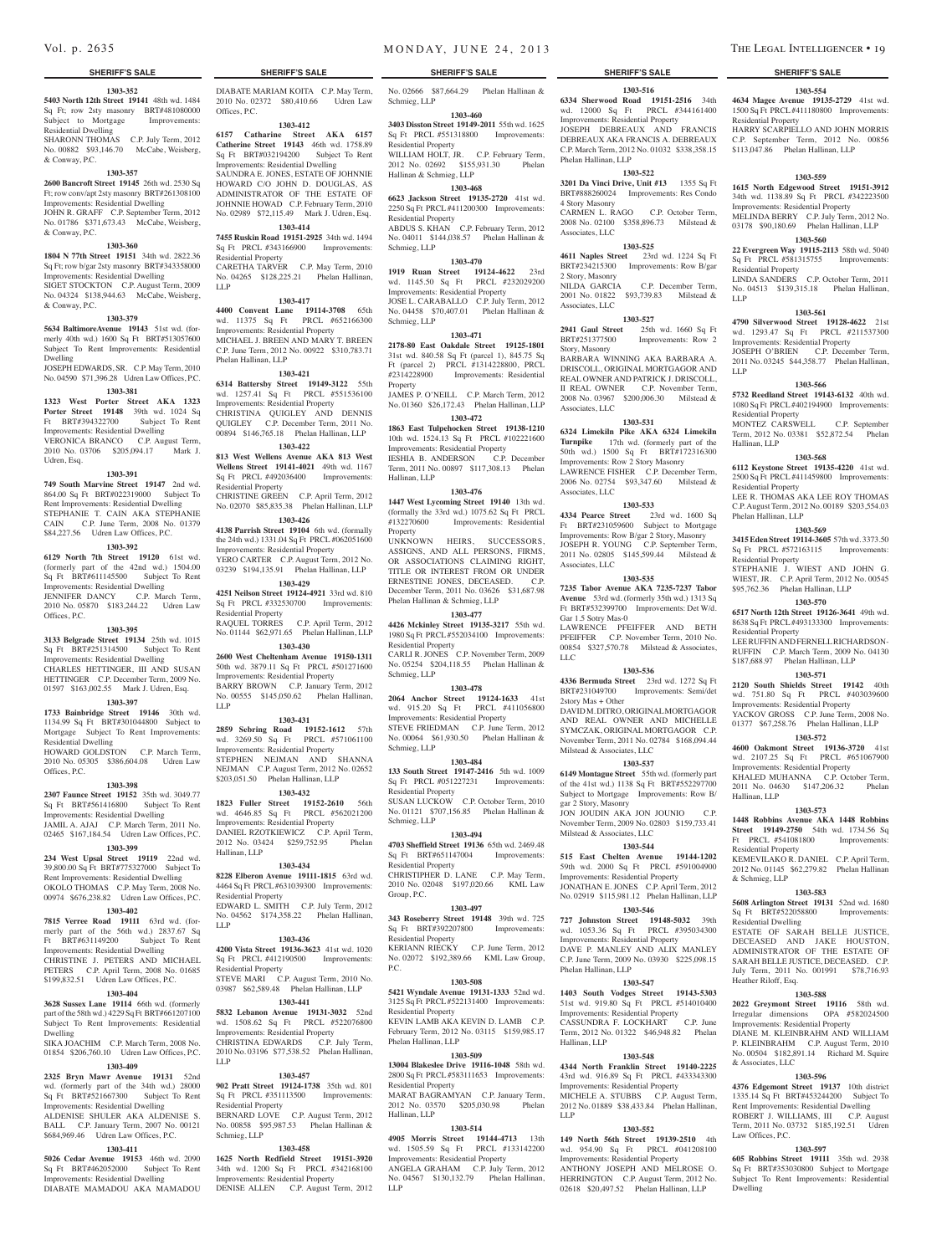CYNTHIA ZAMICHIELI C.P. August Term, 2010 No. 00842 \$90,753.76 Udren Law Offices, P.C.

#### **1303-604**

**1316 North 7th Street** 14th wd. 2142 Sq Ft BRT#141057310 Improvements: Row W/gar

# 2 Story Masonry

STEVE VESOTSKY AKA STEVE VESOTSKY, JR, AND LOUIS MACRI C.P. November Term, 2010 No. 03425 \$237,388.03 Milstead & Associates, LLC

#### **1303-608**

**4803 North 10th Street** 49th wd. 1290 Sq Ft BRT#133N48 Improvements: Row 2 Story Masonry CHERYL GARCIA C.P. October Term, 2011 No. 00340 \$51,457.71 Milstead &

# Associates, LLC

#### **1303-609**

**1416 E Luzerne Street 19124** 33rd wd. 1350 Sq Ft BRT#332015900 Improvements: Residential Dwelling DESIREE LONG C.P. December Term, 2006 No. 2070 \$90,716.43 Weber Gallagher Simpson Stapleton Fires & Newby, LLP; Sarah A. Elia, Esq.

#### **1303-619**

**5839 N 15th Street 19141** 49th wd. 1408 Sq Ft BRT#172051400 Subject To Rent Improvements: Row B/gar 2 Sty<br>EMETHEL ALLEN C.P. February Term, EMETHEL ALLEN C.P. February Term, 2011 No. 01836 \$68,166.20 Jonathan M. Peterson, Esq.

#### **1303-624**

**214-218 New Street, Unit D AKA 2-S 19106** 5th wd. 1100 Sq Ft BRT#888030406 Improvements: Residential Property JEFREY T. HEATH C.P. January Term, 2012 No. 004657 \$309,760.45 Christopher A. DeNardo, Esq.

#### **1303-626**

**114 W Wyneva Street 19144** 12th wd. 1710 Sq Ft BRT#123022800 Improvements: Residential Real Estate CYNTHIA M. KEARSE C.P. September

Term, 2012 No. 02138 \$160,297.95 Stern & Eisenberg, PC

#### **1303-632**

**1806 South Broad Street** 1,440 Sq Ft (.03 acres) BRT/TIN #481148000 Subject to Mortgage Improvements: The Improvements Thereupon Are A Three Story Brick Structure Of Approximately 2970 Sf MICHAEL J. HALPRIN AND ANDREA L.

HARPIN C.P. February Term, 2012 No. 01637 \$370,451.53 Rosetta B. Packer, Esq. and David B. Aaronson, Esq.; McCarter, & English LLP

#### **1303-648**

**6731 Lebanon Avenue 19151** 34th wd. 1672.57 Sq Ft BRT#344065200 Improvements: Residential Property VELVIA A. GILCHRIST C.P. February Term,

2012 No. 02602 \$44,003.64 KML Law Group, P.C.

#### **1303-659**

**1405 N. 7th Street 19122** 20th wd. 2000 Sq Ft BRT#202000400 Improvements: Residential Property

BENJAMIN J. PAGENT, JR., AND TINA TODD-PAGENT C.P. June Term, 2012 No. 02077 \$81,826.25 KML Law Group, P.C.

# **1303-663**

**109 East Phil Ellena Street 19119** 22nd wd. 1401.84 Sq Ft BRT#222002400 Improvements: Residential Property SANDRA WHITE C.P. December Term, 2011 No. 03159 \$76,205.46 KML Law Group, P.C.

#### **1303-671**

**32 West Johnson Street 19144** 59th wd. Det 3sty stone; 5892.1 Sq Ft BRT#593121500 Improvements: Residential Dwelling SCOTT D. STEPHENS C.P. November Term,

2011 No. 00717 \$227,629.79 McCabe, Weisberg, & Conway, P.C. **1303-675**

# **10931 Templeton Drive 19154-4235** 66th

wd. 2425.85 Sq Ft PRCL #662149500 Improvements: Residential Property WILLIAM F. ROLAND C.P. March Term, 2012 No. 00207 \$39,438.52 Phelan Hallinan, LLP

#### **1303-677**

**366 East Sharpnack Street 19119-2013**  22nd wd. 1699.07 Sq Ft PRCL #221113600 Improvements: Residential Property DEWEY SPANN, JR C.P. May Term, 2012 No. 00422 \$162,617.90 Phelan Hallinan, LLP

## **1303-683**

**6317 Hegerman Street 19135-3301** 41st wd. 1447.20 Sq Ft PRCL #411382500 Improvements: Residential Property MICHAEL KRUMENACKER, JR AKA MICHAEL KRUMENAKER, JR. C.P. June Term, 2012 No. 03876 \$109,841.81 Phelan Hallinan & Schmieg, LLP

**1303-685 3638 Canby Drive 19154-2008** 66th wd. 2888.95 Sq Ft PRCL #663387700 Improvements: Residential Property BRIAN J. BITTNER, REGINA MCGUIRE BITTNER C.P. December Term, 2011 No. 02966 \$93,514.22 Phelan Hallinan &

## **1303-693**

Schmieg, LLP

**1606 Afton Street 19111-3428** 56th wd. 2316 Sq Ft PRCL #561418600 Improvements: Residential Property ROOBENS FREDERIC C.P. May Term, 2012

No. 03756 \$171,851.68 Phelan Hallinan, LLP **1303-699 41 East Bringhurst Street 19144-2338** 

#### 12th wd. 681.28 Sq Ft PRCL #121113100 Improvements: Residential Property BARBARA BENSON C.P. January Term, 2012 No. 00560 \$59,226.36 Phelan Hallinan, LLP

#### **1303-703**

**714 Marlyn Road 19151-3825** 34th wd. 1303.76 Sq Ft PRCL #344278900 Improvements: Residential Property CLARENCE J. BROWN C.P. September Term, 2012 No. 01612 \$62,849.43 Phelan Hallinan, LLP

#### **1303-709**

**358 Winton Street 19148-3322** 39th wd. 623 Sq Ft PRCL #392101800 Improvements: Residential Property PETER MARANDOLA C.P. March Term, 2012 No. 03856 \$150,897.28 Phelan Hallinan, LLP

#### **1303-712**

**3615 North Hereford Lane 19114** 66th wd. (formerly the 58th wd.)  $2007.77$  Sq Ft PRCL  $#661254600$  Improvements: Residential Improvements: Residential Property STANLEY R. TILLOTSON C.P. July Term,<br>2007 No. 02608 \$115.770.40 Phelan 2007 No. 02608 \$115,770.40 Hallinan, LLP

#### **1303-715**

**8850 Bradford Street 19115-5002** 56th wd. 4111.46 Sq Ft PRCL #562451600 Improvements: Residential Property SHELDON S. RAMCHARITAR AND RENA RAMCHARITAR AKA RENA RAMCHARITAR C.P. November Term, 2011 No. 01018 \$104,944.87 Phelan Hallinan, LLP **1303-719**

**47 North 62nd Street 19139-2211** 34th wd. 1149.75 Sq Ft PRCL #341207500 Improvements: Residential Property DEBBIE STEVENS C.P. December Term, 2011 No. 02743 \$107,928.76 phelan Hallinan, LLP

#### **1303-722 6104 Ellsworth Street 19143** 46th wd. 1728<br> **Sq** Ft BRT#033147200 Improvements: Sq Ft BRT#033147200 Residential Property

BEVERLY MOSS JOHNSON AND FRANKLIN JOHNSON C.P. August Term, 2012 No. 3401 \$83,927.80 Christopher A. DeNardo, Esq.

#### **1303-726**

**2020 W. 65th Avenue 19138** 10th wd. 3281 Sq Ft BRT#102354500 Improvements: Residential Property ROBERT MERRITT, AKA ROBERT MERRITT, SR AND CECELIA MERRITT C.P. September Term, 2012 No. 001623 \$188,138.75 Christopher A. DeNardo, Esq.

## **1303-729**

**431 North 64th Street 19151** 3rd wd. 2778 Sq Ft BRT#343074200 Improvements: Residential Property ALIYA TASHA BASIL C.P. July Term, 2012 No. 3264 \$137,864.68 Christopher A.

#### **1303-730**

DeNardo, Esq.

**10011 Ferndale Street 19116** 58th wd. 1846 Sq Ft BRT#582478300 Improvements: Residential Property ALEXANDER LIAPITCH C.P. June Term, 2012 No. 670 \$176,786.26 Christopher A. DeNardo, Esq.

#### **1303-732**

**1667 Granite Street 19124** 62nd wd. 807 Sq Ft BRT#622084100 Improvements: Residential Property RICHARD SCHLESINGER LAMB C.P. September Term, 2012 No. 1182 \$59,651.36 Christopher A. DeNardo, Esq.

## **1303-736**

**4417 Tolbut Street 19136** 65th wd. 2325 Sq Ft BRT#652099900 Improvements: Residential Property UNKNOWN HEIRS, SUCCESSORS, ASSIGNS, AND ALL PERSONS, FIRMS, OR ASSOCIATIONS CLAIMING RIGHT, TITLE, OR INTEREST FROM OR UNDER OLEG KANTAROVICH, DECEASED. C.P. April Term, 2010 No. 001018 \$196,064.65

Christopher A. DeNardo, Esq.

#### **SHERIFF'S SALE SHERIFF'S SALE SHERIFF'S SALE SHERIFF'S SALE SHERIFF'S SALE**

**1303-737 5328 Howland Street 19124** 35th wd. 1230<br>Sq Ft BRT#351349000 Improvements: Sq Ft BRT#351349000 Residential Property JESSIE M. ROWE AND PLUMMIE W.

MILLER C.P. May Term, 2012 No. 000672 \$61,210.28 Christopher A. DeNardo, Esq. **1303-739**

**4754 Marple Street 19136** 41st wd. 1240 Sq Ft BRT#651101600 Improvements: Residential Property LUZ WILLIAMS AKA LUZ Y. RODRIGUEZ AKA LUZ RODRIGUEZ WILLIAMS C.P.

September Term, 2012 No. 0850 \$64,747.56 Christopher A. DeNardo, Esq. **1303-740**

**5754 North 17th Street 19141** 17th wd. 1576 Sq Ft BRT#172206700 Improvements: Residential Property

ERIC MCENNIS C.P. September Term, 2012 No. 002962 \$143,924,72 Christopher A. DeNardo, Esq.

#### **1303-742**

**6506 Smedley Street 19126** 17th wd. 1260 Sq Ft BRT#172173600 Residential Property

PRISCILLA MOORE AND RASHEEDA MCNEAIR C.P. July Term, 2012 No. 0944 \$107,415.11 Christopher A. DeNardo, Esq.

**1303-744 100 West Tabor Road 19120** 42nd wd. 2500 Sq Ft BRT#776725000 Improvements: Residential Property

GERARD J. KEASHON AND MARIA KEASHON C.P. March Term, 2009 No.<br>003594 \$203,182.19 Christopher A. 003594 \$203,182.19 DeNardo, Esq.

#### **1303-747**

**5205 Church Road 19131** 34th wd. 1550 Sq Ft BRT#521212900 Improvements: Residential Real Estate MARIE WILKINS-WALKER AND YVONNE MARTIN C.P. November Term, 2011 No. 00096 \$46,312.93 Stern & Eisenberg, PC **1303-750**

## **2639 South 64th Street 19142** 40th wd. 1100.50

Sq Ft BRT#402135000 Improvements: Residential Real Estate SHERRI ANN KING AKA SHERRI PERKINS AND JOSEPH J. KING. JR C.P. September Term, 2012 No. 02103 \$55,378.27 Stern & Eisenberg, PC

#### **1303-757**

**4412 Teesdale Street 19136** 41st<br>wd. BRT#412091300 Subject To Rent wd. BRT#412091300 Improvements: Residential Dwelling CAROLINA HERRERA AND REYNALDO R. LOPEZ ESTEVEZ C.P. August Term, 2012 No. 02929 \$110,008.45 Udren Law Offices, P.C.

## **1303-761**

**1054 E Upsal Street 19150** 10th wd. 2508.78 Sq Ft BRT#102328200 Subject To Rent Improvements: S/d W B/g 25 Masonry MILTON AND GEORGETTA WILLIAMS (H/W) C.P. July Term, 2012 No. 02587 \$39,802.05 Jonathan M. peterson, Esq.

#### **1303-764**

**5634 West Girard Avenue** 4th wd. 1290 Sq Ft BRT#043021900 Subject to Mortgage Improvements: Residential Dwelling ROSEMARIE MCNEIL C.P. May Term, 2009 No. 00538 \$157,631.17 Powers, Kirn, & Javardian, LLC

**The following property, sale of which was postponed from the April 2, 2013 Sheriff's Sale, will be offered for sale on TUESDAY, July 2, 2013.**

#### **1304-305**

**2830 Nightingale Road 19154-1628** 66th wd. 6600 Sq Ft PRCL#662504600 Improvements: Residential Property MICHELLE REED C.P. October Term, 2012 No. 00306 \$178,552.52 Phelan Hallinan, LLP

#### **1304-312 2353 Moore Street 19145-1821** 36th wd. 870 Sq Ft PRCL#364110800 Improvements:

Residential Property AMELIA DIBABBO AND JOSEPH C. DIBABBO, SR C.P. August Term, 2012 No. 01532 \$98,682.20 Phelan Hallinan, LLP

#### **1304-330**

**5731 Willows Avenue 19143** 51st wd. 2362.5<br>
Sq Ft BRT#513211500 Improvements: Sq Ft BRT#513211500 Residential Dwelling; Row 2 Sty, Masonry CURTIS GOFF C.P. December Term, 2010 No. 02887 \$42,452.99 McCabe, Weisberg, & Conway, P.C.

#### **1304-331**

**5532 Ludlow Street 19139** 60th wd. 1885 Sq Ft BRT#604012000 Improvements: Residential Dwelling; Row 2 Sty Masonry WILLIAM MCLAUGHLIN AND WILLIARD M. COOPER C.P. October Term, 2008 No. 03688 \$51,633.75 McCabe, Weisberg, & Conway, P.C.

# **1304-332**

**4148 Dungan Street 19124** 33rd wd. 2556.40 Sq Ft BRT#332411800 Improvements: Residential Dwelling; Row B/gar 2 Sty Masonry TUAN NGUYEN AKA TUAN MINH NGUYEN C.P. September Term, 2008 No. 05286 \$89,248.35 McCabe, Weisberg, &

**1304-424 6743 North Smedley Street 19126** 10th wd. Irregular dimensions OPA #101036900 Improvements: Residential Property GERALDINE WASHINGTON, DECEASED AND ALL UNKNOWN INDIVIDUALS, HEIRS, SUCCESSORS, ASSIGNS, BUSINESS ENTITIES, NON-PROFIT ENTITIES, AND/ OR CHARITABLE ENTITIES HAVING AND/ OR CLAIMING ANY RIGHT, TITLE, AND/ OR INTEREST IN AND/OR FROM THE DECEDENT. C.P. August Term, 2012 No. 02553 \$21,493.74 Richard M. Squire &

**1304-430 3825 North 8th Street 19140** 43rd wd. 1057.50 Sq Ft BRT#432301800 Improvements:

NATHAN J. BROWN, CO-ADMINISTRATOR OF THE ESTAE OF DELORES CLAYTON AKA DELORES M. CLAYTON, DECEASED, DARLENE G. CARTER AS CO-ADMINISTRATOR OF THE ESTATE OF DEL ORES CLAYTON AK A DELORES M. CLAYTON, DECASED AND ALPHONSO B. CLAYTON AS CO-ADMINSTRATOR OF THE ESTAET OF DELORES CLAYTON AKA DELORES M. CLAYTON, DECEASED. C.P. July Term, 2005 No. 00686 \$40,190.29 KML Law

**1304-436 5920 Pulaski Avenue 19144** 59th wd. 2520 Sq Ft BRT#593204600 Improvements:

KIM BUSSIE AND KEVIN J. BUSSIE C.P. September Term, 2012 No. 02736 \$214,079.92

**1304-448 1843 North 25th Street 19121** 32nd wd. East side of 25th Street 169 ft 0 in southward from the south side of Berks St; front 14 ft 0 in, depth 65

SHERAH D. FREEMAN AND SHERAH D. FOWLER C.P. July Term, 2012 No. 02823

**1304-450 2674 Tilton Street 19125** 31st wd. 700 Sq Ft BRT#312179080 Improvements: Residential

THOMAS B. WACHTMANN C.P. September Term, 2012 No. 0480 \$340,797.64 Kristine

**1304-510 8212 Dorcas Street 19152-2210** 56th wd. 3947.40 Sq Ft PRCL#562313714 Improvements: Residential Property JOSEPH MAGID C.P. September Term, 2011 No. 01778 \$209,953.25 Phelan Hallinan, LLP **1304-513 4039 Dungan Street 19124** 33rd wd. Easterly side of Dungan Street 275 ft 7-1/2 in northward from the northerly side of Luzerne Street; front 14 ft 3 in; depth 60 ft 0 in BRT#332420500

HERNONDEZ CROMWELL C.P. August Term, 2012 No. 00518 \$100,184.41 Louis

**1304-515 206 Radburn Road** 63rd wd. 3691.21 Sq Ft BRT#632192000 Improvements: Residential

JEANNE E. BLACK AND ROY C. BLACK C.P. July Term, 2012 No. 00594 \$243,861.77

**1304-516 2647 East Huntingdon Street 19125** 18th wd. 1200 Sq Ft BRT#314165200 Improvements:

JASON G. HARRISON AKA JASON HARRISON AND MAUREEN R. HARRISON AKA MAUREEN HARRISON C.P. September Term, 2012 No. 002414 \$125,771.97

**1304-519 620 Mountain Street 19148** row 2 story masonry BRT#012109500 Improvements:

GEORGE DOUGHERTY, MARY DOUGHERTY, AND THE UNITED STATES OF AMERICA C/O US ATTORNEY FOR THE EASTERN DISTRICT OF PENNSYLVANIA C.P. April Term, 2012 No. 03305 \$83,918.21

**1304-521 6520 Kindred Street 19149** 35th wd. 18'3" frontage x 78'4" depth OPA #541200000

KAREN TAYLOR C.P. January Term, 2007 No. 003389 \$119,368.45 Richard M. Squire &

**1304-552 110 Flagstaff Road 19115-3410** 63rd wd. 20576.70 Sq Ft PRCL#632180100 Improvements: Residential Property SHAWN RENZ C.P. August Term, 2012 No. 02380 \$422,407.15 Phelan Hallinan, LLP **1304-559 3823 North Smedley Street 19140** 38th wd. East side of Smedley Street 189 ft 6 in nroth-

Powers, Kirn, & Javardian, LLC

Christopher A. DeNardo, Esq.

Residential Property

Residential Dwelling

Federman & Associates, LLC

Associates, LLC

Improvements: Residential Property

Associates, LLC

Residential Property

Group, P.C.

Property

M. Anthou, Esq.

Improvements:

P. Vitti, Esq.

Dwelling

Residential Property

KML Law Group, P.C.

ft, 0 in BRT#322174900

\$39,671.78 Louis P. Vitti, Esq.

**1304-333 5021 Ludlow Street 19120** 60th wd. 2944.23 Sq Ft BRT#602007000 Improvements: Residential Dwelling; Row 2 Sty, Masonry CHARLENE MCCULLEY C.P. October Term, 2006 No. 02703 \$89,243.76 McCabe,

**1304-346 3058 Tulip Street** 25th wd. Situate on the northwesterly side of Tulip Street (fifth feet wide) at the distance of four hundred and ninety-seven feet eleven and seven-eighths inches northeastwardly from the northeasterly<br>side of Ann Street Subject to Mortgage side of Ann Street Subject to Mortgage Improvements: Row 2 Sty Masonry LEAH B. BECK AND MICHAEL J. BECK C.P. September Term, 2012 No. 00920 \$111,378.62

**1304-364 913 Longshore Avenue 91111-4424** 53rd wd. 2419.80 Sq Ft PRCL#532180200

ANTHONY L. DAVIS C.P. August Term, 2009 No. 04113 \$105,006.14 Phelan Hallinan, LLP **1304-389 3138 Reach Street 19134** 33rd wd. 708 Sq Ft BRT#331312300 Improvements: Residential

UMIDA F. ERGASHBAEVA AND LOLA MANANOVA C.P. August Term, 2009 No. 00043 \$52,383.35 KML Law Group, P.C. **1304-392 7617-19 Williams Avenue 19150** 50th wd. 11619.75 Sq Ft BRT#501008900 Improvements: Residential Property JOMO DAVIS C.P. November Term, 2009 No. 03700 \$232,211.98 KML Law Group, P.C. **1304-401 4039 Neilson Street 19124** 33rd wd. 900 Sq Ft BRT#332527500 Improvements: Residential

LANEESHIA CHASE AKA LENEESHIA CHASE C.P. October Term, 2010 No. 02538 \$55,803.97 KML Law Group, P.C. **1304-402 3132 Tasker Street 19145** row 2 sty masonry BRT#482001700 Improvements: Residential

GEORGETTA WALTON C.P. October Term, 2011 No. 002086 \$34,008.14 Federman &

**1304-403 54 Eeast Springer Street 19119** row 3 sty masonry BRT#221189500 Improvements:

TANYA BARNES AND HARVEY BARNES C.P. November Term, 2011 No. 00173 \$52,030.10 Federman & Associates, LLC **1304-404 5326 Roosevelt Boulevard 19124** row b/gar 2sty masonry BRT#351033500 Improvements:

MARIA GONZALEZ C.P. February Term, 2012 No. 000502 \$130,610.07 Federman &

**1304-412 1328 Palethorp Street 19122** 18th wd. 750 Sq Ft BRT#182097300 Improvements:

MOHAMED AJAJ C.P. August Term, 2010 No. 04189 \$87,746.63 KML Law Group, P.C. **1304-414 2904 Poplar Street 19130** 15th wd. 1779.68 Sq Ft BRT#152343800 Improvements:

ANTHONY PIZZARO C.P. November Term, 2006 No. 00440 \$321,599.71 KML Law

**1304-415 2916 Rorer Street 19134** 7th wd. 901 Sq Ft BRT#071521200 Improvements: Residential

TAMMY NGOC HUYNH C.P. September Term, 2012 No. 02924 \$20,936.18 KML

**1304-416 1335 Barnett Street 19111** 53rd wd. apartment 2-4 units 2 story, masonry, 1116 sq ft BRT#531063600 Improvements: Residential

RANIEH MUSA C.P. April Term, 2012 No. 03140 \$87,994.68 Federman & Associates, LLC **1304-419 848 East Schiller Street** 33rd wd. South side of Schiller Steet 185 ft 6 in westward from the west side of "H" Street; front 14 ft 4 in; depth 57 ft 0 in OPA #331186300 Subject to Mortgage. DAVID RAMIREZ C.P. September Term, 2012 No. 01572 \$36,671.83 Louis P. Vitti, Esq.

Improvements: Residential Property

Conway, P.C.

Weisberg, & Conway, P.C.

Chandra M. Arkema, Esq.

Property

Property

Dwelling

Associates, LLC

Residential Dwelling

Residential Dwelling

Residential Property

Residential Property

Group, P.C.

Law Group, P.C.

Property

Dwelling;

Associates, LLC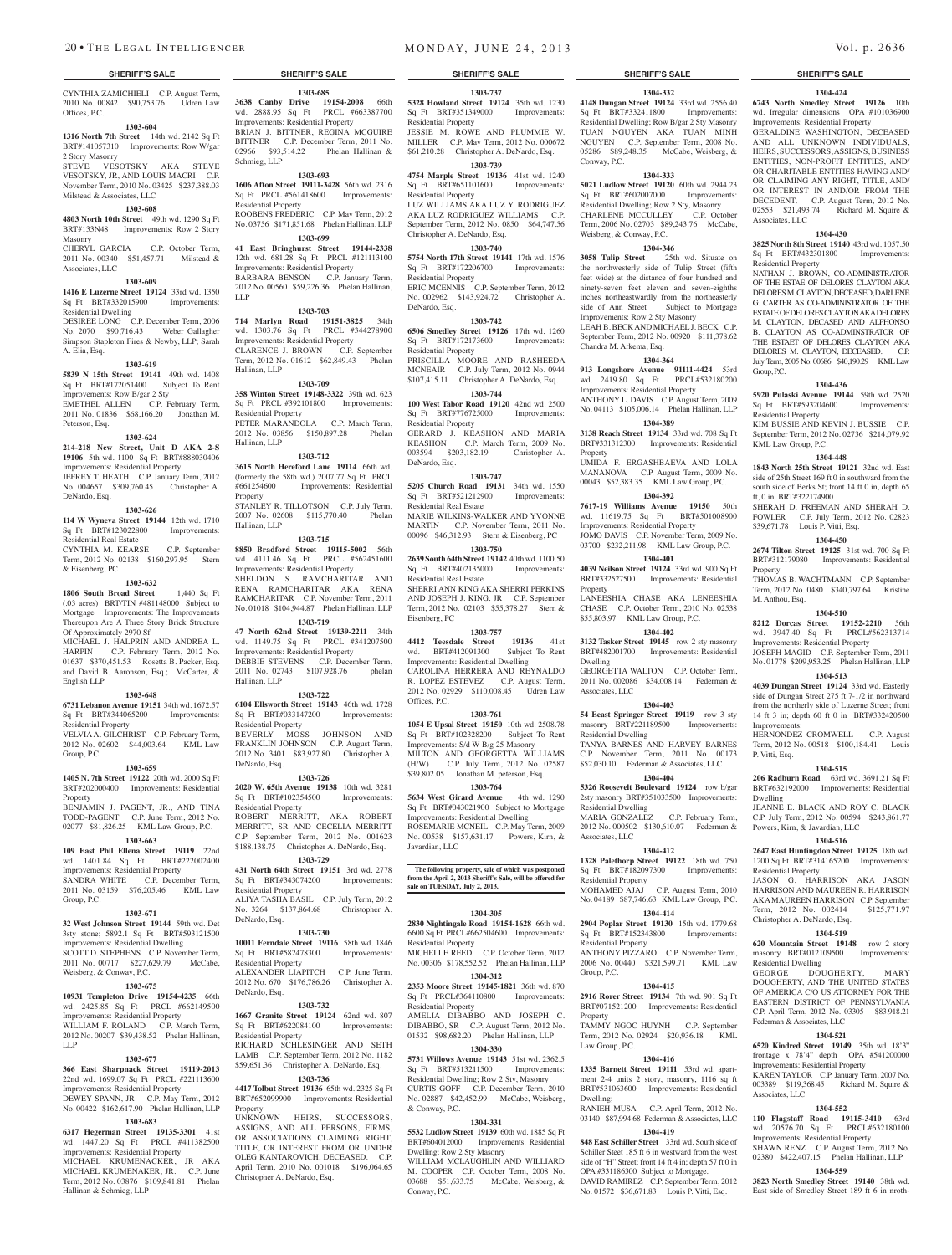ward from the north side of Butler Street; front 15 ft 6 in, depth 80 ft, 0 in BRT#1311884000 Subject to Mortgage Improvements: ELIZABETH AND HILDA SINGLETARY

C.P. November Term, 2003 No. 000209 \$51,285.41 Louis P. Vitti, Esq.

## **1304-568**

**1003 North 64th Street 19151** 34th wd. 3795 Sq Ft BRT#344243000 Improvements: Residential Property

#### CLAUDENE R. THOMPSON-BOUZY AND

HERNE T. BOUZY C.P. January Term, 2012 No. 003970 \$221,421.94 Christopher A. DeNardo, Esq. **1304-572**

## **1345 Christian Street** 2nd wd. 964 Sq Ft

BRT#022253200 Improvements: Residential Dwelling YVONNE HICKS AND ALBERT HICKS C.P.

April Term, 2011 No. 1715 \$120,034.13 Law Offices of Gregory Javardian

#### **1304-584**

**123 Sparks Street 19120** 61st wd. 1260 Sq Ft BRT#611269000 Improvements: Residential

**Property** HAROLD T. SEAMON C.P. November Term,

2011 No. 02994 \$62,815.41 KML Law Group, P.C.

#### **1304-586**

**1330 North Hobart Street 19131** 4th wd. 855 Sq Ft BRT#043166700 Improvements: Residential Property TESFAYE MEKBEB C.P. September Term,<br>2012 No. 02868 \$52,995.71 KML Law

2012 No. 02868 \$52,995.71 Group, P.C.

## **1304-588**

**1907-1909 East Arizona Street 19125**  31st wd. 12,736 Sq Ft BRT#313106100 & BRT#313106000 Subject to Mortgage Improvements: Residential Property

JOSPEH GOEBIG; JUDTIH A. GOEBIG C.P. February Term, 2012 No. 3048 \$146,738.77 Scott A. Dietterick, Esq., Kimberly A. Bonner, Esq., Joel A. Ackerman, Esq., Ashleigh L. Marin, Esq., Ralph M. Salvia, Esq., Jaime R. Ackerman, Esq., Zucker, Goldberg & Ackerman, LLC

#### **1304-590**

**5311 Pine Street 19143-1414** 60th wd. 1504 Sq Ft BRT#603084100 Improvements: Residential Property

PATRICK CHARLES C.P. March Term, 2012 No. 4096 \$92,067.93 Scott A. Dietterick, Esq., Kimberly A. Bonner, Esq., Joel A. Ackerman, Esq., Ashleigh L. Marin, Esq., Ralph M. Salvia, Esq., Jaime R. Ackerman, Esq., Zucker, Goldberg & Ackerman, LLC

#### **1304-597**

**1621 South 31st Street 19145-1659** 48th wd. 2913.28 Sq Ft BRT#482405000 Improvements: Residential Property YVONNE DUBOSE AKA YVONNE S. DUBOSE C.P. February Term, 2012 No. 3294 \$126,027.42 Scott A. Dietterick, Esq.,

Kimberly A. Bonner, Esq., Joel A. Ackerman, Esq., Ashleigh L. Marin, Esq., Ralph M. Salvia, Esq., Jaime R. Ackerman, Esq., Zucker, Goldberg & Ackerman, LLC

#### **1304-598**

16 Good Street Situate on the southeast side of Good Street (30 feet wide) at the distance of 128 feet 6 inches southwest from the southwesterly side of Germantown Avenue (60 feet wide) in the City of Philadelphia. Subject to Mortgage Improvements: Det 2.5 Sty Frame MARIAMA OGILVIE C.P. January Term, 2010 No. 01633 \$74,837.77 Chandra M. Arkema, Esq.

#### **1304-599**

**102 West Walnut Park Drive 19120** 

61st wd. 1796.45 Sq Ft BRT#611367500 Improvements: Residential Real Estate DEBORAH A. EBO-ROBEY C.P. August

Term, 2010 No. 3575 \$135,446.55 Stern & Eisenberg, P.C.

## **1304-602**

**1734 68th Avenue 19126** 10th wd. 1844 Sq Ft BRT#101252000 Improvements: Residential Real Estate SERGE BLANCHARD C.P. April Term, 2006

#### No. 003444 \$59,922.26 Stern & Eisenberg, P.C. **1304-603**

**2620 South Robinson Street 19142**  40th wd. 1098.74 Sq Ft BRT#402096300 Improvements: Residential Property GERALDINE CHRISTIAN AND WILLIAM P

#### FIELDS C.P. September Term, 2004 No. 002064 \$56,525.80 Christopher A. DeNardo, Esq. **1304-604**

## **936 Ernest street assessed as 936 Ernst Street**

**19147** 2nd wd. 768 sq ft BRT#021211500 Improvements: Residential Property CONNIE PAULSON C.P. January Term, 2009 No. 002431 \$34,502.68 Christopher

A. DeNardo, Esq.

# **1304-614**

**687 Garland Street** 35th wd. the easterly side of Garland Street 70 ft wide at a distance

#### **SHERIFF'S SALE SHERIFF'S SALE SHERIFF'S SALE SHERIFF'S SALE SHERIFF'S SALE**

of 149' 10-5/8" northwardly from the easterly side of Garland Street. Subject to Mortgage Improvements: Single Family Residence PARTNERS FOR PAYMENT RELIEF DE III LLC C.P. June Term, 2012 No. 02453 \$14,416.79 Stephen M. Hladik, Esq. **1304-616 2010 Larry Street 19142** 40th wd. BRT#403196600 Subject to Mortgage Improvements: Lot Or Piece Of Ground With

BROOKE F. GREEN C.P. September Term, 2010 No. 03722 \$39,996.58 Ashley L.

**The following property, sale of which was postponed from the March 5, 2013 Sheriff's Sale, will be offered** 

**1305-303 3127 Morse Street 19121** 32nd wd. 641.24 Sq. Ft. BRT#323008800 Improvements:

CHRISTINA NICOLE WOODIE AKA CHRISTINA-NICOLE WOODIE C.P. December Term, 2012 No. 003274 \$75,102.55

**1305-304 7231 Kindred Street 19149** 54th wd. 1542.42 Sq. Ft. BRT#542293700 Improvements:

JOHN M. HOWELL AND JESSICA R. HOWELL C.P. September Term, 2012 No. 002965 \$7,277,556.31 Christopher A.

**1305-306 2002 Barlow Street** 58th wd. On the southwesterly side of Barlow Street, distance of 44'3-7/8" southeast from the southeasterly side of Evans St; front 32' 0", depth 100' 0" Subject to Mortgage Improvements: Single Family

ROMAN J. TKACZ AND KATHLEEN M. TKACZ C.P. June Term, 2012 No. 02059 \$34,038.63 Stephen M. Hladik, Esq. **1305-308 5909 Charles Street 19135** 62nd wd. (formerly the 41st wd.) 2691.84 Sq. Ft. BRT#622301000 Improvements: Residential Real Estate EARL THORNTON C.P. March Term, 2012 No. 02742 \$179,479.88 Stern & Eisenberg, PC **1305-310 7401 Rhoads Street 19151** 34th wd. Northwest side of Rhoads Street, 60 feet wide with southwest side of Haverford Avenue, 80 feet wide BRT#343157100 Subject to Mortgage JOHN L. MOBLEY AKA JOHNEE LEE<br>MOBLEY C.P. February Term, 2013 No. C.P. February Term, 2013 No.

000245 \$112,140.14 Jordan Schlossberg, Esq., Astor Weiss Kaplan and Mandel, LLP **1305-314 963 North 6th Street 19123** 5th wd. 1620 Sq. Ft. BRT#057157700 Improvements:

JEROME RIGGS AND KAREN RIGGS C.P. September Term, 2011 No. 00394 \$138,568.65

**1305-315 6602 Cottage Street 19135** 55th wd. (formerly part of the 41st wd.) 1423.55 Sq. Ft. BRT#55-2- 3940000 Improvements: Residential Dwelling JENNIFER FOLEY C.P. January Term, 2012 No. 00870 \$159,067.92 Udren Law Offices, P.C. **1305-316 6616-18 Rutland Street 19149** 54th wd. 2042.72 Sq. Ft. BRT#56-1-1664-00 Improvements: Residential Dwelling CHAN KWAI FUNG LEUNG AND YUNG SELIA LEUNG C.P. August Term, 2012 No. 02952 \$124,846.48 Udren Law Offices, P.C. **1305-317 7914 Ridge Avenue 19128** 21st wd. 8000 Sq. Ft. BRT#21-2-517900 Subject to Mortgage Improvements: Residential Dwelling JOSEPH R. HORVAT AND YVONNE HORVAT C.P. December Term, 2009 No. 01028 \$476,066.34 Mark J. Udren, Esq. **1305-321 807 South 60th Street 19143** 3rd wd. 1566 Sq. Ft. BRT#033199000 Improvements:

Residential Dwelling

Udren Law Offices, P.C.

Residential Real Estate

Residential Real Estate

Eisenberg, PC

CEYLAN L. WOODS AND PAMELA M. WOODS C.P. August Term, 2012 No. 03286 \$11,352.77 Stern & Eisenberg, PC **1305-323 1728 South Frazier Street 19143** 51st wd. 930 Sq. Ft. BRT#514048000 Improvements:

ESTATE OF CORINE BOND C.P. October Term, 2012 No. 03003 \$10,756.85 Stern &

**1305-325 7817 Devon Street 19118-3503** 9th wd.

Buildings And Improvements

**for sale on TUESDAY, July 2, 2013.**

Christopher A. DeNardo, Esq.

Residential Property

Residential Property

DeNardo, Esq.

Residence

Lerch, Esq.

(formerly part of the 22nd wd.) 1573 Sq. Ft. BRT#091185300 Improvements: Residential Dwelling

FATIMAH ALI C.P. November Term, 2007 No. 00137 \$236,426.48 Udren Law Offices, P.C. **1305-328**

**7973 Rugby Street 19150** 50th wd. 1830.40 Sq. Ft. BRT#502099800 Improvements: Residential Dwelling PRESTON WAKEFIELD C.P. December Term, 2011 No. 00881 \$138,206.96 Udren Law Offices, P.C.

## **1305-330**

**2236 South 23rd Street 19145** 48th wd. 958.12 Sq. Ft. BRT#48-2-263500 Improvements: Residential Dwelling

LEE ANN GLASS C.P. July Term, 2012 No. 02742 \$76,795.68 Udren Law Offices, P.C. **1305-332**

**2351 77th Avenue 19150** 50th wd. 1454.40 Sq. Ft. BRT#50-1-4261-00 Improvements: Residential Dwelling RAMONA MARTIN AND ROBERT MARTIN C.P. April Term, 2012 No. 03643 \$120,314.80 Udren Law Offices, P.C.

#### **1305-335**

**2230 South Woodstock Street 19145-3511**  48th wd. 788.15 Sq. Ft. BRT#481343700 Improvements: Residential Dwelling CARLTON WILLIAMS C.P. July Term, 2011 No. 01394 \$141,223.24 Udren Law Offices, P.C.

**1305-337 929 North 28th Street 19130-1231** 29th wd. 893.26 Sq. Ft. PRCL#292088700 Improvements: Residential Property

JOHN S. MARTIN C.P. December Term, 2010 No. 01598 \$100,370.66 Phelan Hallinan & Schmieg, LLP **1305-340**

**2123 S 21st Street** 48th wd. on the east side of 21st Street, distance 171"7" southward from the south side of Snyder Avenue; front 15'5", depth 98'6" Subject to Mortgage Improvements: Single Family Residence HOANG M. TRAN DO AND TRAM A. DO C.P. June Term, 2012 No. 01086 \$57,720.48

#### Stephen M. Hladik, Esq. **1305-342**

**115 West Washington Lane 19144-2613**  59th wd. 2046.44 Sq. Ft. BRT#59-3-0883-00 Improvements: Residential Dwelling KENNETH JOHNSON C.P. April Term, 2012 No. 00475 \$180,924.87 Kristen D. Little, Esquire

## **1305-346**

**6512 Musgrave Street 19119** 22nd wd. 1320.00 Sq. Ft. BRT#221232400 Improvements: Residential Dwelling RUQAYYAH B KARIM C.P. September

Term, 2009 No. 00515 \$109,296.90 Udren Law Offices, P.C.

#### **1305-349**

**1071 Levick Street 19111** 35th wd. 1970.72 Sq. Ft. BRT#53-1078300 Improvements: Sq. Ft. BRT#53-1078300 Residential Dwelling NATASCHA BASTIEN C.P. May Term, 2010 No. 01315 \$167,082.30 Udren Law

Offices, P.C. **1305-350**

## **4148 Levick Street 19135** 55th wd. 1507.28

Sq. Ft. BRT#55-2-0738-00 Improvements: Residential Dwelling JAKIR HUSSAIN KAHIR AND SHAHENA KHANOM C.P. March Term, 2011 No. 01626 \$98,913.47 Udren Law Offices, P.C.

# **1305-352**

**641 Washington Avenue 19147** 2nd wd. 1120 Sq. Ft. BRT#021145700 Improvements: Residential Property LEE QUACH C.P. January Term, 2009 No. 02417 \$323,302.44 KML Law Group, P.C.

#### **1305-359**

**7205 Walker Street 19135-1112** 41st wd. 1440 Sq. Ft. PRCL#412277300 Improvements: Residential Property AMENTINE SIMPSON AND JOSEPH SIMPSON C.P. August Term, 2010 No. 02715 \$144,293.47 Phelan Hallinan, LLP

# **1305-365**

**1906 Point Breeze Avenue 19145-2612**  48th wd. 829.95 Sq. Ft. PRCL#482269900 Improvements: Residential Property CHRISTOPHER J. KAUFFMAN C.P. August Term, 2012 No. 01875 \$67,806.45 Phelan Hallinan, LLP

#### **1305-366**

**342 East Rockland Street 19120-3916**  42nd wd. 1648 Sq. Ft. PRCL#421114200 Improvements: Residential Property EMANUEL TORRES C.P. January Term, 2012 No. 01192 \$76,912.66 Phelan Hallinan, LLP

CALANDRINO C.P. April Term, 2010 No. 03013 \$477,466.31 KML Law Group, P.C. **1305-410 2021 West 68th Avenue 19138-3123** 10th wd. 934 Sq. Ft. PRCL#102439800 Improvements:

RAYMOND JONES, JR. IN HIS CAPACITY AS HEIR OF GLENN JONES AKA GLENN B JONES, DECEASED, MARY EVANS WASHINGTON IN HER CAPACITY AS HEIR OF GLENN JONES AKA GLENN B. JONES, DECEASED. UNKNOWN HEIRS, SUCCESSORS, ASSIGNS, AND ALL PERSONS, FIRMS, OR ASSOCIATIONS CLAIMING RIGHT, TITLE OR INTEREST FROM OR UNDER GLENN JONES AKA GLENN B. JONES DECEASED. C.P. March Term, 2012 No. 01747 \$58,587.85 Phelan

**1305-414 6335 Regent Street 19142-2021** 40th wd. 937.50 Sq. Ft. PRCL#401234000 Improvements: Residential Property TERRI WILLIAMS C.P. October Term, 2012 No. 00027 \$50,376.62 Phelan Hallinan, LLP **1305-420 6238-6240-6242 Catharine Street 19143** 3rd wd. (formerly part of the 46th wd.) 5311.86 Sq. Ft. BRT#0-33-0128-10 Improvements:

MARIA E. PERRIN C.P. July Term, 2012 No. 03497 \$53,207.38 Udren Law Offices, P.C. **1305-423 2050 South Redfield Street 19143-5903**  40th wd. 1134.93 Sq. Ft. PRCL#401071600 Improvements: Residential Property ODIE GUYTON AKA ODIE V. GUYTON AND BETTY GUTYON C.P. May Term, 2011 No. 03111 \$67,466.16 Phelan Hallinan,

**1305-425 3250 D Street 19134-1704** 7th wd. 772.50 Sq. Ft. PRCL#073148800 Improvements:

GREGORY S. STANISLAUS C.P. November Term, 2012 No. 00171 \$57,603.16 Phelan

**1305-427 5668 Lebanon Avenue 19131-3127** 52nd wd. 1808 Sq. Ft. PRCL#522076000 Improvements: Residential Property VIPUL GUPTA AND SITA AWASTHI C.P. September Term, 2012 No. 03441 \$82,958.36

**1305-428 3340 Kip Street 19134-1612** 7th wd. 862.20 Sq. Ft. PRCL#073087200 Improvements:

MARIYA MASLOVA AND GENNADY PIKOVSKY C.P. April Term, 2012 No. 01657 \$73,694.55 Phelan Hallinan, LLP **1305-429 1234 Marlborough Street 19125-3921**  18th wd. 1651.35 Sq. Ft. PRCL#181056700 Improvements: Residential Property CHERYL LUTTS, IN HER CAPACITY AS EXECUTRIX AND DEVISEE OF THE ESTATE OF CARL LUTTS, SR.; CARL LUTTS JR., IN HIS CAPACITY AS DEVISEE OF THE ESTATE CARL LUTTS, SR.; BRENDA LUTTS, IN HER CAPACITY AS HEIR OF THE ESTATE OF CARL LUTTS, SR. C.P. July Term, 2012 No. 01198 \$75,435.62

**1305-430 2561 North Bancroft Street 19132-3932**  28th wd. 669.60 Sq. Ft. PRCL#161100000 Improvements: Residential Property UNKNOWN HEIRS, SUCCESSORS, ASSIGNS, AND ALL PERSONS, FIRMS OR ASSOCIATIONS CLAIMING RIGHT, TITLE OR INTEREST FROM OR UNDER YOLANDA EVANS, DECEASED C.P. July Term, 2012 No. 02836 \$58,603.25 Phelan

**1305-431 1826 Placid Street 19152-1113** 56th wd. 4173.35 Sq. Ft. PRCL#562248600 Improvements: Residential Property CLEATUS SANTEE AND JENNIFER SANTEE C.P. January Term, 2012 No. 00446 \$162,359.11 Phelan Hallinan, LLP **1305-432 3750 Clarendon Avenue Apartment 48 AKA 3750 Clarendon Road Apartment 48 19114- 1938** 10th wd. 1138 Sq. Ft. PRCL#888660048

ADRIANA C. CUGINI C.P. November Term, 2012 No. 03059 \$101,107.89 Phelan

**1305-434 9945 Norwalk Road AKA 9945-49 Norwalk Road, Unit 10A 19115-2186** 88th wd. Together

Improvements: Condominium

Hallinan, LLP

Residential Property

Hallinan, LLP

Residential Dwelling

Residential Property

Phelan Hallinan, LLP

Residential Property

Phelan Hallinan, LLP

Hallinan, LLP

Hallinan, LLP

LLP

**1305-368 7505 Whitaker Avenue 19111-3315**  56th wd. 3150 Sq. Ft. PRCL#561083400 Improvements: Residential Property SEAN DONNELLY AND CHRISTINE M. DONNELLY C.P. October Term, 2011 No. 02177 \$189,671.05 Phelan Hallinan, LLP

## **1305-383**

**6707 Marsden Street** 41st wd. Situate on the southeasterly side of Marsden Street at the distance of 75 feet 1 inch northeastwardly from the northesterly side of Unruh Street at Tacony Subject to Mortgage Improvements: Semi Det 2 Sty Masonry KATHRYN D. TRUMPFHELLER AND

WILLIAM TRUMPFHELLER, JR. C.P. September Term, 2012 No. 02657 \$166,105.56 Chandra M. Arkema, Esq.

#### **1305-384**

**165 West Harvey Street 19144** 59th wd. 3386 Sq. Ft. BRT#593055000 Improvements: Residential Property RIFKA HERZ C.P. December Term, 2009 No. 003292 \$146,726.37 Christopher A. DeNardo, Esq.

## **1305-385**

**2319 Margaret Street 19137** 45th wd. 1235.66 Sq. Ft. BRT#45-3-360600 Improvements: Residential Property GERARD R. BISHOP C.P. July Term, 2012 No. 3152 \$118,884.39 Christopher A. DeNardo, Esq.

#### **1305-388**

**6047 Osage Avenue 19143** 3rd wd. 1485 Sq. Ft. BRT#03-2057700 Improvements: Residential Property TALEMA HARRIS C.P. September Term, 2012 No. 1175 \$46,480.44 Christopher A. DeNardo, Esq.

## **1305-390**

**437 Mercy Street 19148** 39th wd. 644 Sq. Ft. BRT#392052900 Improvements: Residential Property

CLAUDE PAYNE C.P. December Term, 2012 No. 001832 \$167,948.15 Christopher A. DeNardo, Esq.

# **1305-391**

**613 North 56th Street 19131** 34th wd. 1129.39 Sq. Ft. BRT#041214400 Improvements: Residential Property PROPERTY OF GWENDOLYN FOMAN-FREEMAN AKA GWENDOLYN FOMAN (MORTGAGOR) AND MARK FREEMAN (REAL OWNER) C.P. July Term, 2012 No. 01974 \$100,550.96 Christopher A.

#### **1305-392**

DeNardo, Esq.

**575 Rosalie Street 19120** 35th wd. 1020 Sq. Ft. BRT#352039100 Improvements: Residential Property

UNKNOWN HEIRS, SUCCESSORS, ASSIGNS, AND ALL PERSONS, FIRMS, OR ASSOCIATIONS CLAIMING RIGHT, TITLE OR INTEREST FROM OR UNDER BARBARA A. NAULTY, DECEASED. C.P. July Term, 2012 No. 002894 \$88,423.76 Christopher A. DeNardo, Esq.

#### **1305-393**

**3750 Clarendon Avenue, Apartment 31 19114** 66th wd. Land area 0 Sq. Ft. together with a proportionate undivided interest in the Common Elements (as defined in such Declaration). Condominium BRT#888660031 Improvements: Residential Dwelling KENNETH C. PETERS, III C.P. April Term, 2012 No. 001047 \$151,059.56 Heather Riloff, Esq.

#### **1305-397**

Offices, P.C.

Offices, P.C.

Property

Residential Dwelling<br>JASON JORDAN

**704 Kenmore Road 19151** 34th wd. 1387.50 Sq. Ft. BRT#34434660 Improvements: Residential Dwelling SONJA WADE C.P. September Term, 2010 No. 01996 \$124,408.39 Mark J. Udren, Esq. **1305-399**

**5742 Hazel Avenue 19143** 46th wd. 975.00 Sq. Ft. BRT#463024000 Subject to Mortgage Improvements: Residential Dwelling JAHMAL BROWN C.P. September Term, 2008 No. 01236 \$66,304.49 Udren Law

**1305-400 3528 Arthur Street 19136** 56th wd. 2565 Sq. Ft. BRT#115N3-324 Improvements:

2012 No. 01568 \$123,262.22 Udren Law

**1305-405 113 Bread Street Unit #3D3 and parking spaces 65 & 66 19106** 5th wd. 1106 Sq. Ft. BRT#888058078 Improvements: Residential

FRANK CALANDRINO AND STEPHEN

C.P. September Term,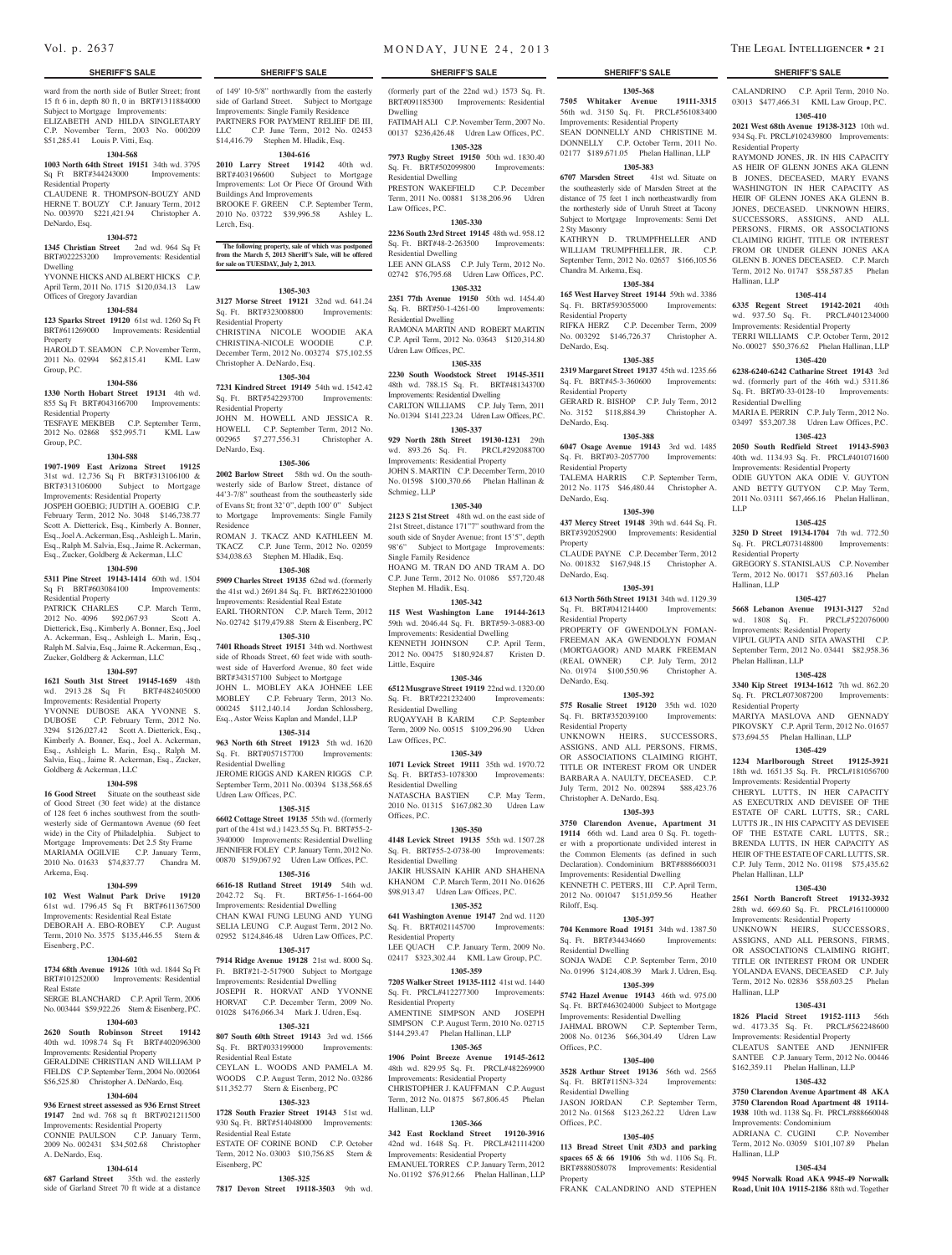#### **SHERIFF'S SALE SHERIFF'S SALE SHERIFF'S SALE SHERIFF'S SALE SHERIFF'S SALE**

with a proportioiate undivided interest in the common Elements (as defined in such declaration). PRCL#888582550 Improvements: Condominium Unit ELMER MANIAGO AKA ELMER B. MANIAGO AND STELLA MANIAGO C.P.

October Term, 2012 No. 00625 \$129,032.04 Phelan Hallinan, LLP

## **1305-436**

**1918 South 6th Street 19148-2451** 39th wd. 1072 Sq. Ft. PRCL#392344000 Improvements: Residential Property SASKYA ISWAHJUNI C.P. June Term, 2012

No. 02857 \$187,499.65 Phelan Halllinan, LLP **1305-439**

#### **3633 East Crown Avenue 19114-1901**

66th wd. 3054.33 Sq. Ft. PRCL#661233200 Improvements: Residential Property GEORGE BENNINGTON AND STEPHEN CICHOCKI C.P. March Term, 2010 No. 04587 \$188,342.29 Phelan Hallinan, LLP

#### **1305-442**

**2912 North Taney Street 19132-1209** 38th wd. 720 Sq. Ft. PRCL#381196200 Improvements: Residential Property

#### CATHERINE GREEN C.P. July Term, 2009 No. 01363 \$61,003.47 Phelan Hallinan, LLP **1305-444**

**3545 Aldine Street 19136-3805** 64th wd. 1606.91 Sq. Ft. PRCL#642120900 Improvements: Residential Property<br>
PATRICE A. MULDOON C.P. October PATRICE A. MULDOON Term, 2011 No. 02018 \$44,335.22 Phelan Hallinan, LLP

#### **1305-445**

**516 West Chew Avenue 19120-2203** 61st wd. 1800 Sq. Ft. PRCL#612035700 Improvements: Residential Property OLGA L. HERNANDEZ IN HER CAPACITY AS ADMINSTRATRIX AND HEIR OF THE ESTATE OF JORGE HERNANDEZ, DECEASED. UNKNOWN HEIRS, UNKNOWN HEIRS. SUCCESSORS, ASSIGNS, AND ALL PERSONS, FIRMS, OR ASSOCIATIONS CLAIMING RIGHT, TITLE OR INTEREST FROM OR UNDER JORGE HERNANDEZ DECEASED. C.P. December Term, 2011 No. 02925 \$132,111.23 Phelan Hallinan, LLP

#### **1305-446**

**1664 South 54th Street 19143-5412** 51st wd. 975 Sq. Ft. PRCL#514156900 Improvements: Residential Property

### ARTHUR GAFFNEY C.P. July Term, 2012 No. 03407 \$104,134.24 Phelan Hallinan, LLP **1305-447**

## **2839 North 24th Street 19132** 11th wd. 1058.57

Sq. Ft. PRCL#111443200 Improvements: Residential Property KEITH JONES C.P. March Term, 2005 No.

03633 \$61,432.56 Phelan Hallinan, LLP **1305-448**

## **1727 West Colonial Street 19126-3415**

17th wd. 1440 Sq. Ft. PRCL#171349200 Improvements: Residential Property

DANIEL SMITH RAMSEY C.P. August Term, 2012 No. 01362 \$69,367.33 Phelan Hallinan, LLP

#### **1305-450**

**4547 East Stiles Street AKA 4547 Stiles Street 19124-4131** 23rd wd. 1750 Sq. Ft. PRCL#231035400 Improvements: Residential Property CHRISTINE LEDERER AND ALFRED

LEDERER C.P. May Term, 2012 No. 03572 \$121,802.77 Phelan Hallinan, LLP

## **1305-452**

**1216 East Venango Street 19134-1534**  33rd wd. 2600 Sq. Ft. PRCL#331224300 Improvements: Residential Property JEAN MARIE TAKACH AND THOMAS C. TAKACH C.P. December Term, 2011 No. 02951 \$102,345.59 Phelan Hallinan, LLP

## **1305-455**

**1929 Colonial Street 19138-3015** 50th wd. 1183 Sq. Ft. PRCL#102351900 Improvements: Residential Property

BIANCA L. KENDRICK C.P. July Term, 2012 No. 04319 \$112,555.07 Phelan Hallinan, LLP

#### **1305-457**

**2051 Anchor Street 19124** 41st wd. On northeasterly corner of Anchor St 0 ft 0 in, front 14'8", depth 14'8" BRT#41-1-0623-00 Subject to Mortgage

NICOLA BARRETT C.P. May Term, 2012 No. 02798 \$65,559.17 Louis P. Vitti, Esq.

## **1305-461**

**5648 Pentridge Street 19143** 51st wd. 2100 Sq. Ft.; row B/gar 2sty masonry BRT#513237700 Improvements: Residential Dwelling ERICA A. AYE C.P. October Term, 2012 No. 00324 \$65,094.41 McCabe, Weisberg, & Conway, P.C.

# **1305-463**

**1415 Kerper Street 19111** 53rd wd. 3168 Sq. Ft.; row b/gar 2sty masonry BRT#532112100 Improvements: Residential Dwelling CONFESOR R. SIERRA C.P. December Term, 2010 No. 02473 \$89,338.83 McCabe, Weisberg, & Conway, P.C.

# **1305-464**

**1407 South Chadwick Street 19146**  36th wd. 1732 Sq. Ft.; row 2 sty, masonry BRT#365165400 Improvements: Residential Dwelling TANYA M. DAVIS C.P. September Term, 2010 No. 01611 \$77,695.25 McCabe, Weisberg, & Conway, P.C.

## **1305-465**

**1622 Brill Street 19124** 62nd wd. 2411 Sq. Ft.; row 2 sty, masonry BRT#622141200 Improvements: Residential Dwelling KATRINA GOLDEN C.P. November Term, 2010 No. 04334 \$89,568.17 McCabe, Weisberg, & Conway, P.C.

#### **1305-467**

**4674 Canton Street 19127** 21st wd. 4232.09 Sq. Ft.; row 2.5 sty stone BRT#211459900 Improvements: Residential Dwelling TRACY S. HARDY C.P. June Term, 2009 No. 00958 \$162,629.55 McCabe, Weisberg, & Conway, P.C.

#### **1305-468**

**842 Kenmore Road 19151** 34th wd. 3577.36 Sq. Ft.; row w/gar 2sty masonry BRT#344350100 Improvements: Residential Dwelling JOSEPH POLLARD C.P. June Term, 2010 No. 01840 \$113,914.37 McCabe, Weisberg,

#### **1305-470**

& Conway, P.C.

**2620 West Master Street 19121-0000** 29th wd. 1995 Sq. Ft.; row 2 sty masonry BRT#291107400 Improvements: Residential Dwelling LESLIE C. ADAMS C.P. April Term, 2012 No. 02850 \$62,439.04 McCabe, Weisberg, & Conway, P.C.

**1305-474**

**232 North 60th Street 19139** 34th wd. 2365.5 Sq. Ft.; row 2 sty, masonry BRT#341082900 Improvements: Residential Dwelling JERRY C. CARR C.P. December Term, 2011 No. 03862 \$69,361.65 McCabe, Weisberg, & Conway, P.C.

#### **1305-477**

**822 66th Avenue 19126-3302** 49th wd. 935.12 Sq. Ft. BRT#492087400 Improvements: Residential Property HELENA MOODY C.P. June Term, 2012 No.

01657 \$157,490.78 Phelan Hallinan, LLP **1305-480 1006 70th Avenue 19126-2103** 61st wd. 11585

Sq. Ft. PRCL#611444500 Improvements: Residential Property

ROCHELLE L. REYNOLDS C.P. August Term, 2012 No. 00611 \$278,345.09 Phelan Hallinan, LLP

#### **1305-481**

**9986 Crestmont Avenue 19114-1954** 66th wd. 2052 Sq. Ft. PRCL#661289525 Improvements: Residential Property COLLEEN KAMINSKI C.P. April Term, 2012 No. 02076 \$212,564.97 Phelan Hallinan, LLP

**1305-484 979 North 6th street 19123-1405** 5th

wd. 1266.50 Sq. Ft. PRCL#057158500 Improvements: Residential Property ADAM H. KONIGSBERG C.P. March Term,<br>2009 No. 00898 \$695,030.83 Phelan 2009 No. 00898 \$695,030.83 Hallinan, LLP

#### **1305-486**

**3577 Emerald Street 19134-2033** 45th wd. 1251.59 Sq. Ft. PRCL#452329900 Improvements: Residential Property ANTONIO SERRANO AKA ANTONIO JR SERRANO C.P. August Term, 2012 No. 02609 \$53,270.43 Phelan Hallinan, LLP

#### **1305-492**

**545 Van Kirk Street 19120-1231** 35th wd. 1200 Sq. Ft. PRCL#352115500 Improvements: Residential Property KAREN A. WARD C.P. January Term, 2012 No. 04905 \$113,683.93 Phelan Hallinan, LLP

#### **1305-496**

**2548 Bonaffon Street AKA 2548 South Bonaffon Street AKA 2548 Bonnaffon Street 19142-2716** 40th wd. 1104 Sq. Ft. PRCL#406076000 Improvements: Residential Property

VAUGHN SLATER C.P. November Term, 2010 No. 00908 \$52,314.59 Phelan Hallinan, LLP **1305-502**

**4214 North 7th Street 19140-2514** 43rd wd. 1001.65 Sq. Ft. PRCL#433314200 Improvements: Residential Property

SANDRA MATOS C.P. September Term, 2004 No. 03453 \$40,524.84 Phelan Hallinan, LLP

UNKNOWN HEIRS TO THE ESTATE OF ELOIS K. FULTON, DECEASED, HAROLD MCCOY, SOLELY AS HEIR TO ESTATE OF ELOIS K. FULTON, DECEASED, MONTE MCCOY, SOLELY AS HEIR TO ESTATE OF ELOIS K. FULTON, DECEASED, CANDACE MCCOY WARREN, SOLELY AS HEIR TO THE ESTATE OF ELOIS K. FULTON, DECEASED AND LINDA MCCOY, SOLELY AS HEIR TO THE ESTATE OF ELOIS K. FULTON, DECEASED. C.P. November Term, 2008 No. 03311 \$92,784.44 KML Law Group, P.C. **1305-529 125 South 55th Street AKA 55th Street 19139- 3252** 60th wd. 2340 Sq. Ft. BRT#60-3164200 WILLIAM SANTIAGO AND JAMI NEGLER C.P. June Term, 2011 No. 002644 \$52,766.33

**1305-577 242 West Manheim Street AKA 242 Manheim Street 19144** 13th wd. 4761.78 Sq. Ft. BRT#133078600 Improvements: Residential

DERRICK DAVIS AND ERIC PONDER C.P. June Term, 2008 No. 002009 \$190,370.56

**1305-578 2746 South Randolph Street 19148** 39th wd. 1060 Sq. Ft. BRT#395153700 Improvements:

ANTHONY MESORACA, AS INDIVIDUAL AND IN CAPACITY AS PRESIDENT OF ARACA INDUSTRIES, INC. AND ARACA INDUSTIRES, INC. A PA CORP. (MORTGAGOR) C.P. September Term, 2012 No. 002183 \$108,313.96

**1305-580 5809 Osage Avenue 19143** 60th wd. 975 Sq. Ft. BRT#604181100 Improvements: Residential

VERDELL R. REESE C.P. April Term, 2011 No. 002493 \$37,620.24 Christopher A.

**1305-582 1009 South 51st Street 19143** 51st wd. 1435 Sq. Ft. BRT#511173800 Improvements:

CLARA M. KING C.P. November Term, 2012 No. 002725 \$54,286.15 Christopher A.

**1305-586 2410 Ritner Street 19145-4116** 48th wd. 919.12 Sq. Ft. PRCL#482119000 Improvements:

JESSICA EASTWOOD C.P. October Term, 2010 No. 02250 \$80,888.33 Phelan Hallinan,

**1305-588 1540 South Patton Street 19146-3426**  36th wd. 767.40 Sq. Ft. PRCL#364456400 Improvements: Residential Property CLARA KING C.P. October Term, 2012 No. 00311 \$35,503.72 Phelan Hallinan, LLP **1305-593 4544 Ditman Street 19124-3427** 23rd wd. 2628 Sq. Ft. PRCL#232358410 Improvements:

LIZETTE M. LEWIS AKA LIZETTE BANKS C.P. October Term, 2011 No. 01219 \$101,698.53 Phelan Hallinan, LLP **1305-600 2090 Carver Street 19124-1629** 41st wd. 915.20 Sq. Ft. PRCL#411045800 Improvements:

PETER J. ROCHFORD C.P. October Term. 2012 No. 00623 \$41,965.63 Phelan Hallinan,

**1305-603 4545 Pulaski Avenue 19144-4238** 13th wd. 2216.05 Sq. Ft. PRCL#133108600 Improvements: Residential Property ANNABELL ALLEN C.P. September Term, 2012 No. 03020 \$89,961.95 Phelan Hallinan,

**1305-604 2758 North 45th Street 19131-1517** 52nd wd. 1355.39 Sq. Ft. BRT#521227600 Improvements: Residential Property KAREN TURNER C.P. October Term, 2012 No. 00307 \$178,912.74 Phelan Hallinan, LLP **1305-605 182 East Sharpnack Street 19119-2240**  22nd wd. 1225.07 Sq. Ft. PRCL#221109500 Improvements: Residential Property CHANTELL M. HANNA C.P. May Term, 2012 No. 03164 \$64,484.30 Phelan Hallinan, LLP **1305-606 720 South American Street 19147-3301**  2nd wd. 970.86 Sq. Ft. PRCL#023111420 Improvements: Residential Property

CHRISTOPHER ELLIOTT C.P. May Term,<br>2010 No. 01937 \$529,071.13 Phelan 2010 No. 01937 \$529,071.13

**1305-607 1212 Devereaux Avenue 19111-5828** 53rd wd. 1606.37 Sq. Ft. PRCL#531006400 Improvements: Residential Property ERNEST MICHAEL BURKE AKA ERNEST M. BURKE C.P. December Term, 2011 No. 00741 \$87,596.29 Phelan Hallinan, LLP **1305-608 5911 Tackawanna Street 19135-3923** 62nd wd. (formerly part of the 41st wd.) 1140 Sq. Ft. PRCL#622321700 Improvements: Residential

MARINIA LEE C.P. January Term, 2012 No. 00917 \$63,142.32 Phelan Hallinan, LLP

Christopher A. DeNardo, Esq.

Christopher A. DeNardo, Esq.

Christopher A. DeNardo, Esq.

Residential Property

Property

Property

DeNardo, Esq.

Residential Property

Residential Property

Residential Property

Residential Property

LLP

LLP

Hallinan, LLP

Property

DeNardo, Esq.

LLP

Improvements: Residential Property

& Ackerman, LLC

Mazack

C. Mazack

Residential Property

Residential Dwelling

Residential Dwelling

Residential Real Estate

Residential Dwelling

Residential Real Estate

Eisenberg, PC

Klein, Esq.

Dwelling

Gregory Javardian

Residential Property

Federman & Associates, LLC

Esq.

JONATHAN W. MARCUS AKA JONATHAN MARCUS C.P. April Term, 2012 No. 2781 \$138,924.18 Scott A. Dietterick, Esq., Kimberly A. Bonner, Esq., Joel A. Ackerman, Esq., Ashleigh L. Marin, Esq., Ralph M. Salvia, Esq., Jaime R. Ackerman, Esq., Zucker, Goldberg

**1305-548 949 Herbert Street 19124** 35th wd. 1050 Sq. Ft. OPA #612220300 Subject to Mortgage Improvements: Residential Property MARVIN S. BARNHILL AND SHARON A. BARNHILL C.P. May Term, 2011 No. 03712 \$20,121.57 Brett A. Solomon, Michael C.

**1305-549 138 West Spencer Street 19120** 61st wd. 1050 Sq. Ft. OPA #612220300 Subject to Mortgage

PATRICIA A. BLACKLEDGE AND JAMES E. BLACKLEDGE C.P. December Term, 2010 No. 00774 \$37,352.10 Brett A. Solomon, Michael

**1305-557 1526 Marcy Place Unit #B 19115** 56th wd. 1664 Sq. Ft. BRT#888560500 Improvements:

ZARGHNOA KAKAR AND AHMAD KARWANI C.P. May Term, 2011 No. 03433 \$61,432.01 KML Law Group, P.C. **1305-562 1303 South Carlisle Street 19146** 26th wd. 1264 Sq. Ft. BRT#36-5-0182-00 Improvements:

BARBARA CONKLIN AKA BARBARA A. BEST-CONKLIN C.P. September Term, 2011 No. 02762 \$60,142.37 Benjamin E. Witmer,

**1305-563 2113 Shelmire Avenue 19152** 56th wd. 1 story masonry BRT#561359200 Improvements:

BETTY J. MANSON AND JANIS E. MANSON C.P. June Term, 2012 No. 00780 \$224,994.16

**1305-564 2235 North 19th Street** 16th wd. Situate on the east side of Nineteenth Street at the distance of 264 feet northward from the north side of Susquehanna Avenue Subject to Mortgage Improvements: Row 3 Sty Masonry

JUNAT, LLC C.P. May Term, 2012 No. 00276 \$118,393.91 Chandra M. Arkema, Esq. **1305-566 1522 Manton Street 19146** 26th wd. 774.62 Sq. Ft. BRT#365309400 Improvements:

DENNIS W. RICKERT, JR C.P. December Term, 2012 No. 01623 \$194,393.59 Stern &

**1305-571 3016 Tremont Street 19136** 57th wd. 2345.54 Sq. Ft. OPA #572057400 Improvements:

ALBERT GABRIELE C.P. February Term, 2012 No. 001799 \$41,660.45 Mitchell B.

**1305-572 8605 Bayard Street 19150** 50th wd. 1438.14 Sq. Ft. BRT#501218900 Improvements:

KAREN L. HAMILTON FKA KAREN L. WIMBERLY C.P. November Term, 2012 No. 03134 \$104,923.44 Stern & Eisenberg, PC **1305-573 6107 Harley Avenue** 40th wd. 1132.50 Sq. Ft. BRT#402285900 Improvements: Residential

THOMAS WILLIAM MACNEAL AKA THOMAS WILLIAM MACNEAL, III AND DENISE R. MACNEAL C.P. December Term, 2011 No. 02758 \$83,730.15 Law Offices of

**1305-575 1912 East Cambria Street 19134** 25th wd. 1622 Sq. Ft. BRT#252083500 Improvements:

Improvements: Residential Property

#### **1305-503**

**111 South 15th Street, Unit P211 19102**  12th wd. Being and designated as Unit P211 together with a proportionate undivided interest in the Common Elements (as defined in such Declaration) 1.2009%. PRCL#888087474 Improvements: Condominium

MICHAEL JACKSON C.P. October Term, 2009 No. 02184 \$368,601.99 Phelan Hallinan, LLP

#### **1305-504**

**2009 North Wanamaker Street 19131-3020**  52nd wd. 1125.30 Sq. Ft. PRCL#522226500 Improvements: Residential Property KIMBERLY M. DAVIS BURNETT October Term, 2011 No. 00874 \$63,939.02 Phelan Hallinan, LLP

#### **1305-505 150 Covington Road 1912-1004** 50th wd. 1944 Sq. Ft. PRCL#611442000 Improvements:

Residential Property ROUDY RYMPEL C.P. May Term, 2012 No.

03162 \$78,042.41 Phelan Hallinan, LLP

#### **1305-506**

**1641 Germantown Avenue 19122-3016**  18th wd. 1241.62 Sq. Ft. PRCL#183157805 Improvements: Residential Property ROBERT HICKS C.P. October Term, 2012 No. 00268 \$31,542.31 Phelan Hallinan, LLP

## **1305-508**

**1014 East Rittenhouse Street 19138-1803**  59th wd. 2918.79 Sq. Ft. PRCL#591115700 Improvements: Residential Property

CARL R. FREELAND C.P. February Term, 2012 No. 03465 \$72,369.44 Phelan Hallinan, LLP

#### **1305-510**

**2323 Wharton Street 19146-4128** 36th wd. 1125.28 Sq. Ft. PRCL#361299300 Improvements: Residential Property BENNITTA JOSEPH C.P. October Term, 2012

No. 00067 \$195,224.55 Phelan Hallinan, LLP **1305-511**

**151 Rosemar Street AKA 151 West Rosemar Street 19120-1942** 61st wd. 1050 Sq. Ft. PRCL#611244900 Improvements: Residential Property

JAMES WIMBUSH C.P. May Term, 2012 No. 03747 \$53,793.97 Phelan Hallinan, LLP **1305-512**

**3438 Princeton Avenue 19149-1622** 55th wd. 1760 Sq. Ft. PRCL#551388700 Improvements: Residential Property

THERESA SCHOWGUROW AND JOHN SCHOWGUROW C.P. August Term, 2012 No. 01544 \$93,939.79 Phelan Hallinan, LLP **1305-514**

**253 West Sheldon Street 19120-3318** 42nd wd. 910 Sq. Ft. PRCL#422203300 Improvements: Residential Property

DONALD KOLLER C.P. November Term, 2009 No. 05408 \$80,833.68 Phelan Hallinan, LLP **1305-516**

**2143 West Grange Avenue 19138-2809**  17th wd. 847.50 Sq. Ft. PRCL#171126100 Improvements: Residential Property KENNARD HENDERSON AND MAXINE HENDERSON AKA MAXINE D W

HENDERSON C.P. September Term, 2012 No. 02839 \$46,932.02 Phelan Hallinan, LLP **1305-522 2304 Hoffnagle Street 19152** 56th wd. 3041.17

Sq. Ft. BRT#562111300 Improvements: Residential Property

DIANA RITTENHOUSE AND DAVID W. RITTENHOUSE C.P. July Term, 2012 No. 03315 \$183,362.78 KML Law Group, P.C. **1305-524**

**11989 Durmont Road 19116** 58th wd. 11877 Sq. Ft. BRT#582391700 Improvements: Residential Property

JIN HEE CHO AND TAE SUN YUN C.P. February Term, 2009 No. 01927 \$294,095.91 KML Law Group, P.C.

**1305-526 4218 Tackawanna Street 19124** 23rd wd. 1526.85 Sq. Ft. BRT#232331600 Improvements: Residential Property GREGORY S. SINGLETON AKA GREGORY STEPHEN SINGLETON C.P. July Term, 2011 No. 1651 \$82,971.69 Scott A. Dietterick, Esq., Kimberly A. Bonner, Esq., Joel A. Ackerman, Esq., Ashleigh L. Marin, Esq., Ralph M. Salvia, Esq., Jaime R. Ackerman, Esq., Zucker, Goldberg

**1305-528 6601 North Bouvier Street 19126** 10th wd. 1288 Sq. Ft. BRT#101064900 Improvements:

& Ackerman, LLC

Residential Property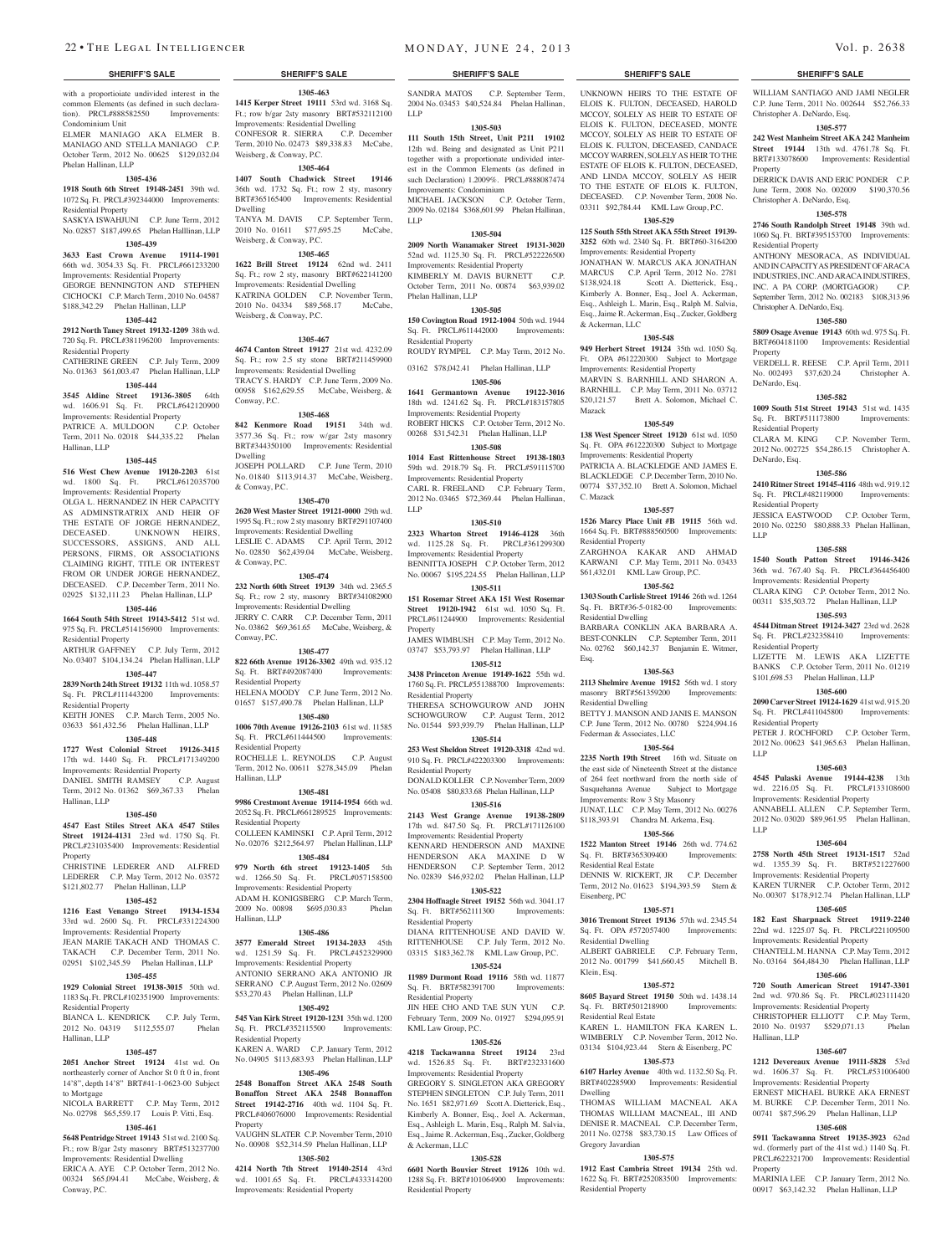#### **1305-612**

**3023 Disston Street 19149-1902** 55th wd. 1800.92 Sq. Ft. PRCL#551308400 Improvements: Residential Property BADR ALAMERI C.P. August Term, 2012 No. 02977 \$123,628.69 Phelan Hallinan, LLP

#### **1305-613**

**2210 North Lambert Street 19132-4816**  16th wd. 900 Sq. Ft. PRCL#162168400 Improvements: Residential Property KOWANA MANLEY C.P. September Term,

# 2012 No. 02746 \$76,047.21 Phelan Hallinan,

#### **1305-614**

LLP

**1015 Fillmore Street 19124-2924** 23rd wd. 1081.56 Sq. Ft. PRCL#234114500 Improvements: Residential Property ANDRE MCNAIR C.P. April Term, 2012 No.

00034 \$102,814.43 Phelan Hallinan, LLP **1305-616**

**237 Mifflin Street 19148-1920** 1st wd. 1260 Sq. Ft. PRCL#011174000 Improvements: Residential Property

WILLIAM O. HUDSON, SR. AND ELEANOR STEWART C.P. February Term, 2012 No. 01255 \$205,880.57 Phelan Hallinan, LLP

## **1305-618**

**1503 Adams Avenue 19124-4505** 23rd wd. 740.65 Sq. Ft. PRCL#232003700 Improvements: Residential Property SONIA RUIZ AND RAQUEL RUIZ C.P. September Term, 2012 No. 00681 \$80,823.30

#### **1305-620**

Phelan Hallinan, LLP

**1107 East Chelten Avenue 19138-1821**  59th wd. 1536.88 Sq. Ft. PRCL#591017700 Improvements: Residential Property

WILLIE C. WASHINGTON, JR. AND CATHY LAVETT WASHINGTON C.P. October Term, 2012 No. 00811 \$84,701.13 Phelan Hallinan, LLP

#### **1305-626**

**1134 East Mounty Airy Avenue 19150**  50th wd. 1837.44 Sq. Ft. BRT#502482600 Improvements: Residential Property ANTHONY GONZALEZ C.P. September

Term, 2008 No. 02268 \$181,842.02 KML Law Group, P.C.

## **1305-629**

**12119 Aster Road** 66th wd. 4495.40 Sq. Ft. BRT#138N1-146 Improvements: Row B/gar 2 Story Mas + Other

#### ROBERT EASELY C.P. July Term, 2012 No. 02071 \$156,810.13 Milstead & Associates, LLC

**1305-630**

## **2020 Naudain Street** 30th wd. 909.90 Sq.

Ft. BRT#303041530 Improvements: Row 3 Story, Masonry SEAN P. DALTON AND MIKA J. DALTON C.P. October Term, 2012 No. 00059 \$314,200.02

Milstead & Associates, LLC **1305-631**

**12628 Medford Avenue** 66th wd. 2000 Sq. Ft. BRT#663244100 Improvements: Row B/gar 2 Story Masonry

ANDREW CLARK C.P. September Term, 2012 No. 01032 \$232,014.55 Milstead & Associates, LLC

#### **1305-632**

**559 East Tabor Road** 42nd wd. 1820 Sq. Ft. BRT#42-1-2060-00 Improvements: Apartment 2-4 Units, 2 Story Masonry

IMRAN CHAUDHARY C.P. August Term, 2012 No. 02690 \$104,784.64 Milstead & Associates, LLC

## **1305-639**

**5333 Willows Avenue** 51st wd. Situate on the northwest side of Willows Avenue at the distance of 256 feet southwestward from the southwest side of 53rd Street. Subject to Mortgage Improvements: Row 2 Sty Masonry

VERA DELOATCH AND WAYNE GARY DELOATCH C.P. November Term, 2012 No. 00782 \$31,124.72 Chandra M. Arkema, Esq.

#### **1305-641**

**40 West Washington Lane 19144-2602**  59th wd. 2250.52 Sq. Ft. BRT#593078500 Improvements: Residential Property

#### KATHERINE E. ERHARD C.P. November Term, 2011 No. 0531 \$138,829.53 Scott A. Dietterick, Esq., Kimberly A. Bonner, Esq., Joel A. Ackerman, Esq., Ashleigh L. Marin, Esq., Ralph M. Salvia, Esq., Jaime R. Ackerman, Esq., Zucker, Goldberg & Ackerman, LL C

**The following property, sale of which was postponed from the June 4, 2013 Sheriff's Sale, will be offered for sale on TUESDAY, July 2, 2013.**

#### **1306-302**

**3078 Ruth Street 19134-3116** 25th wd. 700 Sq. Ft. PRCL#252566500 Improvements: Residential Property

**SHERIFF'S SALE SHERIFF'S SALE SHERIFF'S SALE SHERIFF'S SALE SHERIFF'S SALE** SARAH A. CARROLL C.P. December

> **1306-327 4649 James Street 19137** 45th wd. 1449.35 Sq. Ft. BRT#453416900 Improvements:

CLAUDE L. DAY C.P. March Term, 2010 No. 03184 \$42,185.75 KML Law Group, P.C. **1306-340 8553 Old Line Road 19128** 21st wd. 14301 Sq. Ft., det w/gar 2 sty frame BRT#214255080 Improvements: Residential Dwelling MARIA PERILLOAND FILOMENA PERILLO C.P. April Term, 2012 No. 03718 \$137,998.68 McCabe, Weisberg, & Conway, P.C. **1306-344 6411 Lebanon Avenue 19151** 34th wd. 2842.40 Sq. Ft.; row  $b/$ gar 2 sty mas + other BRT#344056100 Improvements: Residential

PROPERTY OF PHILADELPHIA DISTRICT ATTORNEY'S OFFICE C.P. November Term, 2010 No. 04023 \$122,308.78 McCabe,

**1306-351 2232 South 10th Street 19148** 39th wd. 1631 Sq. Ft.; row 2 sty, masonry BRT#393503300 Subject to Rent Improvements: Residential

XIONG LIN C.P. December Term, 2010 No. 00390 \$84,606.63 McCabe, Weisberg, &

**1306-353 1007 McKean Street 19148** 39th wd. 2256 Sq. Ft.; row 2 sty masonry BRT#394004000 Improvements: Residential Dwelling DOLORES BERK C.P. May Term, 2009 No. 00907 \$160,828.23 McCabe, Weisberg, &

**1306-355 1862 Nolan Street 19138** 10th wd. 2698 Sq. Ft.; row b/gar 2 sty masonry BRT#102225200<br>Subject to Mortgage Subject to Rent

GEORGE SIMPKINS, KNOWN SURVIVING HEIR OF VIOLA WILLIAMS, DECEASED MORTGAGOR AND REAL OWNER AND ALL UNKNOWN SURVIGING HEIRS OF VIOLA WILLIAMS, DECEASED MORTGAGOR AND REAL OWNER. C.P. December Term, 2011 No. 00824 \$41,140.93 McCabe, Weisberg, & Conway, P.C. **1306-357 1817 South 5th Street 19148** 1st wd. 2476 Sq. Ft.; row 2 sty masonry BRT#011452100 Improvements: Residential Dwelling JOHN J. VACCA AND THE UNITED STATES OF AMERICA C/O UNITED STATES ATTONREY FOR THE EASTERN DISTRICT OF PENNSYLVANIA. C.P. September Term, 2012 No. 03184 \$133,532.07 McCabe,

Weisberg, & Conway, P.C.

Hallinan, LLP

Dwelling

Dwelling

Conway, P.C.

Conway, P.C.

Dwelling

Subject to Mortgage Improvements: Residential Dwelling AADIL S. WRIGHT AKA AADIL SULUKI WRIGHT C.P. July Term, 2009 No. 02591 \$127,654.19 McCabe, Weisberg, & Conway, P.C. **1306-356 2630 West Seltzer Street 19132** 28th wd. 1607.5 Sq. Ft.; row 2 sty, masonry BRT#281418500 Improvements: Residential

Weisberg, & Conway, P.C.

Residential Property

Residential Property

Law Group, P.C.

Residential Property

Residential Property

Residential Property

Group, P.C.

**1306-366 532 East Clarkson Avenue 19120** 42nd wd. 1650 Sq. Ft. BRT#421234900 Improvements:

FRANCES T. DORSEY C.P. September Term, 2012 No. 03318 \$119,504.91 KML Law

**1306-367 1426 West Sparks Street 19141** 17th wd. 1330 Sq. Ft. BRT#171268200 Improvements:

MARCIANA J. BURRESS C.P. December Term, 2012 No. 00886 \$60,256.31 KML

**1306-371 911 Anchor Street 19124** 35th wd. 937.50 Sq. Ft. BRT#351284800 Improvements:

LYDIA LEE C.P. July Term, 2012 No. 00858 \$78,458.31 KML Law Group, P.C. **1306-386 5045 Wade Street 19144-2954** 12th wd. 1197 Sq. Ft. PRCL#123142900 Improvements:

STEPHEN E. HALL C.P. May Term, 2012 No. 00779 \$58,648.94 Phelan Hallinan, LLP **1306-395 3212 Chelsea Place 19114-1104** 58th wd. 2838 Sq. Ft. PRCL#661147100 Improvements:

ROBERT LIGUORI AND SHERYL A. LIGUORI C.P. September Term, 2012 No. 03376 \$156,135.89 Phelan Hallinan, LLP **1306-400 1230 Durfor Street 19148** 39th wd. 644 Sq. Ft. BRT#394305800 Improvements: Residential

Residential Property

Term, 2009 No. 00661 \$25,430.07 Phelan Dwelling JOHN T. DEROSE AND LENA DEROSE C.P. June Term, 2009 No. 03551 \$141,177.18 Udren Law Offices, P.C.

#### **1306-404**

**411 Hoffman Street 19148** 39th wd. 700 Sq. Ft. BRT#392006000 Improvements: Residential Dwelling

ESTATE OF KIM O. GLADDEN, C/O RAFEEQ SMITH, PERSONAL REPRESENTATIVE; RAFEEQ SMITH, INDIVIDUALLY AND AS PERSONAL REPRESENTATIVE OF THE ESTATE OF KIM O. GLADDEN. UNKNOWN HEIRS, SUCCESSORS, ASSIGNS, AND ALL PERSONS, FIRMS, OR ASSOCIATIONS CLAIMING RIGHT, TITLE OR INTEREST FROM OR UNDER KIM O. GLADDEN, DECEASED CHERELE K. SMITH, KNOWN HEIR OF KIM O. GLADDEN, ROBERT FAISON, KNOWN HEIR OF KIM O. GLADDEN. C.P. July Term, 2012 No. 01831 \$58,226.85 Udren Law Offices, P.C.

#### **1306-408**

**9523 Bustleton Avenue 19115** 58th wd. BRT#882906910 Subject to Mortgage RYBICKI PROPERTY ENTERPRISES, LLC C.P. January Term, 2013 No. 02078<br>\$816,294.09 Everett K. Sheintoch, Esq., Everett K. Sheintoch, Esq., Sheintoch Todd P.C.

#### **1306-411**

**2433 South Bancroft Street 19145** 26th wd. 679.98 Sq. Ft. BRT#261294300 Improvements: Residential Dwelling CHRISTIAN D. KLEMASH AND HARRY S. KLEMASH C.P. January Term, 2013 No. 00650 \$136,746.45 Udren Law Offices, P.C.

# **1306-423**

**1313 South 47th Street 19143-3815** 27th wd. 1030.75 Sq. Ft. PRCL#273022400 Improvements: Residential Property ZAID MUSAWWIR C.P. December Term 2012 No. 01692 \$167,707.61 Phelan Hallinan, LLP

#### **1306-430**

**7252 Mansfield Avenue 19138** 10th wd. BRT#102356300 Improvements: Residential Dwelling CHRISTINA J. LEE C.P. May Term, 2010

No. 03339 \$190,924.12 Powers, Kirn & Javardian, LLC

**1306-432**

**2703 East Venango Street 19134** 45th wd. 897.75 Sq. Ft. BRT#451084000 Subject to Mortgage Improvements: Residential Dwelling RENEE FLYNN C.P. September Term, 2012 No. 00818 \$213,123.58 Richard J. Nalbandian, Esq. for Powers, Kim & Javardian, LLC

## **1306-434**

**2018 Mercy Street AKA 2018 South Mercy 19145** 48th wd. 658 Sq. Ft. BRT#481126900 Improvements: Residential Dwelling RENEE JULIANO AND ARTHUR PAUL JULIANO, III C.P. January Term, 2013 No. 02300 \$62,183.98 Udren Law Offices, P.C.

#### **1306-437**

**7543 Rugby Street 19150** 10th wd. (formerly the 50th wd.) 1444.58 Sq. Ft. BRT#102472300 Improvements: Residential Dwelling DONALD RONE AKA DONALD B. RONE AND GILDA J. RONE C.P. September Term, 2011 No. 01264 \$118,512.98 Udren Law Offices, P.C.

#### **1306-439**

**2855 Welsh Road 19152** 57th wd. 12801 Sq. Ft. BRT#571047900 Improvements: Residential Dwelling DAVID PAEZ C.P. May Term, 2009 No. 01998 \$418,049.81 Udren Law Offices, P.C.

#### **1306-447**

**198 Rosemar Street AKA 198 West Rosemar Street 19120-1943** 61st wd. 1120 Sq. Ft. PRCL#611231300 Improvements: Residential Property

JANEA BAKER C.P. July Term, 2012 No. 00669 \$99,197.86 Phelan Hallinan, LLP **1306-451**

**8612 Provident Road 19150** 50th wd. 1448.90 Sq. Ft. BRT#501179600 Improvements: Residential Property JUDITH QUARLES C.P. September Term,

2012 No. 002747 \$96,230.33 Leonard J. Mucci, III Esq.

#### **1306-456 1906 Lardner Street 19149** 62nd wd. 1880.26 Sq. Ft. BRT#621157600 Improvements:

Residential Real Estate HARRY M. FIGUEROA C.P. August Term, 2012 No. 03253 \$113,260.76 Stern & Eisenberg, PC

#### **1306-460**

**3527 Vinton Road 19154 66th wd. 2000**<br>Sq. Ft. BRT#663130400 **Improvements:** Sq. Ft. BRT#663130400 Residential Dwelling TIMOTHY ANDREW WEST C.P. April Term, 2010 No. 001343 \$178,413.57 Heather Riloff, Esq.

A. Ackerman, Esq., Ashleigh L. Marin, Esq., Ralph M. Salvia, Esq., Jaime R. Ackerman, Esq., Zucker, Goldberg & Ackerman, LLC **1306-555 705 West Mermaid Lane 19118** 9th wd. 19519 Sq. Ft. BRT#092144110 Improvements:

DOROTHY L. POOLE C.P. March Term, 2012 No. 03044 \$1,060,950.21 KML Law

**1306-556 803 North 66th Street 19151** 34th wd. 1076.02 Sq. Ft. BRT#344356900 Improvements:

MELODY SHERLOCK C.P. January Term, 2010 No. 02523 \$73,907.37 KML Law

**1306-558 2673 Cedar Street 19125** 31st wd. 709.68 Sq. Ft. BRT#312050700 Improvements:

JUNG E. LEE C.P. February Term, 2009 No. 02366 \$160,814.84 KML Law Group, P.C. **1306-560 5719 Willows Avenue 19143** 51st wd. 1222.50 Sq. Ft. BRT#513210900 Improvements:

RICHARD HURST AND LASHAWN Y. HURST C.P. April Term, 2012 No. 03651 \$68,957.61 KML Law Group, P.C. **1306-561 5406 Tackawanna Street 19124** 62nd wd. 1126.77 Sq. Ft. BRT#622305100 Improvements: Residential Property MOUSTAPHA FOFANA C.P. June Term, 2012 No. 04017 \$77,526.29 KML Law

**1306-567 2904 South Felton Street 19142** 40th wd. 1200 Sq. Ft. BRT#402121300 Improvements:

LAURA GREEN KELLY AND JUAN MORANTI C.P. September Term, 2010 No. 03110 \$62,278.66 KML Law Group, P.C. **1306-569 5805 Catherine Street 19143** 3rd wd. 1151.01 Sq. Ft. BRT#032184700 Improvements:

YVONNE MARTIN AND MARCELLA WALKER C.P. November Term, 2009 No. 03061 \$37,682.04 KML Law Group, P.C. **1306-583 418 North Redfield Street 19143-4339**  4th wd. 1277.90 Sq. Ft. PRCL#042254600 Improvements: Residential Property ROBERT LANGEL C.P. November Term, 2008 No. 02157 \$74,054.59 Phelan Hallinan,

**1306-591 2237 South Hobson Street 19142-1804**  40th wd. 952.94 Sq. Ft. PRCL#403062300 Improvements: Residential Property GEORGE O. AKANNO C.P. May Term, 2012 No. 02250 \$27,828.05 Phelan Hallinan, LLP **1306-606 3682 Eveline Street 19129** 38th wd. 2093 Sq. Ft.; Row 2 sty masonry BRT#383047800 Improvements: Residential Dwelling MARK F. HOLDSWORTH AND SUSAN A. HOLDSWORTH C.P. June Term, 2012 No. 00482 \$140,936.77 McCabe, Weisberg, &

**1306-619 249 Hansberry Street 19144** 12th wd.

JASON SEVILLE C.P. January Term, 2011 No. 01469 \$177,198.36 Sarah E. Ehasz, Esq. **1306-620 1010 North America Street 19123** 4th wd.

ERIC MIDGETT AND KAIT MIDGETT AKA KATHERINE MIDGETT C.P. January Term, 2011 No. 01484 \$338,673.04 Sarah E.

**1306-626 2025 Plum Street 19124-3443** 23rd wd. 2200 Sq. Ft. PRCL#232116200 Improvements:

JOSEPHINE MOJICA C.P. May Term, 2012 No. 02695 \$52,512.23 Phelan Hallinan, LLP **1306-629 5225 Chester Avenue 19143** 51st wd. 1552 Sq. Ft. BRT#511273200 Subject to Rent 5225 CHESTER AVENUE, LLC C.P. August Term, 2012 No. 003434 \$106,169.86 Lachail,

**1306-630 3851 North Broad Street 19140** 43rd wd. 1616 Sq. Ft. (lot size) BRT#432390500

LANDMARK DEVELOPMENT A RESTORATION, LLC C.P. August Term, 2012 No. 003273 \$106,169.86 Arthur L. Sagnor, III, Esq.; J. Timothy Arndt, III, Esq.;

Residential Property

Residential Property

Residential Property

Residential Property

Group, P.C.

Residential Property

Residential Property

LLP

Conway, P.C.

Subject to Mortgage

Subject to Mortgage

Residential Property

Cohen, & Sagnor

Subject to Rent

Lachall Cohen & Sagnor

Ehasz, Esq.

Group, P.C.

Group, P.C.

**1306-463 2915 Memphis Street 19134** 25th wd. 973 Sq. Ft. BRT#251488400 Improvements: Residential Property

MELISSA COOKE C.P. July Term, 2012 No. 2141 \$80,440.21 Scott A. Dietterick, Esq., Kimberly A. Bonner, Esq., Joel A. Ackerman, Esq., Ashleigh L. Marin, Esq., Ralph M. Salvia, Esq., Jaime R. Ackerman, Esq., Zucker, Goldberg & Ackerman, LLC

#### **1306-464**

**638 East Locust Avenue 19144** 12th wd. 1840 Sq. Ft. Improvements: Two (2) Story Row House B/gar

9 PARK AVENUE, LLC C.P. December Term, 2011 No. 03841 \$94,107.38 Elliot H. Berton, Esq.

#### **1306-467**

**9921 Bustleton Avenue, Unit Q-09 19115** 88th wd. 672 Sq. Ft. and .32684% undivided interest in the common elements, as more fully described in the Declaration of Condominium of Pathways Condominium recorded in the Department of Records in and for the County of Philadelphia at the Commonwealth of PA in Deed Book D.C.C. 2065, page 1210 and all amendments thereto. BRT#888580859; PRCL#160N12222 Improvements: Residential Condominium FRANK SUMINSKI, JR. C.P. March Term, 2012 No. 235518 \$11,037.42 Glenn M. Ross, Esq.

#### **1306-478**

**1334 East Columbia Avenue 19125** 18th wd. 1584 Sq. Ft. BRT#181096200 Improvements: Residential Real Estate BERNADETTE J. O'BRIEN C.P. May Term, 2012 No. 00697 \$185,724.48 Stern & Eisenberg, PC

#### **1306-507**

**1628 Middleton Street 19138** 10th wd. 1888.87 Sq. Ft. PRCL#102138800 Improvements: Residential Property KIANA WATSON C.P. May Term, 2009 No.

01751 \$173,316.21 Phelan Hallinan, LLP **1306-508**

# **8622 Dicks Place 19153-1530** 40th wd. 4680

Sq. Ft. PRCL#405124411 Improvements: Residential Property FRANCIS NELSON C.P. August Term, 2009 No. 00792 \$261,363.83 Phelan Hallinan, LLP **1306-513**

**319 Unruh Avenue 19111-4654** 35th wd. 3850

Sq. Ft. PRCL#353127000 Improvements: Residential Property KIMBERLY E. WILLIAMS A CHRISTOPHER G. WILLIAMS C.P. July

Term, 2010 No. 02659 \$234,117.29 Phelan

## **1306-530**

Hallinan, LLP

**5948 Bennington Street 19120** 35th wd. 1173 Sq. Ft. BRT#352328700 Improvements: Residential Property

JULIE TANON AND HEDY SABATER C.P. September Term, 2012 No. 03296 \$68,279.56 Kristine M. Anthou, Esq.

#### **1306-531**

**228 Monastery Avenue 19128** row b/ gar 2 story masonry BRT#211132910 Improvements: Residential Dwelling CLARA HARDISON C.P. June Term, 2011 No. 2201 \$170,938.88 Federman & Associates, LLC

## **1306-532**

**7503 Maryland Street 19138** 50th wd. 21' frontage x 75' depth OPA#501384000 Improvements: Residential Property HENRY S. GREENE, JR., DECEASED, AND ALL KNOWN AND UNKNOWN INDIVIDUALS, HEIRS, SUCCESSORS, ASSIGNS, BUSINESS ENTITIES, NON-PROFIT ENTITIES, AND/OR CHARITABLE ENTITIES HAVING AND/OR CLAIMING ANY RIGHT, TITLE, AND/OR INTEREST IN AND/OR FROM HENRY S. GREENE, JR., JOANN GREENE SOLOMON, SOLELY AS HEIR TO HENRY S. GREENE, JR., DECEASED. C.P. February Term, 2012 No. 00614 \$178,050.91 Richard M. Squire & Associates, LLC

#### **1306-546**

**5937 Palmetto Street AKA 5937 Palmetto Avenue 19120** 35th wd. 1064 Sq. Ft. BRT#352294100 Improvements: Residential Property DIANE N. HARRISON AKA DIANE

HARRISON C.P. August Term, 2009 No. 00450 \$46,897.69 Scott A. Dietterick, Esq., Kimberly A. Bonner, Esq., Joel A. Ackerman, Esq., Ashleigh L. Marin, Esq., Ralph M. Salvia, Esq., Jaime R. Ackerman, Esq., Zucker,

**1306-550 4031 Meridian Street 19136-3119** 65th wd. 2524.50 Sq. Ft. BRT#651158600 Subject to Mortgage Improvements: Residential Property SUSAN M. MURPHY C.P. May Term, 2012 No. 2184 \$175,746.52 Scott A. Dietterick, Esq., Kimberly A. Bonner, Esq., Joel

Goldberg & Ackerman, LLC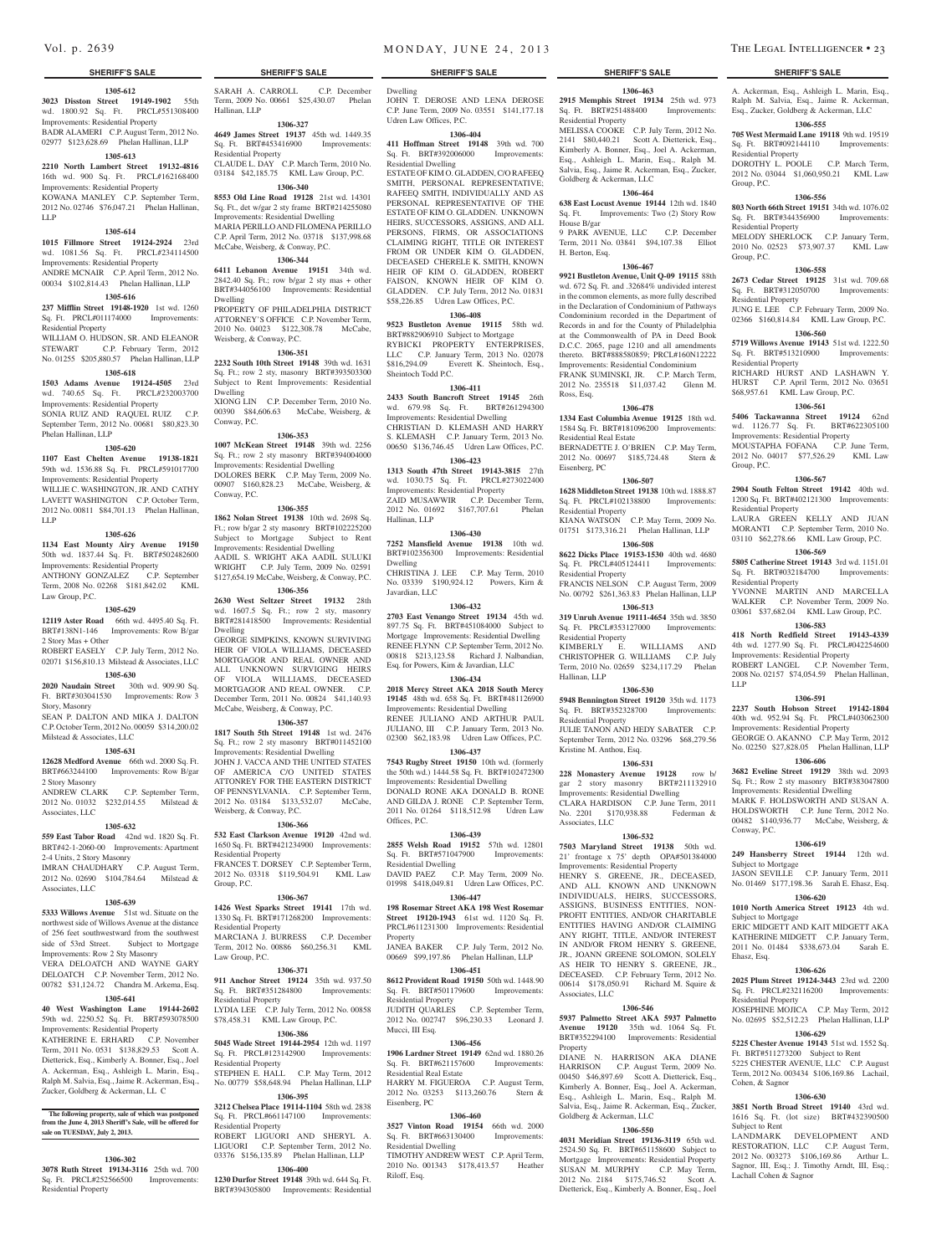Residential Dwelling

Residential Dwelling

Residential Dwelling

Residential Dwelling

Gregory Javardian

depth OPA#622357400 Residential Property

Squire & Associates, LLC

Residential Dwelling

Property

Ackerman, LLC

Residential Property

Goldberg & Ackerman, LLC

mutual savings bank

Berger, Esq.,

depth 58 ft 0 in

LLC

**1307-315 1606 West Susquehanna Avenue 19121-1620**  32nd wd. South side of Susquehanna Avenue, 47'10" west of 16th Street, front 15'0" depth 67'0" Subject To Mortgage of beneficial

SHAVOY MURRAY C.P. September Term, 2012 No. 000865 \$166,527.58 Phillip D.

**1307-316 2018 North Woodstock Street 19121-1423** 

ft 0 in north of Norris Street; front 15 ft 0 in,

DEBORAH S PERRY C.P. June Term, 2012 No. 00234 \$177,312.13 Phillip D. Berger, Esq., **1307-317 6512 Linmore Avenue 19142** row conv/ apartment 2story masonry BRT#403180900 Improvements: Residential Dwelling PAUL NJOKU C.P. May Term, 2012 No. 001155 \$47,632.21 Federman & Associates,

**1307-318 3851 Brown Street 19104** 24th wd. 1312 Sq. Ft. BRT#243121210 Improvements:

32nd wd. West side of Woodstot

Kimberly A. Bonner, Esquire

Esq.

SHANLIN CHENG AKA SHALIN W. CHENG C.P. February Term, 2013 No. 00398 \$454,069.46 Heather Riloff, Esq. **1307-306 1445 West Olney Avenue 19141** 17th wd. 1520 Sq. Ft. BRT#171085300 Improvements:

JAMES C. WHITLEY C.P. February Term, 2013 No. 03300 \$66,748.48 Heather Riloff,

**1307-307 698 Mayfair Street 19120** 35th wd. 2658 Sq. Ft. BRT#351066400 Improvements:

ANH T. LAM C.P. February Term, 2013 No. 03125 \$66,195.69 Heather Riloff, Esq. **1307-308 532 Leverington Avenue 19128-2634** 21st wd. 8232 Sq. Ft. BRT#213280100 Improvements:

PHILIP G. FORESTER C.P. May Term, 2011 No. 01520 \$60,927.51 Law Offices of

EDWARD CHRSTINZIO C.P. October Term, 2012 No. 01346 \$100,788.63 Richard M.

**1307-310 6329 McCallum Street 19144** 59th wd. 1336 Sq. Ft. BRT#593148100 Improvements: A

C.P. February Term, 2012 No. 02678 \$122,928.09 Scott A. Dietterick, Esq. and/or

 C.P. May Term, 2012 No. 3122 \$90,244.99 Scott A. Dietterick, Esq., Kimberly A. Bonner, Esq., Joel A. Ackerman, Esq., Ashleigh L. Marin, Esq., Ralph M. Salvia, Esq., Jaime R. Ackerman, Esq., Zucker, Goldberg &

**1307-313 4912 Kershaw Street 19131-4517** 44th wd. 1120 Sq. Ft. BRT#442134700 Improvements:

AUDREY F. STREETER C.P. May Term, 2012 No. 0558 \$64,251.58 Scott A. Dietterick, Esq., Kimberly A. Bonner, Esq., Joel A. Ackerman, Esq., Ashleigh L. Marin, Esq., Ralph M. Salvia, Esq., Jaime R. Ackerman, Esq., Zucker, Goldberg & Ackerman, LLC **1307-314 2730 South Colorado Street 19145-4707**  26th wd. 1440 Sq. Ft. BRT#262042800 Improvements: A Residential Dwelling DON ANTHONY PICURI AKA DON A. PICURI C.P. February Term, 2012 No. 2859 \$336,910.32 Scott A. Dietterick, Esq., Kimberly A. Bonner, Esq., Joel A. Ackerman, Esq., Ashleigh L. Marin, Esq., Ralph M. Salvia, Esq., Jaime R. Ackerman, Esq., Zucker,

**1307-311 457 East Vernon Road 19119-1951** 22nd wd. 2258.75 Sq. Ft. BRT#222037757 Improvements: A Residential Dwelling DARNELL RUSSELL C.P. September Term, 2008 No. 05069 \$131,791.16 Scott A. Dietterick, Esq., Kimberly A. Bonner, Esq., Joel A. Ackerman, Esq., Ashleigh L. Marin, Esq., Ralph M. Salvia, Esq., Jaime R. Ackerman, Esq., Zucker, Goldberg & Ackerman, LLC **1307-312 1113 Anchor Street 19124-1114** 62nd wd. 1501.08 Sq. Ft. BRT#621067400, BRT#73N23311 Improvements: Residential

**1307-309 5429 Montague Street 19124** 62nd wd. Approximate size: 15'10" frontage x 71'6"<br>depth OPA#622357400 Improvements:

#### **1306-636 5829 Cedar Aenue 19143-1933** 46th wd. 1256 Sq. Ft. PRCL#032132500 Improvements: Residential Property

DEANNA MEDLEY IN HER CAPACITY AS HEIR OF DOROTHY STREAMS, DECEASED. UNKNOWN HEIRS, SUCCESSORS, ASSIGNS, AND ALL PERSONS, FIRMS, OR ASSOCIATIONS CLAIMING RIGHT, TITLE OR INTEREST FROM OR UNDER DOROTHY STREAMS, DECEASED. C.P. October Term, 2012 No. 00624 \$71,765.27 Phelan Hallinan, LLP

#### **1306-643**

**5400 Wissahickon Avenue, Apartment 18 19144-5225** 38th wd. 720 Sq. Ft. PRCL#383143754 Improvements: Residential Property

BETSEY L. WENGER C.P. December Term, 2011 No. 02542 \$199,856.11 Phelan Hallinan, LLP

#### **1306-651**

**6603 Haddington Lane 19151** 34th wd. 1282 Sq. Ft. BRT#344042700 Improvements: Residential Dwelling SHIRLEY SAVIOUR C.P. January Term,

2013 No. 1383 \$80,829.06 Weber Gallagher Simpson Stapleton Fires & Newby, LLP, Sarah A. Elia, Esq.

#### **1306-652A-B**

**49th Wd. (1331 West Ruscomb Street - Premises A - 19141)** 20 ft x 101 ft, 10 and 7/8 inches, x 23 ft 5/8 inches x 102 feet, 2 and 3/8 inches BRT#491140700 Improvements: Two Story, Brick Quadplex Made Up Of 2 Studios, One 1 Bedroom And One 3 Bedroom Apartments All With One Bath Each.

**51st Wd. (5420 Warrington Street - Premises B - 19143)** 15 ft, 5 inches x 79 ft, 6 inches BRT#514056500 Improvements: Two Story, Brick Row Home Made Up Of 3 Bedrooms And One Bath With A One Car Garage

PONTIAC PROPERTIES, LLC C.P. June Term, 2011 No. 01076 \$162,387.51 Janet L. Gold, Esq.

#### **1306-653A-E**

**3000 North Broad Street - Premises A - 19132-2403** 11th wd. 1343.79 Sq. Ft. BRT#111138900 Improvements: 2-4 Unit Residential Dwelling

**3002 North Broad Street - Premises B - 19132-2403** 11th wd. 1290.56 Sq. Ft. BRT#111139000 Improvements: 2-4 Unit Residential Dwelling

**3004 North Broad Street - Premises C - 19132-2403** 11th wd. 1290.56 Sq. Ft. BRT#111139100 Improvements: 2-4 Unit Residential Dwelling

**3006 North Broad Street - Premises D - 19132-2403** 11th wd. 1290.56 Sq. Ft. BRT#111139200 Improvements: 2-4 Unit Residential Dwelling

**3008 North Broad Street - Premises E - 19132-2403** 11th wd. 1290.56 Sq. Ft. BRT#111139300 Improvements: 2-4 Unit Residential Dwelling

URBAN RENAISSANCE I, LP C.P. April Term, 2009 No. 00636 \$2,023,910.98 Barbara A. Fein, Esq.

# **SHERIFF'S SALE OF TUESDAY, July 2, 2013**

#### **1307-301**

**7424 Rhoads Street 19151** 34th wd. 1636.08 Sq. Ft. BRT#343154200 Improvements: Residential Property

#### LYNN SEGAL ITKIN AKA LYNNE SEGAL ITKIN C.P. October Term, 2011 No. 003889

\$64,227.39 Leon P. Haller, Esq.

#### **1307-302**

**3943 L Street 19124** 33rd wd. 1200 Sq. Ft. BRT#332399600 Subject to Mortgage Improvements: Row B/gar 2 Sty Masonry RAUL A. DELEON, III C.P. July Term, 2012 No. 03239 \$47,055.05 Sarah E. Ehasz, Esq.

#### **1307-303**

**5127 North 11th Street 19141** 49th wd. 2163.25 Sq. Ft. BRT#492231300 Subject to Mortgage Improvements: Semi Det 2 Sty Masonry WANDA HARGROVE C.P. August Term,

2008 No. 2511 \$26,108.50 Sarah E. Ehasz, Esq.

#### **1307-304**

**6213 Charles Street 19135** 55th wd. 1720.06 Sq. Ft. BRT#552231100 Improvements: Residential Dwelling ELLEN J. REIF C.P. February Term, 2013

## No. 03307 \$44,667.47 Heather Riloff, Esq.

**1307-305**

**1233 South 8th Street 19147** 2nd wd. 1211.07 Sq. Ft. BRT#021504700 Improvements:

Residential Property SHARON SAMUEL ARMSTEAD C.P. September Term, 2012 No. 03178 \$22,325.16 KML Law Group, P.C.

#### **1307-319**

**6016 Morton Street 19144** 59th wd. 2406.51 Sq. Ft. BRT#592199500 Improvements: Residential Property VICTOR E. FRAZIER C.P. March Term,

#### 2008 No. 05721 \$139,940.12 KML Law Group, P.C. **1307-320**

**271 East Montana Street 19119** 22nd wd. 1854.75 Sq. Ft. BRT#221154060 Mu. 1094.19 Sq. 10. 2002-10 JAMES R. WALTON C.P. September Term, 2012 No. 03196 \$146,236.44 KML Law Group, P.C.

#### **1307-321**

**1268 South 24th Street 19146** 36th wd. 900 Sq. Ft. BRT#361373800 Improvements: Residential Property JESSICA BRITT C.P. November Term, 2012 No. 02059 \$85,753.94 KML Law Group,

# P.C.

**1307-322 2520 South Felton Street 19142** 40th wd. 915 Sq. Ft. BRT#402119200 Improvements: Residential Property WILLIAM BRUDECKI C.P. July Term, 2012 No. 00249 \$83,133.76 KML Law Group, P.C.

# **1307-323**

**1934 Clarence Street 19134** 45th wd. 720.50 Sq. Ft. BRT#452120000 Improvements: Residential Property HELEN R. SHERRICK C.P. December Term, 2012 No. 03493 \$40,444.48 KML Law Group, P.C.

#### **1307-324**

**5103 Walker Street 19124** 62nd wd. (formerly part of the 23rd wd.) 1636.25 Sq. Ft. BRT#622366900 Improvements: Residential Property CARLOS CRESPO AND CHRISTINA

CRESPO C.P. December Term, 2012 No. 02247 \$50,312.26 KML Law Group, P.C. **1307-325**

**5511 Rising Sun Avenue 19120** 42nd wd. 1286.40 Sq. Ft. BRT#421272000 Improvements: Residential Property VICKI E. LONGENECKER C.P. February Term, 2012 No. 02621 \$129,235.07 KML

Law Group, P.C. **1307-326**

**1576 East Hewson Street 19125-2830** 18th wd. Beginning at a point on the southwest side of Hewson Street (30 feet wide) at the distance of 99 feet 5 inches southeastwardly from the southeasterly side of Memphis Street Subject to Mortgage Improvements: Row 2 Sty Masonry ALBERTO J. OVENS (DECEASED) C.P. December Term, 2012 No. 03809 \$109,901.11 Chandra M. Arkema, Esq.

#### **1307-327**

**1603 York Street 19132-4458** 16th wd. Situate on the north side of York Street at the distance of 82 feet, 10 inches westward from the west side of 16th street. Subject to Mortgage Improvements: Row 2 Sty Masonry TEDDY T. YALLAH C.P. December Term, 2012 No. 03545 \$101,117.03 Chandra M. Arkema, Esq.

#### **1307-328**

**1625 Pennington Road 19151-2719** 34th wd. 1462.66 Sq. Ft. PRCL#343320800 Improvements: Residential Property<br>CAMARA MCKENLEY C.P. September CAMARA MCKENLEY Term, 2011 No. 02334 \$122,543.35 Phelan Hallinan, LLP

#### **1307-329**

**27 North 56th Street 19139-2505** 4th wd. 1226.40 Sq. Ft. PRCL#041205900 Improvements: Residential Property NEIL PELI, IN HIS CAPACITY AS HEIR OF ANNETTE C. MCINTOSH AKA ANNETTE MCINTOSH, DECEASED UNKNOWN HEIRS, SUCCESSORS, ASSIGNS, AND ALL PERSONS, FIRMS, OR ASSOCIATIONS CLAIMING RIGHT, TITLE, OR INTEREST FROM OR UNDER ANNETTE C. MCINTOSH AKA ANNETTE MCINTOSH, DECEASED 2012 No. 0028 Phelan Hallinan, LLP

## **1307-330**

**2130 Morris Street 19145-1905** 36th wd. 868 Sq. Ft. PRCL#363131000 Improvements: Residential Property JERRY S. BLACKMON C.P. June Term, 2008

No. 03626 \$82,575.15 Phelan Hallinan, LLP **1307-331**

**6632 Haddington Lane 19151-3024** 34th wd. 960 Sq. Ft. BRT#344041300 Improvements: Residential Property

ERNEST DAWSONIA C.P. June Term, 2012 No. 03093 \$123,705.15 Phelan Hallinan, LLP

#### **SHERIFF'S SALE SHERIFF'S SALE SHERIFF'S SALE SHERIFF'S SALE SHERIFF'S SALE**

**1307-347** Sq. Ft. PRCL#073166700 Improvements:

LORELEI N. THOMPSON C.P. November Term, 2012 No. 03018 \$39,390.65 Phelan

**1307-348 3228 Comly Road 19154-3324** 66th wd. 1803 Sq. Ft. PRCL#662475400 Improvements:

PAMELA A. STEWART AKA PAMELA STEWART AND FRANK A. STEWART, IV AKA FRANK STEWART, IV C.P. October Term, 2010 No. 02293 \$66,058.76 Phelan

**1307-349 6459 Belfield Avenue 19119-3907** 22nd wd. 4722.46 Sq. Ft. PRCL#221248000 Improvements: Residential Property NAJAH YASMEEN BILAL C.P. November Term, 2012 No. 02953 \$178,224.74 Phelan

**1307-350 2553 South Adler Street 19148-4426** 39th wd. 665 Sq. Ft. PRCL#394125800 Improvements:

THOMAS STEARNE, IN HIS CAPACITY AS ADMINISTRATOR OF THE ESTATE OF CASILDA M. FIGUEIREDO, MARY STEARNE IN HER CAPACITY AS HEIR OF THE ESTATE OF CASILDA M. FIGUEIREDO, FRANCIS WHITE IN HER CAPACITY AS HEIR OF THE ESTATE OF CASILDA M. FIGUEIREDO. UNKNOWN HEIRS, SUCCESSORS, ASSIGNS, AND ALL PERSONS, FIRMS, OR ASSOCIATIONS CLAIMING RIGHT, TITLE, OR INTEREST FROM OR UNDER CASILDA M. FIGUEIREDO, DECEASED. C.P. July Term, 2012 No. 01992 \$136,136.32 Phelan

**1307-351 5116 North Fairhill Street 19120-3127**  49th wd. 2216.20 Sq. Ft. BRT#492099200 Improvements: Residential Property HELENA WATSON C.P. January Term, 2012 No. 03568 \$28,896.49 Phelan Hallinan, LLP **1307-352 1464 North 59th Street 19151-4201** 34th wd. 1461.88 Sq. Ft. PRCL#342149700 Improvements: Residential Property JAMES CURETON C.P. April Term, 2012 No. 00352 \$111,992.37 Phelan Hallinan, LLP **1307-353 1515 South Stanley Street 19146-3523**  36th wd. 858 Sq. Ft. PRCL#364425800 Improvements: Residential Property LAZARUS A. ANGBAZO C.P. December Term, 2012 No. 01684 \$41,595.31 Phelan

**1307-354 2553 East Ontario Street 19132** 45th wd. 1125 Sq. Ft. BRT#451043700 Improvements:

CHRISTINA BRUNKEL C.P. June Term, 2009 No. 001205 \$95,913.81 Valentino F.

**1307-355 1936 Harrison Street 19124-2838** 23rd wd. 2100 Sq. Ft. BRT#232205100 Improvements:

JEFFREY WHITE C.P. August Term, 2012 No. 162 \$57,833.49 Weber Gallagher Simpson Stapleton Fires & Newby, LLP, Sarah

**1307-356 1123 E Montgomery Avenue 19125** 18th wd. All that certain lot of ground with the buildings and improvements thereon erected situate on the easterly side of Montgomery Avenue at the distance of one hundred thirty-seven feet six inches southward from the southeast corner of Girard Avenue and Montgomery Avenue in the Eighteenth Ward of the City of Philadelphia. Containing in front or breadth on Montgomery Avenue twelve feet six inches and extending in length or depth easterly-fifth-eight feet. RICHARD E. HORAN C.P. September Term, 2012 No. 00216 \$119,392.65 Anthony R. Distasio, Esq., LINTON, DISTASIO, &

**1307-357 851 East Schiller Street 19134** 33rd wd. Land area: 960.11 Sq. Ft. BRT#331192800 Improvements: Residential Dwelling TAMILLA DOVMAN C.P. January Term, 2013 No. 003748 \$42,229.40 Heather

**1307-358 6430 Boyer Street 19119** 22nd wd. 3065.26 Sq. Ft. BRT#221274700 Improvements:

DONALD HOLLOWAY C.P. July Term, 2012 No. 02954 \$186,453.34 Stern & Eisenberg,

**1307-359 1932 Morris Street 19145** 36th wd. 1074.68

Residential Property

Residential Property

Hallinan, LLP

Hallinan, LLP

Hallinan, LLP

Hallinan, LLP

Hallinan, LLP

Residential Property

DiGiorgio, III, Esq.

Residential Dwelling

A. Elia, Esq.

EDWARDS, P.C.

Riloff, Esq.

P.C.

Residential Real Estate

Residential Property

## **1307-332**

**4816 Greene Street 19144-6029** 12th wd. 2500 **3348 Rorer Street 19134-1734** 7th wd. 970.90 Sq. Ft. PRCL#123160400 Improvements: Residential Property EDDIE WARD AKA EDDIE WARD, JR C.P. December Term, 2012 No. 03124 \$106,369.95 Phelan Hallinan, LLP

#### **1307-333**

**505 East Thelma Street 19120-4507** 42nd wd. 1027.42 Sq. Ft. PRCL#421033200 Improvements: Residential Property<br>ROBERT E. CICCONE, JR C.P. August ROBERT E. CICCONE, JR. Term, 2012 No. 01718 \$72,829.64 Phelan Hallinan, LLP

## **1307-334**

**1631 Pennington Road 19151-2719** 34th wd. 1486.67 Sq. Ft. PRCL#343321100 Improvements: Residential Property WILLIAM CLOVER C.P. November Term, 2009 No. 04994 \$75,053.45 Phelan Hallinan, LLP

#### **1307-335**

**1705 Bridge Street 19124-1309** 62nd wd. 1163.01 Sq. Ft. PRCL#622111600 Improvements: Residential Property WILLIAM J. MERVIN C.P. June Term, 2012 No. 02411 \$53,772.59 Phelan Hallinan, LLP

**1307-336**

**205 Stearly Street 19111-5914** 35th wd. 1218.75 Sq. Ft. PRCL#352171000 Improvements: Residential Property

EDWARD J. STROUSE AKA EDWARD STROUSE C.P. May Term, 2012 No. 03739 \$75,250.50 Phelan Hallinan, LLP

#### **1307-337**

**3549 Tudor Street 19136-3814** 64th wd. 1616 Sq. Ft. PRCL#642138300 Improvements: Residential Property

SCOTT FRIEDMAN C.P. August Term, 2011 No. 03114 \$139,177.73 Phelan Hallinan, LLP

# **1307-338**

**852 East Russell Street aka 852 Russell Street 19134-1331** 33rd wd. 1125 Sq. Ft. PRCL#331174600 Improvements: Residential Property

EDIN J. PAIZ C.P. February Term, 2012 No. 02488 \$29,429.38 Phelan Hallinan, LLP

**1307-339 3529 Morrell Avenue 19114-1918** 66th

wd. 1787.35 Sq. Ft. PRCL#661141000 Improvements: Residential Property JAN POTANSKI C.P. May Term, 2010 No. 00735 \$157,917.35 Phelan Hallinan, LLP

## **1307-340**

**4750 Melrose Street 19149** 45th wd. 1221.48 Sq. Ft. PRCL#453444300 Improvements: Residential Property

DANIEL WILLIG C.P. October Term, 2012 No. 00065 \$71,155.07 Phelan Hallinan, LLP **1307-341**

**3073 Chatham Street 19134-4306** 25th wd. 1134.32 Sq. Ft. PRCL#251405600

Improvements: Residential Property KARL JONES AND LISA HERLING C.P. December Term, 2010 No. 01142 \$44,629.76 Phelan Hallinan, LLP

## **1307-342**

**364 Daly Street 19148-3307** 39th wd. 700 Sq. Ft. PRCL#392148500 Improvements: Residential Property

CYNTHIA C. CROSS AKA CYNTHIA CROSS C.P. August Term, 2011 No. 01952 \$85,009.42 Phelan Hallinan, LLP

## **1307-343**

**1426 West Nedro Avenue 19141-1823**  17th wd. 1633 Sq. Ft. PRCL#171151900 Improvements: Residential Property SIMONE WEST C.P. January Term, 2012 No. 03298 \$127,553.49 Phelan Hallinan, LLP

# **1307-344**

**4715 Linden Avenue 19114-3966** 65th wd. 2495 Sq. Ft. PRCL#652125605 Improvements: Residential Property

JEAN ANDERSON IN HER CAPACITY AS HEIR OF WILLIE J. ANDERSON, DECEASED. UNKNOWN HEIRS, SUCCESSORS, ASSIGNS, AND ALL PERSONS, FIRMS, OR ASSOCIATIONS CLAIMING RIGHT, TITLE, OR INTEREST FROM OR UNDER WILLIE J. ANDERSON, DECEASED. C.P. October Term, 2012 No. 00026 \$134,410.78 Phelan Hallinan, LLP **1307-345**

**5905 Belmar Terrace aka 5905 Belmar Street 19143-5210** 3rd wd. 1130.24 Sq. Ft. PRCL#034103200 Improvements:

LANGSTON WILLIAMS C.P. September Term, 2010 No. 03946 \$104,906.78 Phelan

**1307-346 5212 North American Street 19120-3325**  42nd wd. 1441 Sq. Ft. PRCL#422423300 Improvements: Residential Property JOB JOSEPH C.P. September Term, 2012 No. 03033 \$76,815.91 Phelan Hallinan, LLP

Residential Property

Hallinan, LLP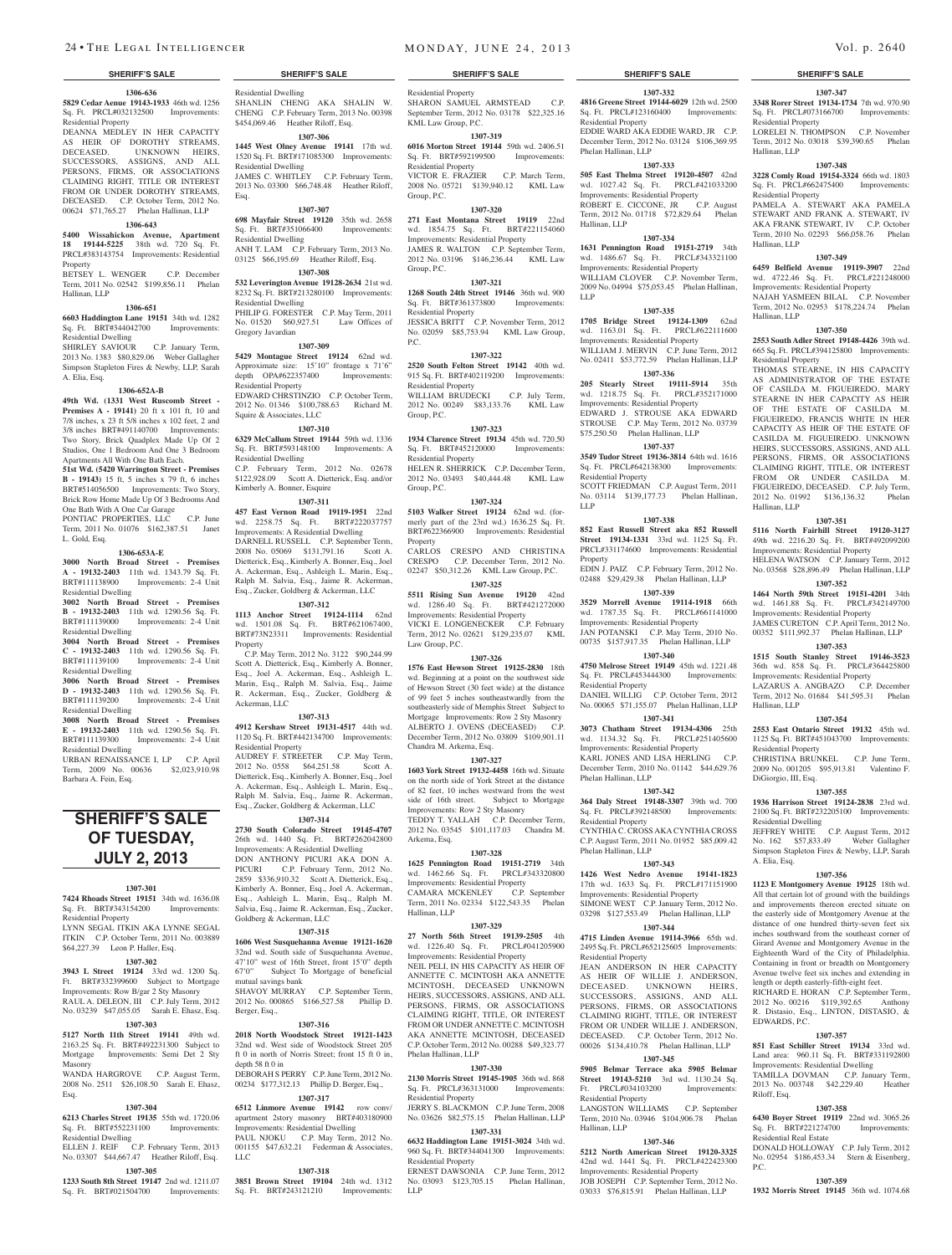#### **SHERIFF'S SALE SHERIFF'S SALE SHERIFF'S SALE SHERIFF'S SALE SHERIFF'S SALE**

Sq. Ft. BRT#363126000 Improvements: Residential Property

JAVINA R. CHAMBERLAIN C.P. August Term, 2007 No. 01179 \$96,377.95 KML Law Group, P.C.

#### **1307-360**

**2520 South 61st Street 19142** 40th wd. 1096 Sq. Ft. BRT#402064300 Improvements: Residential Property

GARY R. COOPER C.P. November Term, 2012 No. 02422 \$48,479.47 KML Law Group, P.C.

#### **1307-361**

KML Law Group, P.C.

Residential Property

Group, P.C.

Esq.

Residential Property

Esq., Wilson Law Firm

Residential Dwelling

Residential Real Estate

Eisenberg, P.C.

Residential Property

Residential Property

Hallinan, LLP

Esq.

**3438 North Lee Street 19134** 7th wd. 960 Sq. Ft. BRT#073019200 Improvements: Residential Property

03344 \$45,776.56 KML Law Group, P.C. **1307-362 1648 South Taney Street 19145** 36th wd. 720.50 Sq. Ft. BRT#364289000 Improvements: Residential Property ROBERT DERR AND TERESA DERR C.P. December Term, 2012 No. 01432 \$63,265.59

**1307-363 5442 Oakland Street 19124** 62nd wd. 1196 Sq. Ft. BRT#621393900 Improvements:

LUZ AIDA MARIN C.P. September Term, 2012 No. 02465 \$74,684.77 KML Law

**1307-364 300 W Byberry Road, Unit L4 19116** 88th wd. 639 Sq. Ft. and 1.3% undivided interest in the common elements as more fully described in the Declaration of Condominium of Pathways Condominium recorded in the Department of Records in and for the County of Philadelphia at the Commonwealth of Pa. IN Deed Book FHS 1511 page 442 and all amendments thereto. BRT#888582207 Subject to Mortgage Improvements: Residential Condominium LUCILLE RANDOLPH C.P. June Term, 2011 No. 134605 \$10,447.98 Glenn M. Ross, Esq. **1307-365 2623 Germantown Avenue 19133** 37th

**1307-366 907 South 13th Street 19147** 2nd wd. 2136 Sq. Ft. BRT#021600500 Improvements:

JUANITA V. PERKINS AKA JUANITA QUI PERKINS C.P. February Term, 2007 No. 03268 \$261,942.76 Daniel S. Bernheim, Esq. **1307-367 5246 N 2nd Street 19120** 42nd wd. Land area 3500 Sq. Ft.; Improvement Area, 1200 Sq Ft BRT#422411400 Improvements: Residential Real Esate - Single Family Dwelling BRIAN E. WALKER C.P. May Term, 2011 No. 01380 \$95,553.59 Robert J. Wilson,

**1307-368 4213 Hellerman Street 19135** 55th wd. 1243.41 Sq. Ft. BRT#552113100 Improvements:

ELIZABETH BERRY C.P. February Term, 2013 No. 02387 \$85,419.98 Heather Riloff,

**1307-369 753 South Cleveland Street 19146** 30th wd. 896 Sq. Ft. BRT#301365700 Improvements:

ANTOINETTE DAVIS C.P. December Term, 2010 No. 0001560 \$229,362.03 Stern &

**1307-370 5210 Sansom Street 19139-3420** 60th wd. (Formerly part of the forth-sixth wd.) 1474.98 Sq. Ft. PRCL#602040200 Improvements:

SAMUEL SHEPHERD AND JANIS

**1307-371 4344 Mitchell Street 19128-3412** 21st wd. 2200 Sq. Ft. PRCL#212195300 Improvements:

MATTHEW PESOT C.P. February Term, 2012 No. 03884 \$94,596.80 Phelan Hallinan, LLP **1307-372 2254 North Sydenham Street 19132-4429**  16th wd. 630 Sq. Ft. PRCL#161051400 Improvements: Residential Property LORENZO ABREU C.P. April Term, 2012 No. 01463 \$69,647.67 Phelan Hallinan, LLP **1307-373 2013 South Opal Street 19145-2808** 48th wd. 672.60 Sq. Ft. PRCL#481304400 Improvements: Residential Property PHILIP SERGI C.P. March Term, 2012 No.

#### ROSA M. COLON C.P. June Term, 2012 No.

Hallinan, LLP

wd.  $5000$  Sq. Ft. Improvements: Residential Property DAWN SOLLEY AND JOHN V. MONTELEONE, III C.P. May Term, 2012 No. 02693 \$171,630.41 Phelan Hallinan, LLP **1307-376**

**1517 Arrott Street 19124-5809** 23rd wd. 1604.70 Sq. Ft. PRCL#232141400 Improvements: Residential Property NAZMUL ISLAM C.P. June Term, 2012 No. 011326 \$69,783.03 Phelan Hallinan, LLP

02907 \$61,105.63 Phelan Hallinan, LLP **1307-374 1154 South 8th Street 19147-5137** 2nd wd. 662.88 Sq. Ft. PRCL#021510400 Improvements: Residential Property PAU L. HO AND HUONG T. LE C.P. May Term, 2012 No. 00582 \$205,276.78 Phelan

**1307-375 9215 Cambridge Street 19114-4205** 65th

## **1307-377**

**2520 North 17th Street 19132-3927** 16th wd. 1035.15 Sq. Ft. PRCL#161171400 Improvements: Residential Property EUGENE STALLWORTH C.P. August Term, 2009 No. 1148 \$49,159.77 Phelan Hallinan, LLP

#### **1307-378**

**2758 Mower Street 19152-2107** 57th wd. 2731.05 Sq. Ft. PRCL#571100000 Improvements: Residential Property MARK E. GEIST C.P. November Term, 2010 No. 03473 \$174,168.26 Phelan Hallinan, LLP

#### **1307-379**

**1054 North 67th Street 19151-3002** 34th wd. 1356.08 Sq. Ft. PRCL#344409700 Improvements: Residential Property<br>
MONICA LYNN WILSON C.P. October MONICA LYNN WILSON Term, 2008 No. 01239 \$98,068.51 Phelan Hallinan, LLP

#### **1307-380**

**319 Durfor Street 19148-3901** 39th wd. 700 Sq. Ft. PRCL#392165400 Improvements: Residential Property

wd. 1762.17 Sq. Ft. BRT#882922226 Improvements: Residential Property DONG YEUL LEE C.P. March Term, 2012 No. 03643 \$107,475.21 Rachel C Heinrich, MARTIN PERRI C.P. September Term, 2012 No. 03412 \$109,415.56 Phelan Hallinan, LLP **1307-381 5849 North Marshall Street 19120-1314** 

61st wd. 1237.50 Sq. Ft. PRCL#612267700 Improvements: Residential Property TROY JONES C.P. February Term, 2013 No. 01447 \$75,392.92 Phelan Hallinan, LLP

#### **1307-382**

**7211 Fowler Street 19128-4237** 21st wd. 3046.75 Sq. Ft. PRCL#212457330 Improvements: Residential Property VICKI J. MEST AKA VICKI JO MEST C.P. August Term, 2012 No. 02982 \$140,332.03 Phelan Hallinan, LLP

#### **1307-383**

**1922 East Monmouth Street 19134-3522**  25th wd. 1126.51 Sq. Ft. PRCL#252116200 Improvements: Residential Property RADAHAME RODRIGUEZ C.P. September Term, 2012 No. 00032 \$82,232.09 Phelan Hallinan, LLP

#### **1307-384**

**5443 North 6th Street 19120-2705** 61st wd. 1413.75 Sq. Ft. PRCL#612281000 Improvements: Residential Property ELIZABETH MILLER, IN HER CAPACITY AS ADMINSTRATRIX AND HEIR OF THE ESTATE OF NEIL MILLER AKA NEIL R. MILLER, DECEASED. UNKNOWN HEIRS, SUCCESSORS, ASSIGNS, AND ALL PERSONS, FIRMS, OR ASSOCIATIONS CLAIMING RIGHT, TITLE, OR INTEREST FROM OR UNDER NEIL MILLER, DECEASED. C.P. August Term, 2012 No. 03535 \$50,139.83 Phelan Hallinan, LLP **1307-385**

**9538 James Street Unit #A 19114-3071** 88th wd. PRCL#888651351 Improvements: Condominium Unit

WILLIAMS-SHEPHERD C.P. December Term, 2011 No. 02949 \$121,011.07 Phelan JOSEPH NOCERO C.P. July Term, 2012 No. 01657 \$234,140.62 Phelan Hallinan, LLP **1307-386**

**804 Hellerman Street 19111-5352** 35th wd. 2989.20 Sq. Ft. PRCL#353064400 Improvements: Residential Property KIMBERLY SALERNO C.P. June Term, 2012 No. 01478 \$183,805.77 Phelan Hallinan, LLP

## **1307-387**

**5004 North Hutchinson Street 19141-3917**  49th wd. 1134.60 Sq. Ft. PRCL#491326600 Improvements: Residential Property KAYTHEE BARNES C.P. June Term, 2012 No. 02226 \$69,818.76 Phelan Hallinan, LLP **1307-388**

**5943 North 3rd Street 19120-1843** 61st wd. 1232.80 Sq. Ft. PRCL#612389700 Improvements: Residential Property ANDRENA L. DIXON C.P. April Term, 2011 No. 03124 \$97,811.99 Phelan Hallinan, LLP

**1307-389**

Term, 2011 No. 01148 \$72,985.72 Phelan

**1307-390 818 East Thayer Street 19134-1912** 33rd wd. 1112.25 Sq. Ft. PRCL#331142000 Improvements: Residential Property ANGEL RODRIGUEZ AKA ANGEL A. RODRIGUEZ AND CAROLYN AXTEN C.P. November Term, 2010 No. 03455 \$85,613.13

**1307-391 1136 West Ritner Street 19148** 39th wd. 1024 Sq. Ft. PRCL#394108200 Improvements:

MICHAEL LANCELLOTTI C.P. October Term, 2009 No. 00917 \$205,585.84 Phelan

**1307-392 1718 Tracey Street Unit B 19115-4270** 88th wd. Together with a proportionate undivided interest in the Common Elements (as defined in such Declaration of 50%). PRCL#888560204 Improvements: Condominium Unit IHOR ROMANYUK AND TETYANA KNYAZEVYCH C.P. February Term, 2012 No. 03875 \$178,893.28 Phelan Hallinan,

**1307-393 1002 West Rockland Street 19141-3908**  49th wd. 1912.50 Sq. Ft. PRCL#491114900 Improvements: Residential Property EDWARD MUHAMMAD AND SHAY HUNTLEY C.P. July Term, 2012 No. 03171 \$88,756.72 Phelan Hallinan, LLP **1307-394 13060 Townsend Road Unit J10 aka 13060 Townsend Road 19154-1001** 88th wd. Being designated on said Declaration Plan as Unit #J-10 as more fully described in such Declaration Plan and Declaration, together with the proportionate undivided interest in the common elements (as defined in such declaration). PRCL#888660141 Improvements:

SARAH E. FAISON C.P. September Term,<br>2012 No. 03034 \$120.746.03 Phelan 2012 No. 03034 \$120,746.03

**1307-395 901 North Penn Street, Unit R405 aka 901 Penn Street North R405 19123-3145** 88th wd. Being and designaed as Unit #R-405 together with a proportionate undivided interest in the Common Elements as defined in such Declaration. PRCL#888062010 Improvements: Residential Property SAMANTHA A. DICKERSON C.P. September Term, 2012 No. 02645 \$227,253.46

**1307-396 5955 Chester Avenue 19143-5517** 40th wd. 1448.75 Sq. Ft. PRCL#401118200 Improvements: Residential Property CHRISTIAN DIAZ C.P. May Term, 2009 No. 02774 \$51,102.44 Phelan Hallinan, LLP **1307-397 1928 East York Street 19125-1214** 31st wd. 1337.62 Sq. Ft. PRCL#313136400 Improvements: Residential Property THOMAS J. SHINN C.P. September Term, 2012 No. 00044 \$49,723.51 Phelan Hallinan,

**1307-398 6526 North 17th Street 19126-3514** 17th wd. 1408 Sq. Ft. PRCL#172214500 Improvements: Residential Property DWAYNE D. NELSON C.P. January Term, 2012 No. 03291 \$117,844.30 Phelan

**1307-399 437 East Mount Pleasant Avenue 19119**  22nd wd. 18500 Sq. Ft. BRT#222148900 Improvements: Residential Property KHADRI ABDUS-SABOOR AND RASHIDA PATIENCE C.P. August Term, 2009 No. 02451 \$791,895.99 KML Law Group, P.C. **1307-400 3431 North Water Street 19134** 7th wd. 938<br>Sq. Ft. BRT#073046500 Improvements:

EZQUIEL NAZARIO AND OLGA M. PEREIRA C.P. September Term, 2011 No. 02174 \$13,940.83 KML Law Group, P.C. **1307-401 52 West Pomona Street 19144** 59th wd. 1692.81 Sq. Ft. BRT#593092300 Improvements: Residential Property NATHANIEL STEWART C.P. July Term, 2009 No. 00247 \$240,964.76 KML Law

**1307-402 2528 South 13th Street 19148** 39th wd. 486.24

Residential Property

Phelan Hallinan, LLP

Residential Property

Hallinan, LLP

LLP

Condominium

Hallinan, LLP

Phelan Hallinan, LLP

LLP

Hallinan, LLP

Sq. Ft. BRT#073046500 Residential Property

Group, P.C.

Hallinan, LLP

**6222 North Palethorp Street aka 6222 Palethorp Street 19120-1515** 61st wd. 1200 Sq. Ft. PRCL#611041800 Improvements: CARMELA DAVIS MACK C.P. September Sq. Ft. BRT#394441400 Improvements: Residential Property JANE POWLES C.P. November Term, 2007 No. 00054 \$207,135.72 KML Law Group, P.C.

#### **1307-403 538 Gerritt Street 19147-5821** 1st wd. 675.50

Sq. Ft. PRCL#011248400 Improvements: Residential Property AIMEE BOWERS C.P. January Term, 2012 No. 00554 \$90,334.08 Phelan Hallinan, LLP

#### **1307-404**

**26 West Manheim Street 19144-2943**  12th wd. 797.47 Sq. Ft. PRCL#123067300 Improvements: Residential Property STEPHEN JOSEPH C.P. October Term, 2008 No. 00362 \$96,723.76 Phelan Hallinan, LLP

# **1307-405**

**2024 Pierce Street 19145-2013** 36th wd. 661.50 Sq. Ft. PRCL#363157200 Improvements: Residential Property RICHARD CURRO AKA RICHARD CURRO,

JR. C.P. March Term, 2012 No. 03387 \$64,061.06 Phelan Hallinan, LLP **1307-406**

**1542 North 62nd Street 19151-3802** 34th wd. 1855.54 Sq. Ft. PRCL#342312500 Improvements: Residential Property FELICIA A. BROWN C.P. September Term, 2012 No. 00361 \$47,774.56 Phelan Hallinan, LLP

## **1307-407**

**719 Gaul Street 19125-2838** 18th wd. 577.50 Sq. Ft. PRCL#181454800 Improvements: Residential Property RYAN P. SHEVLIN C.P. October Term, 2011 No. 02976 \$129,703.16 Phelan Hallinan, LLP **1307-408**

**270 East Queen Lane 19144-1726** 12th wd. 1350.44 Sq. Ft. PRCL#121124700 Improvements: Residential Property ROBERT E. CICCONE, JR. C.P. August Term, 2012 No. 02384 \$57,946.06 Phelan Hallinan, LLP

#### **1307-409**

**3324 Jasper Street 19134-2536** 45th wd. 942.50 Sq. Ft. PRCL#452379600 Improvements: Residential Property HERIBERTO RIVERA C.P. October Term, 2012 No. 04049 \$38,850.66 Phelan Hallinan, LLP

#### **1307-410**

**1236 Kerper Street 19111-4928** 53rd wd. 1681.74 Sq. Ft. PRCL#532089900 Improvements: Residential Property VICTORIA V. SAYERS C.P. March Term, 2012 No. 01740 \$51,248.39 Phelan Hallinan, LLP

#### **1307-411**

**317 North 60th Street 19139-1206** 4th wd. 1021.75 Sq. Ft. PRCL#042271000 Improvements: Residential Property HASSAAN WILLIAMS C.P. October Term, 2009 No. 03777 \$59,561.28 Phelan Hallinan, LLP

#### **1307-412**

**8024 Gilbert Street 19150-2420** 50th wd. 1447.39 Sq. Ft. Improvements: Residential Property ROSEMARY SINCLAIR AND JEROME SINCLAIR C.P. March Term, 2012 No. 00353 \$223,078.12 Phelan Hallinan, LLP

# **1307-413**

**5457 Valley Road 19124-1412** 62nd wd. 1122.68 Sq. Ft. PRCL#622335100 Improvements: Residential Property TONY DURAN C.P. January Term, 2013 No. 01893 \$101,087.65 Phelan Hallinan, LLP

## **1307-414**

**5918 Turner Street 19151-3530** 34th wd. 1069.80 Sq. Ft. PRCL#342102200 Improvements: Residential Property ENIDE PICHONOT C.P. March Term, 2012 No. 00209 \$37,182.17 Phelan Hallinan, LLP

**1307-415 764 Hill Road 19128-1515** 21st wd. 3455 Sq. Ft. PRCL#214010300 Improvements: Residential Property GINA M. PAULINE C.P. February Term, 2013

No. 00037 \$260,814.26 Phelan Hallinan, LLP **1307-416**

## **3215 North Dover Street 19129-1814**

38th wd. 831.14 Sq. Ft. PRCL#381273000 Improvements: Residential Property UNKNOWN HEIRS, SUCCESSORS, ASSIGNS, AND ALL PERSONS, FIRMS, OR ASSOCIATIONS CLAIMING RIGHT, TITLE, OR INTEREST FROM OR UNDER LULA M. BOYKINS, DECEASED C.P. July Term, 2012 No. 03003 \$79,385.26 Phelan Hallinan, LLP

## **1307-417**

**5634 Sprague Street 19138-1744** 12th wd. 879.62 Sq. Ft. PRCL#122270200 Improvements: Residential Property GARY J. MURRAY C.P. June Term, 2010 No. 00389 \$155,069.37 Phelan Hallinan, LLP

**1307-418 528 Moore Street 19148-1829** 1st wd. 999.60 Sq. Ft. PRCL#011391800 Improvements: Residential Property MARIA FABIOLA DIAZ C.P. June Term, 2012 No. 02404 \$124,786.05 Phelan

# **1307-419**

Hallinan, LLP

**9922 Crestmont Avenue 19114-1962**  66th wd. 2304 Sq. Ft. PRCL#661289508 Improvements: Residential Property ELAINE BLACK, INDIVIDUALLY AND IN HER CAPACITY AS ADMINSTRATRIX OF THE ESTATE OF JOSEPH W. BLACK AKA JOSE BLACK C.P. December Term, 2012 No. 00420 \$36,808.33 Phelan Hallinan, LLP

## **1307-420**

**2333 South 71st Street 19142-1102** 40th wd. 800 Sq. Ft. PRCL#406164100 Improvements: Residential Property

SHAVON S. MOSES C.P. October Term, 2012 No. 03326 \$44,291.29 Phelan Hallinan, LLP **1307-421**

**1010 Race St, Unit 6B 19107-2332** 88th wd. Together with a proporitionate undivided interest in the Common Elements (as defined in such Declaration) of .00775%. PRCL#888071578 Improvements: Condominium BEVERLY Z. HARTING AND DIANE

SILVER C.P. June Term, 2012 No. 02877 \$192,083.56 Phelan Hallinan, LLP **1307-422**

## **1644 South Taney Street 19145-1224** 36th wd.

700 Sq. Ft. PRCL#364288800 Improvements: Residential Property ROBERT DERR AND TERESA DERR C.P. December Term, 2012 No. 01956 \$57,205.47 Phelan Hallinan, LLP

## **1307-423**

**1415 Benner Street 19149-3214** 54th wd. 1931.17 Sq. Ft. PRCL#541021700 Improvements: Residential Property ALICIA GRIFFIN AKA ALESHIA R. GRIFFIN C.P. December Term, 2004 No. 03035 \$72,612.44 Phelan Hallinan, LLP

#### **1307-424**

**9658 Sandanne Road 19115** 63rd wd. 6900 Sq. Ft. BRT#632200413 Improvements: Residential Property THEODORE GULAR C.P. December Term, 2012 No. 003555 \$349,166.26 Leonard J. Mucci, III, Esq.

#### **1307-425**

**6820 Guyer Avenue 19142** 40th wd. 1184 Sq. Ft. BRT#406329200 Improvements: Residential Property DIABY VAKARAMOKO C.P. August Term,

## 2012 No. 2769 \$60,769.74 Leonard J. Mucci, III, Esq.

## **1307-426**

**4772 Vista Street 19136** 41st wd. 918 Sq. Ft. BRT#651035100 Improvements: Residential Property ERIC JACOBS AND ALICE JACOBS C.P.

September Term, 2012 No. 003284 \$160,976.07 Leonard J. Mucci, III, Esq. **1307-427**

# **8937 Turton Drive 19115** 63rd wd. 2910

Sq. Ft. BRT#632304100 Improvements: Residential Property CLIFFORD HILL AND WARREN SALLEY C.P. September Term, 2012 No. 00851

\$291,181.33 Leonard J. Mucci, III, Esq. **1307-428**

## **1335-37 Pine Street, Unit 100 19107** 5th wd. 1822 Sq. Ft. BRT#888030360 Improvements: Residential Property

JOHN ELLIS C.P. October Term, 2012 No. 000187 \$533,348.88 Leonard J. Mucci, III, Esq.

#### **1307-429**

**1035 Dorset Street 19150** 50th wd. 2511.25 Sq. Ft. BRT#502376800 Improvements: Residential Dwelling ALBERTA T. ROUSE C.P. March Term, 2010 No. 06242 \$141,793.70 Udren Law Offices, P.C.

#### **1307-430**

Offices, P.C.

Offices, P.C.

**5013 Cedar Avenue 19143** 46th wd. 1824.00 Sq. Ft. BRT#881713000 Improvements: Residential Dwelling ANTONIO WATSON C.P. February Term,

2013 No. 00744 \$189,092.58 Udren Law

**1307-431 1750 North Wilton Street aka 5248 West Columbia Avenue 19131** 52nd wd. 461.12 Sq. Ft. BRT#521314400 Subject to Mortgage Improvements: Residential Dwelling MARJORIE J. FISHER C.P. August Term, 2006 No. 00578 \$44,814.37 Udren Law

**1307-432 240 West Ruscomb Street 19120** 42nd wd. 1057.50 Sq. Ft. BRT#422153600 Improvements: Residential Dwelling FELICIA NORTH C.P. April Term, 2010 No.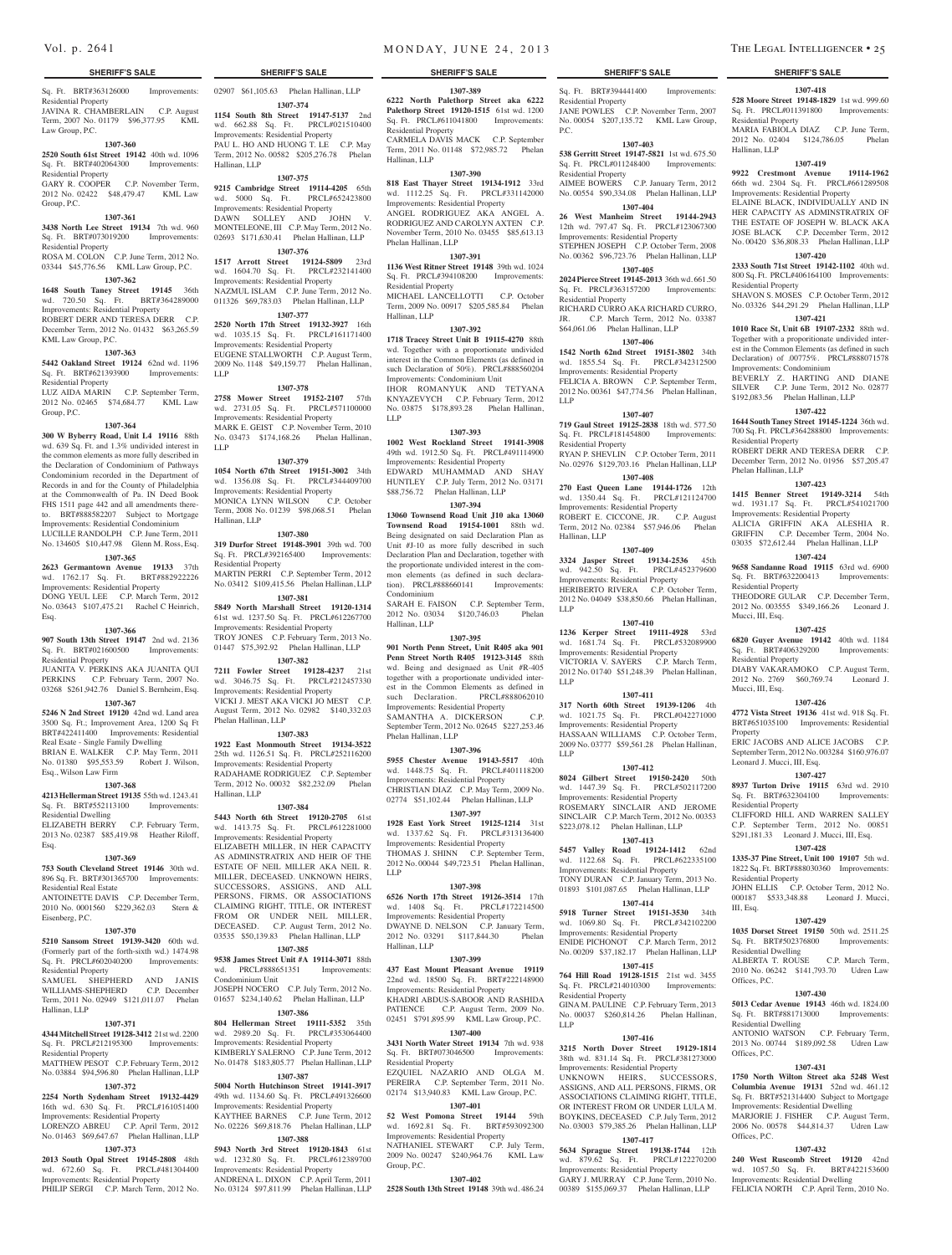Residential Property

Residential Property

Residential Property

J. Mucci, III, Esq.

Property

DeNardo, Esq.

Residential Property

Residential Real Estate

Sq. Ft. BRT#521063400 .<br>esidential Real Estate

Residential Dwelling

Gregory Javardian

Residential Dwelling

Javardian

Dwelling

Javardian

Residential Dwelling

Gregory Javardian

Residential Dwelling

Eisenberg, P.C.

Mucci, III, Esq.

Property

Leonard J. Mucci, III, Esq.

Leonard J. Mucci, III, Esq.

ESTEBAN GERENA (MORTGAGOR) AND EILEEN GERENA (REAL OWNER) C.P. January Term, 2012 No. 003717 \$127,646.58

**1307-447 5916 North 13th Street 19141** 49th wd. 4736.40 Sq. Ft. BRT#493217100 Improvements:

CALVIN V. DIGGS AND ROSE MARY DIGGS C.P. June Term, 2010 No. 003166 \$107,911.54

**1307-448 12214 Medford Road 19154** 66th wd. 2500 Sq. Ft. BRT#663235600 Improvements:

FRANK A. MUSSELMAN C.P. December Term, 2012 No. 003775 \$191,790.27 Leonard

**1307-449 532 Turner Street 19122** 18th wd. 784 Sq. Ft. BRT#183009900 Improvements: Residential

LAMONTE OWENS, III C.P. September Term, 2011 No. 0955 \$93,435.59 Christopher A.

**1307-450 2508 South Carroll Street 19142** 40th wd. 1232 Sq. Ft. BRT#406107200 Improvements:

JAMES TOKPAWHIEA C.P. December Term, 2012 No. 004280 \$68,810.36 Leonard J.

**1307-451 7415 North 21st Street 19138** 10th wd. 1740 Sq. Ft. BRT#101181600 Improvements: Residential

PAMELA L. TURLINGTON, EXECUTRIX OF THE ESTATE OF DOROTHY PICKETT, DECEASED C.P. January Term, 2010 No. 000480 \$36,809.66 Leonard J. Mucci, III, Esq. **1307-452 106 West Tabor Road 19120** 42nd wd. 3879 Sq. Ft. BRT#422279800 Improvements:

MIGUEL A. SANTOS C.P. February Term, 2013 No. 02577 \$126,418.58 Stern &

**1307-453 5351 Hazelhurst Street 19131** 52nd wd. 1143.10<br>
Sq. Ft. BRT#521063400 Improvements:

BARBARA ORR C.P. January Term, 2013 No. 00995 \$101,407.22 Stern & Eisenberg, P.C. **1307-454 2001-2015 North 6th Street 19122-1413** 18th wd. 4915 Sq. Ft. BRT#884344041 Improvements:

JULIO E. AGOSTO C.P. November Term, 2012 No. 001058 \$53,435.16 Law Offices of

**1307-455 7581 Malvern Avenue 19151-2815** 34th wd. 3970 Sq. Ft. BRT#343173900 Subject to Mortgage Improvements: Residential Dwelling YUSEF O. COOPER C.P. June Term, 2009 No. 04658 \$122,376.04 Law Offices of Gregory

**1307-456 228 South 51st Street 19139-4147** 46th wd. 1768.3 Sq. Ft. BRT#602169850 Improvements:

WALLACE MCDUFFIE, JR. AND VIVIA E. MCDUFFIE C.P. July Term, 2012 No. 04602 \$28,462.27 Law Offices of Gregory Javardian **1307-457 149 Moore Street 19148-1922** 1st wd. 928.7 Sq. Ft. BRT#011137500 Improvements: Residential

RICHARD PARSONS, JR., AND THE UNITED STATES OF AMERICA C.P. April Term, 2012 No. 02046 \$23,244.64 Law Offices of Gregory

**1307-458 4837 Walton Avenue 19143-2018** 46th wd. 2018.8 Sq. Ft. BRT#461081600 Improvements:

KENRICK C. TALBOT AND ALLYSON L HUNTER-TALBOT C.P. October Term, 2011 No. 04637 \$176,513.43 Law Offices of

**1307-459**

1790 Sq. Ft. BRT#612261100 Improvements:

INEA WEST C.P. July Term, 2012 No. 04071 \$112,686.37 Law Offices of Gregory Javardian **1307-460 667 East Clearfield Street 19134-3001** 33rd wd. 843.33 Sq. Ft. BRT#331008000 Subject to Mortgage Improvements: Residential Dwelling CEFFON THORNTON AKA CEFFRON THORNTON AKA C. THORNTON C.P. March Term, 2011 No. 000510 \$50,076.98

Law Offices of Gregory Javardian **1307-461 2749 North Ringgold Street 19132-3209** 

**5511 North Marshall Street 19120-2714** 61st wd.

00051 \$49,737.95 Udren Law Offices, P.C.

#### **1307-433 2322 South Hutchinson Street 19148-3705**

39th wd. West side of Hutchinson Street at a distance of 161 ft 7-3/8 inches, southward from the south side of Wolf Street front 14 ft 0 in, depth 52 ft 0 in Subject to Mortgage Improvements: Residential Dwelling DAWN MARIE MITA C.P. December Term,

2012 No. 03236 \$151,491.49 Stephen M. Hladik, Esq.

## **1307-434**

**6537 Ditman Street 19135** 41st wd. 1182.22 Sq. Ft. BRT#411241100 Subject to Mortgage Improvements: Residential Property LOUIS BAYLOR C.P. November Term,<br>2010 No. 2906 \$58,629.93 Scott A. 2010 No. 2906 \$58,629.93 Dietterick, Esq., Kimberly A. Bonner, Esq., Joel A. Ackerman, Esq., Ashleigh L. Marin, Esq., Ralph M. Salvia, Esq., Jaime R. Ackerman,

# Esq., Zucker, Goldberg & Ackerman, LLC

**1307-435 2040 Tyson Avenue 19149-1809** 54th wd. 3698.20 Sq. Ft. BRT#542077900 Improvements: Residential Dwelling YOUNG HAE PARK AND STONE PARK C.P. April Term, 2012 No. 01128 \$143,441.55 Barbara A. Fein, Esq.

#### **1307-436**

**5123 Wynnefield Avenue 19131-2419**  52nd wd. 7954 Sq. Ft. BRT#521177800 Improvements: Residential Dwelling DONNA L. RODERICK C.P. August Term, 2012 No. 01525 \$334,701.02 Barbara A. Fein, Esq.

#### **1307-437**

**7327 Sommers Road 19138-1329** 15th wd. 1936.38 Sq. Ft. BRT#201327500 Improvements: Residential Dwelling ARTHUR ROSEBORO C.P. August Term, 2012 No. 01879 \$61,339.33 Barbara A. Fein, Esq.

#### **1307-438**

**7550 Woodbine Avenue 19151-2720** 34th wd. 1638 Sq. Ft. BRT#343200400 Improvements: Residential Dwelling ERNEST FIELDS AND AUDREY FIELDS C.P. December Term, 2011 No. 00863

\$102,957.07 Barbara A. Fein, Esq. **1307-439**

#### **9908 Bustleton Avenue, Unit H-10 19115- 2102** 58th wd. 1203 Sq. Ft. BRT#888580402 Improvements: Condominium

ALISHER MALIKOV C.P. September Term, 2008 No. 03248 \$232,401.97 Barbara A. Fein, Esq.

#### **1307-440**

**2213 North Uber Street 19132-4840** 16th wd. Situate on the east side of Uber Street at the distance of 95 feet northward from the north side of Susquehanna Avenue Subject to Mortgage Improvements: Row 3 Sty Masonry CHARLES BROWN C.P. December Term, 2012 No. 03665 \$109,091.61 Chandra M. Arkema, Esq.

#### **1307-441**

**3810 Pearson Avenue 19114** 57th wd. 3811.74<br>Sq. Ft. BRT#572151000 Improvements: Sq. Ft. BRT#572151000 Residential Property ROXANNE KOCI AND XHELAL KOCI C.P.

October Term, 2006 No. 04399 \$159,600.11 KML Law Group, P.C.

## **1307-442**

**3900 Ford Road Unit 8D 19131** 52nd wd. Together with a proportionate undivided interest in the Common Elements of .354595%, Appx Size 1526 Sq. Ft. BRT#888520110 Improvements: Residential Property CONARD K. KING, JR. AS ADMINISTRATOR

OF THE ESTATE OF BEATRICE L. KING, DECEASED. C.P. December Term, 2012 No. 00907 \$187,924.80 KML Law Group, P.C. **1307-443**

**3241 North Etting Street 19129** 38th wd. 855 Sq. Ft. BRT#381250500 Improvements: Residential Property JEANNETTE HORAN C.P. June Term, 2012

No. 03077 \$63,783.22 KML Law Group, P.C.

#### **1307-444**

**521 Hoffman Street 19148** 39th wd. 700 Sq. Ft. BRT#392008300 Improvements: Residential Real Estate UNKNOWN HEIRS, EXECUTORS, AND DEVISEES OF THE ESTATE OF CHERYL SHEPHERD C.P. June Term, 2012 No. 03124 \$39,822.41 Stern & Eisenberg, P.C.

#### **1307-445 3242 Jasper Street aka 1885 East Madison Street**

**19134** 45th wd. 3420 Sq. Ft. BRT#452017100 Improvements: Residential Property GEORGE CAPEWELL C.P. September Term, 2008 No. 003504 \$20,185.38 Leonard J. Mucci, III, Esq.

#### **1307-446**

**141 West Delphine Street 19120** 42nd wd. 1050 Sq. Ft. BRT#422268200 Improvements:

#### **SHERIFF'S SALE SHERIFF'S SALE SHERIFF'S SALE SHERIFF'S SALE SHERIFF'S SALE**

28th wd. 652.5 Sq. Ft. BRT#281010100 Improvements: Residential Dwelling<br>CHRISTINE L. REAVES CHRISTINE L. REAVES AS ADMINISTRATOR OF THE ESTATE OF CASSIE MORRELL C.P. September Term, 2012 No. 03225 \$15,971.56 Law Offices of Gregory Javardian

#### **1307-462**

**2720 Pierce Street 19145** 36th wd. 757.50 Sq. Ft. BRT#364260100 Improvements: Residential Real Estate ERIC KRAUS AND FELICIA KRAUS C.P.

December Term, 2012 No. 03331 \$74,192.57 Stern & Eisenberg, P.C. **1307-463**

**3505 Brookview Road 19154** 66th wd. 1360<br>Sq. Ft. BRT#662380500 Improvements: Sq. Ft. BRT#662380500 Residential Real Estate MICHELLE RAUCHEISEN AND JOHN M. RAUCHEISEN C.P. October Term, 2012 No.

04436 \$133,853.55 Stern & Eisenberg, P.C. **1307-464**

**944 North Bambrey Street 19130** 29th wd. 716.32 Sq. Ft. BRT#291346900 Improvements: Residential Property DEMARCUS KINTA FREEMAN C.P. November Term, 2012 No. 003136 \$244,516.62

Leonard J. Mucci, III, Esq. **1307-465**

**2428 South Lee Street 19148** 39th wd. 713 Sq. Ft. BRT#391216200 Improvements: Residential Property GEORGE DOUGHERTY AKA GEORGE B. DOUGHERTY C.P. January Term, 2013 No. 001704 \$131,645.67 Leonard J. Mucci,

# **1307-466**

III, Esq.

**2031 East Moyamensing Avenue 19148**  39th wd. 1032 Sq. Ft. BRT#392241500 Improvements: Residential Property RICHARD L. DICKENS C.P. December Term, 2012 No. 0105 \$246,049.29 Christopher A. DeNardo, Esq.

## **1307-467**

**6626 Lansdowne Avenue 19151** 34th wd. 1134.75 Sq. Ft. BRT#344022900 Improvements: Residential Property CHARITA N. HENRY C.P. December Term, 2012 No. 002684 \$64,698.95 Leonard J. Mucci, III, Esq.

**1307-468 2540 South Sheridan Street 19148** 39th wd.

672 Sq. Ft. BRT#393157500 Improvements: Residential Property ABRAHAM NAPOLEON VALLADARES C.P. February Term, 2013 No. 001321 \$166,078.42 Leonard J. Mucci, III Esq.

## **1307-469**

**205 West Champlost Street 19120** 61st wd. 1200 Sq. Ft. BRT#612167100 Improvements: Residential Property GAIL HELEN MUNROE C.P. February Term, 2013 No. 000910 \$78,692.29 Leonard J.

Mucci, III, Esq. **1307-470**

**9748 Cowden Street 19115** 58th wd. 3000 Sq. Ft. BRT#581450000 Improvements: Residential Property DIAB SALIM ISSA AKA DIAB SALIM ISSA

AND SAMIR ABU-AJAJ AKA SAMIR ABU-AGAG C.P. September Term, 2012 No. 00495 \$277,392.41 Kristine M. Anthou, Esq.

# **1307-471**

**5606 Wyndale Avenue 19131** 52nd wd. 2450 Sq. Ft. BRT#522126100 Improvements: Residential Property ANTOINE GARDINER C.P. August Term,

2012 No. 01386 \$53,134.09 Kristine M. Anthou, Esq.

# **1307-472**

**4309 Horrocks Street 19124** 23rd wd. 1320 Sq. Ft. BRT#234222300 Improvements: Residential Property DAVID LITCHFIELD C.P. September Term, 2012 No. 00996 \$93,871.70 Kristine M. Anthou, Esq.

#### **1307-473**

**2165 Haworth Street 19124** 62nd wd. 2115 Sq. Ft. BRT#622035515 Improvements: Residential Property C.P. September Term, 2009 No. 02137

# \$111,365.79 Kristine M. Anthou, Esq.

**1307-474 1124 North Street 19123** 14th wd. 580 Sq. Ft.

BRT#141298400 Improvements: Residential Property PROPERTY OF CAROLE GANT C.P. May Term, 2012 No. 02967 \$238,592.75 Kristine

# M. Anthou, Esq.

**1307-475 2610 East Almond Street 19125** 31st wd. 744 Sq. Ft. BRT#312081000 Improvements: Residential Property

MATHEW HOCHSTRASSER AKA MATTHEW HOCHSTRASSER C.P. February Term, 2012 No. 03873 \$120,852.33 Kristine M. Anthou, Esq.

**1307-476 6348 Kingessing Avenue 19142** 40th wd. 1200 Sq. Ft. BRT#401269000 Improvements: Residential Property BEATRICE GBEADAY AKA BEATRICE S.

SURVIVING HEIR OF ANNA HECTOR, DECEASED MORTGAGOR AND REAL OWNER. C.P. August Term, 2010 No. 03184 \$128,791.07 McCabe, Weisberg, &

**1307-490 110 Mifflin Street 19148** 39th wd. 1924.2 Sq. Ft.; row 2 sty masonry BRT#391008200 Improvements: Residential Dwelling MEREDITH O'DONNELL AND MICHAEL O'DONNELL C.P. February Term, 2010 No. 01702 \$164,044.87 McCabe, Weisberg, &

**1307-491 1819 West Ashdale Street 19141** 17th wd. 1960 Sq. Ft.; row b/gar 2 sty masonry BRT#171054500 Improvements: Residential

DEBRA GAINES ROBERTS AKA DEBRA GAINES-ROBERTS C.P. August Term, 2011 No. 02115 \$65,614.18 McCabe, Weisberg,

**1307-492 5780 Dunlap Street 19131** 4th wd. 2565 Sq. Ft.; row b/gar 2 sty masonry BRT#043238100 Improvements: Residential Dwelling TERITA D. MATHIS C.P. April Term, 2012 No. 00819 \$57,434.20 McCabe, Weisberg,

**1307-493 300 Byberry Road Apartment, #L12 19116** 58th wd. 412 Sq. Ft.; res condo 3 sty masonry BRT#888582223 Improvements:

ELLA AVAKYAN C.P. March Term, 2012 No. 02240 \$94,024.80 McCabe, Weisberg,

**1307-494 9235 Academy Road 19114** 57th wd. 8700 Sq. Ft.; det w/d gar 1.5 sty frame BRT#572341500 Subject to Mortgage Improvements: Residential

LORI LOBIONDO, KNOWN SURVIVING HEIR OF ROSE STEINKE, DECEASED MORTGAGOR AND REAL OWNER, DIANE L. LOBIONDO, KNOWN SURVIVING HEIR OF ROSE STEINKE, DECEASED MORTGAGOR AND REAL OWNER, RICHARD M. LOBIONDO, KNOWN SURVIVING HEIR OF ROSE STEINKE, DECEASED MORTGAGOR AND REAL OWNER, CHARLES S. LOBIONDO, KNOWN SURVIVING HEIR OF ROSE STEINKE, DECEASED MORTGAGOR AND REAL OWNER AND ALL UNKNOWN SURVIVING HEIRS OF ROSE STEINKE, DECEASED MORTGAGOR AND REAL OWNER. C.P. November Term, 2011 No. 01105 \$202,413.23 McCabe, Weisberg, & Conway, P.C. **1307-495 1826 68th Avenue 19126** 10th wd. 3121.13 Sq. Ft.; row b/gar 2 sty masonry BRT#101253400 Improvements: Residential Dwelling FLORENCE THOMPSON AKA FLORENCE KATIE THOMPSON C.P. March Term, 2009 No. 01896 \$83,062.19 McCabe, Weisberg,

Conway, P.C.

Conway, P.C.

Dwelling

& Conway, P.C.

& Conway, P.C.

Condominium

& Conway, P.C.

& Conway, P.C.

Dwelling

**1307-496 231 East Slocum Street 19119** 22nd wd. 3449 Sq. Ft.; semi/det 2.5 sty masonry BRT#222054800 Improvements: Residential

PROPERTY OF DALLAS W. BRYANT, KNOWN SURVIVING AREA OF MARION BRYANT, DECEASED MORTGAGOR AND REAL OWNER, SHARNA BRYANT, KNOWN SURVIVING HEIR OF MARION BRYANT, DECEASED MORTGAGOR AND REAL OWNER, DALLAS M. BRYANT, KNOWN SURVIVING HEIR OF MARION BRYANT, DECEASED MORTGAGOR AND REAL OWNER, SYLVIA BRYANT AKA SYLVIA OUATTARA, KNOWN SURVIGING HEIR OF MARION BRYANT, DECEASED MORTGAGOR AND REAL OWNER, RONALD BRYANT, KNOWN SURVIVING HEIR OF MARION BRYANT, DECEAED MORTGAGOR AND REAL OWNER, TAMIKA BRYANT, KNOWN SURVIVING HEIR OF MARION BRYANT, DECEASED MORTGAGOR AND REAL OWNER AND ALL UNKNOWN SURVIVING HEIR OF MARION BRYANT, DECEASED MORTGAGOR AND REAL OWNER. C.P.<br>April Term, 2012 No. 03400 \$123,646.54

Term, 2012 No. McCabe, Weisberg, & Conway, P.C. **1307-497 5329 Turner Street aka 5329 Turner Street-West 19131** 52nd wd. 793.00 Sq. Ft. BRT#521049100 Improvements: Residential

EARLINA EVERETT C.P. January Term, 2012 No. 04893 \$73,781.09 Udren Law

**1307-498 3338 Decatur Street 19136** 64th wd. 1814.40 Sq. Ft. BRT#642286500 Improvements:

KERI BARRATT C.P. August Term, 2010

Dwelling

Offices, P.C.

Residential Dwelling

Dwelling

GBEADAY C.P. May Term, 2009 No. 02707 \$34,506.94 Kristine M. Anthou, Esq. **1307-477**

## **430 East Tuplehocken Street 19144** 59th wd.

2250 Sq. Ft. BRT#592108300 Improvements: Residential Property PATRICIA HARRIS AND KEITH GREEN

C.P. September Term, 2012 No. 03469 \$56,216.70 Kristine M. Anthou, Esq. **1307-478**

**1829 East Ontario Street 19134** 45th wd. 875 Sq. Ft. BRT#452081000 Improvements: Residential Property LEO JIWANMALL C.P. September Term,

2012 No. 02762 \$76,832.74 Kristine M. Anthou, Esq.

#### **1307-479 6354 Cottage Street 19135** 41st wd. 1440

Sq. Ft. BRT#552390000 Improvements: Residential Property DAVID D. GAETA C.P. May Term, 2012 No. 03177 \$111,193.62 Kristine M. Anthou, Esq.

## **1307-480**

**2321 Federal Street 19146** 36th wd. 1600<br>Sq. Ft. BRT#361253900 Improvements: Sq. Ft. BRT#361253900 Residential Property

THOMAS THANG LE AKA THOMAS T. LE C.P. May 2012 Term, No. 01318 \$79,569.10 Kristine M. Anthou, Esq.

## **1307-481**

**1138 East Stafford Street 19138-1831**  59th wd. 1236 Sq. Ft. BRT#591036900 Improvements: Residential Dwelling DEBORAH HAWKINS AKA DEBORAH HANKINS AS ADMINISTRATRIX OF THE ESTATE OF DAISY J. STEELE AKA DAISY L. STEELE, DECEASED. C.P. June Term, 2012 No. 01341 \$67,312.55 Law Offices of Gregory Javardian

## **1307-482**

**4219 North 8th Street 19140-2212** 43rd wd. 1067.98 Sq. Ft. BRT#433351200 Improvements: Residential Dwelling

BRIDGET GRAHAM C.P. April Term, 2012 No. 01860 \$58,288.04 Powers, Kirn & Javardian, LLC

## **1307-483**

**4542 Strahle Street 19136** 65th wd. 2751.04 Sq. Ft.; row b/gar 2 sty masonry BRT#652062400 Improvements: Residential Dwelling

MICHAEL MILLER, JEAN LUND, AND UNITED STATES OF AMERICA October Term, 2011 No. 00393 \$123,378.69 McCabe, Weisberg, & Conway, P.C.

#### **1307-484**

**1811 Lippincott Street 19134** 25th wd. 1554 Sq. Ft.; row 2 sty, masonry BRT#252277600 Improvements: Residential Dwelling JOAN A. BURNS AND JOSEPH F. BURNS C.P. July Term, 2012 No. 04591 \$17,948.57 McCabe, Weisberg, & Conway, P.C.

#### **1307-485**

**1407 East Cliveden Street 19150** 10th wd. 6210 Sq. Ft.; det w/gar 2 sty masonry BRT#102314500 Improvements: Residential Dwelling

CLARENCE L. CLARK, III AND IDELIA CLARK AKA IDALIA CLARK C.P. June Term, 2012 No. 03973 \$199,548.55 McCabe, Weisberg, & Conway, P.C.

# **1307-486**

2012 No. 03001 \$162,834.29 Weisberg, & Conway, P.C.

**2815 Normandy Drive 19154** 66th wd. 7100 Sq. Ft.; det 1-1/2 sty frame BRT#662495900 Subject to Mortgage Improvements: Residential Dwelling PROPERTY OF JORGE L. OYOLA, JR C.P.

September Term, 2009 No. 02910 \$331,501.59 McCabe, Weisberg, & Conway, P.C. **1307-487 4510 East Thompson 19137** 45th wd. 3032 Sq. Ft.; det 2 sty masonry BRT#453223700 Improvements: Residential Dwelling NICOLO, TIMOTHY M C.P. August Term,<br>2012 No. 03001 \$162.834.29 McCabe.

**1307-488 535 Arthur Street 19111** 63rd wd. 3148 Sq. Ft.; row 2 sty masonry BRT#631343900 Improvements: Residential Dwelling PATRICIA ELLIOT AKA PATRICIA A. MEREDITH AND FRANCIS ELLIOT C.P. June Term, 2009 No. 03161 \$163,244.76 McCabe, Weisberg, & Conway, P.C. **1307-489 7841 Rugby Street 19150** 50th wd. 2969 Sq. Ft.; row b/gar 2 sty masonry BRT#502095900 Improvements: Residential Dwelling PROPERTY OF SHERRIE REID, ONLY KNOWN SURVIVING HEIR OF ANNA HECTOR, DECEASED MORTGAGOR AND REAL OWNER AND UNKNOWN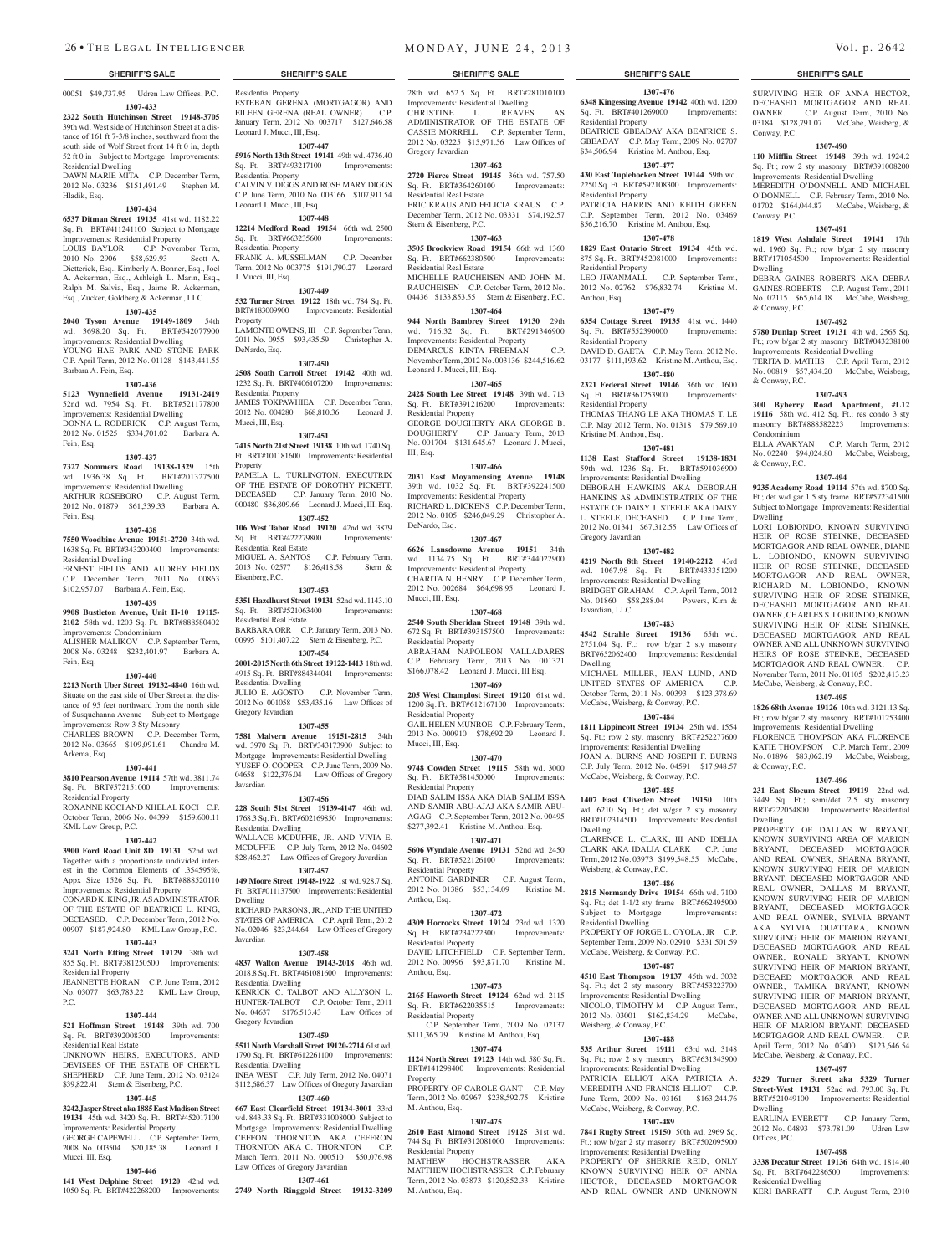No. 04256 \$188,119.17 Mark J. Udren, Esq. **1307-499**

#### **6152 Walker Street 19135** 55th wd. 1489.00 Sq. Ft. BRT#552310000 Improvements: Residential Dwelling

KAMIL VANCE-HARRIS C.P. April Term, 2012 No. 03692 \$123,958.49 Udren Law

# Offices, P.C.

**1307-500 2550 North Gratz Street 19132** 16th wd. 672 Sq. Ft. BRT#162068500 Improvements:

#### Residential Dwelling EDWARD DUNCAN C.P. October Term, 2010 No. 02771 \$60,087.97 Mark J. Udren, Esq.

**1307-501**

#### **5225 Oakland Street 19124** 62nd wd. BRT#621401800 Subject to Mortgage

Improvements: Residential Dwelling MARJORIE S. DUVAL AND EDGARDO GUZMAN C.P. May Term, 2010 No. 03955 \$153,486.97 Udren Law Offices, P.C.

## **1307-502**

**527 Greenhill Lane 19128** 21st wd. 6913.83 Sq. Ft. BRT#212410286 Improvements: Residential Dwelling CHRISTOPHER RUBEN AND ELAINE E.

RUBEN C.P. July Term, 2012 No. 02077 \$395,390.19 Udren Law Offices, P.C.

## **1307-503**

**1605 South 2nd Street 19148** 1st wd. 930.00 Sq. Ft. BRT#011199800 Improvements: Residential Dwelling

MARGARET M. MCGARRIGLE C.P. March Term, 2010 No. 05465 \$127,276.64 Udren Law Offices, P.C.

#### **1307-504**

**3765 South Hereford Lane 19114** 66th wd. 4625 Sq. Ft. BRT#661271700 Improvements: Residential Dwelling ORLANDO RIVERA AND MARILYN

RODRIGUEZ C.P. August Term, 2011 No. 01125 \$93,133.98 Udren Law Offices, P.C.

# **1307-505**

**2127 East Washington Lane 19138** 50th wd. 4530.10 Sq. Ft. BRT#501395100 Improvements: Residential Dwelling

SHERAE A. MORRIS C.P. May Term, 2012 No. 03500 \$121,743.11 Udren Law Offices, P.C.

#### **1307-506**

**6250 Crafton Street 19149-3509** 35th wd. 1368.00 Sq. Ft. BRT#621538000

#### Improvements: Residential Dwelling ELEENE M. PERKS C.P. January Term, 2013 No. 01881 \$54,571.85 Udren Law Offices, P.C.

# **1307-507**

**4526 Sansom Street 19139** 60th wd. 44177

#### Sq. Ft. BRT#601030700 Improvements: Residential Dwelling MAMADOU TOURE C.P. November Term,

2011 No. 00381 \$384,339.66 Udren Law Offices, P.C.

## **1307-508**

**4800 Tacony Street 19137** 23rd wd. 2000 Sq. Ft. BRT#453428200 Improvements: Residential Dwelling

FERNANDO VAZQUEZ C.P. December Term, 2012 No. 03540 \$96,078.86 Udren Law Offices, P.C.

## **1307-509**

**12039 Sewell Road 19116** 35th wd. 7500 Sq. Ft. BRT#582587800 Improvements: Residential Dwelling WILLIAM E. EGENOLF C.P. May Term,

2009 No. 03805 \$155,566.17 Mark J. Udren, Esq.

#### **1307-510**

**5447 Osage Avenue 19143** 60th wd. 961 Sq. Ft. BRT#60310000 Improvements: Residential Dwelling

CHARLES GREGG C.P. April Term, 2010 No. 04270 \$59,344.98 Mark J. Udren, Esq. **1307-511**

## **234 South 57th Street 19139** 60th wd. 1282.23

Sq. Ft. BRT#604252700 Improvements: Residential Dwelling

#### ALBERT GEDDES C.P. November Term, 2010 No. 03114 \$72,257.07 Udren Law Offices, P.C.

#### **1307-512**

**1541 South Lindenwood Street 19143** 51st wd. 825 Sq. Ft. BRT#512062500 Subject to Mortgage Improvements: Residential Dwelling JOSEPH B. CASSELL AND KORTOE CASSELL C.P. February Term, 2013 No. 00056 \$52,277.48 Udren Law Offices, P.C.

#### **1307-513**

**2226 North Melvin Street 19131** 52nd wd. NO Sq. Ft. BRT#522253000 Subject To Mortgage 1297.60 Improvements: Residential

Dwelling WILLIE MAE POWELL C.P. August Term, 2011 No. 04284 \$78,958.96 Udren Law Offices, P.C.

**1307-514**

Sq. Ft. BRT#541177800 Improvements:

HA T. LANG AND PHUONG HUE LANG C.P. December Term, 2012 No. 03954 \$145,289.02 Udren Law Offices, P.C. **1307-515 1914 South 69th Street 19142-1202** 40th wd. 2827.04 Sq. Ft. PRCL#403200300 Improvements: Residential Property CARLA L. RAHEMTULLA C.P. July Term, 2012 No. 03988 \$108,549.24 Phelan

**1307-516 3916 Elsinore Street 19124-5412** 33rd wd. 1096.87 Sq. Ft. PRCL#332207100 Improvements: Residential Property VINCENT WALTERS C.P. August Term, 2012 No. 02552 \$92,161.36 Phelan Hallinan, LLP **1307-517 4554 North Smedley Street 19140-1145**  13th wd. 1315.10 Sq. Ft. PRCL#132134700 Improvements: Residential Property ROBER TL. FELICIANI, III, ESQUIRE IN HIS CAPACITY AS ADMINISTRATOR DBN OF THE ESTATE OF ELLA L. WHEELER AKA ELLA WHEELER, CHERYL A. FUREY, ESQUIRE IN HER CAPACITY AS ADMINISTRATOR DBN OF THE ESTATE OF ELLA L. WHEELER AKA ELLA WHEELER LEVERN CONVINGTON, IN HER CAPACITY AS HEIR OF THE ESTATE OF ELLA L. WHEELER AKA ELLA WHEELER UNKNOWN HEIRS, SUCCESSORS, ASSIGNS, AND ALL PERSONS, FIRMS, OR ASSOCIATIONS CLAIMING RIGHT, TITLE, OR INTEREST FROM OR UNDER ELLA L. WHELLER AKA ELLA WHEELER, DECEASED. C.P. August Term, 2012 No. 03530 \$71,093.05 Phelan Hallinan, LLP **1307-518 406 East Upsal Street 19119-3927** 22nd wd. 1337.86 Sq. Ft. PRCL#221084500 Improvements: Residential Property REGINA TAYLOR C.P. September Term, 2012 No. 02841 \$126,489.75 Phelan

Residential Dwelling

Hallinan, LLP

Hallinan, LLP

Residential Property

Residential Property

Ft. PRCL#222072800 Residential Property

LLP

LLP

Hallinan, LLP

Residential Property

Hallinan, LLP

LLP

LLP

**1307-519 5107 Aspen Street 19139-1503** 44th wd. 1280 Sq. Ft. PRCL#441253900 Improvements:

MARK A. WOODRUFF AKA MARK WOODRUFF C.P. May Term, 2012 No. 00771 \$48,944.33 Phelan Hallinan, LLP **1307-520 5550 Sansom Street 19139-3241** 60th wd. 1680 Sq. Ft. PRCL#604028200 Improvements:

HIKEEM STEED C.P. November Term, 2008 No. 00865 \$163,350.45 Phelan Hallinan,

**1307-521 145 East Pleasant Street aka 145 Pleasant Street 19119-2145** 22nd wd. 1011.75 Sq.<br>Ft. PRCL#222072800 Improvements:

BRENDA THOMAS C.P. September Term, 2012 No. 02653 \$39,228.75 Phelan Hallinan,

**1307-522 1732 Megargee Street 19152-1804** 56th wd. 2222 Sq. Ft. PRCL#562220800 Improvements: Residential Property BEVERLY FOX, HERMAN FOX AND NADINE BREEZE C.P. January Term, 2012 No. 01183 \$143,301.25 Phelan Hallinan, LLP **1307-523 9231 Convent Avenue 19114-3514** 57th wd. 6000 Sq. Ft. PRCL#572226800 Improvements: Residential Property ANTHONY I. LAMBERT, JR. C.P. June Term, 2010 No. 02218 \$34,350.26 Phelan

**1307-524 5857 Woodcrest Avenue 19131-2214** 52nd wd. 1565.28 Sq. Ft. PRCL#522159900 Improvements: Residential Property DONALD W. FINCH C.P. September Term, 2011 No. 03050 \$79,711.27 Phelan Hallinan,

**1307-525 5420 Gainor Road 19131-3112** 52nd wd. 3125 Sq. Ft. PRCL#522100600 Improvements:

NIKOLE ADAMS AKA NIKOLE FRANKLIN AND CHRISTOPHER J. ADAMS C.P. April Term, 2012 No. 01143 \$180,674.08 Phelan

**1307-526 2625 South Daggett Street 19142-2804**  40th wd. 1240 Sq. Ft. PRCL#406007100 Improvements: Residential Property KHALILAH FELDER C.P. December Term, 2011 No. 03325 \$59,532.02 Phelan Hallinan,

**6647 Lynford Street 19149** 54th wd. 1542.42 **1916 68th Avenue 19138-3122** 50th wd. 960 **1307-527** Sq. Ft. PRCL#102436000 Improvements: Residential Property

ERIC MARTIN C.P. December Term, 2011 No. 01123 \$87,783.49 Phelan Hallinan, LLP **1307-528**

**873 East Russell Street 19134-1330** 33rd wd. 892.20 Sq. Ft. PRCL#331181000 Improvements: Residential Property MILAGROS RODRIGUEZ AKA MILAGROS AVILES C.P. January Term, 2012 No. 02407 \$19,208.99 Phelan Hallinan, LLP

#### **1307-529**

**6658 North Uber Street 19138-3134** 10th wd. 1184.55 Sq. Ft. PRCL#102030600

Improvements: Residential Property CHARLOTTE ROBINSON-DUCKETT, IN HER CAPACITY AS CO-ADMINISTRATRIX AND HEIR OF THE ESTATE OF ROBBIE ROBINSON, CHARRELE BROWN, IN HER CAPAITY AS CO-ADMINISTRATRIX AND HEIR OF THE ESTATE OF ROBBIE ROBINSON, UNKNOWN HEIRS, SUCCESSORS, ASSIGNS, AND ALL PERSONS, FIRMS, OR ASSOCIATIONS CLAIMING RIGHT, TITLE, OR INTEREST FROM OR UNDER ROBBIE ROBINSON, DECEASED. C.P. April Term, 2012 No. 03255 \$59,667.23 Phelan Hallinan, LLP

#### **1307-530**

**3117 Maureen Drive 19154-1308** 66th wd. 10479 Sq. Ft. PRCL#663062571 Improvements: Residential Property CRAIG ZIMMERMAN AND LORIANN ZIMMERMAN C.P. May Term, 2012 No. 00270 \$153,043.64 Phelan Hallinan, LLP

## **1307-531**

**5912 Springfield Avenue 19143-5235** 40th wd. 1448.75 Sq. Ft. PRCL#401096000 Improvements: Residential Property JAMES S. GRIFFIN C.P. May Term, 2010 No. 04050 \$47,476.02 Phelan Hallinan, LLP

# **1307-532**

**1820 North Howard Street 19122-2410**  18th wd. 714 Sq. Ft. PRCL#183074900 Improvements: Residential Property SYDRICK H. RABUSA C.P. August Term, 2012 No. 01177 \$71,615.95 Phelan Hallinan, LLP

## **1307-533**

**407 East Livingston Street 19125** 18th wd. 451.65 Sq. Ft. PRCL#181418700 Improvements: Residential Property THOMAS VOULGARI C.P. July Term, 2007 No. 01745 \$57,399.11 Phelan Hallinan, LLP

# **1307-534**

**2313 South 16th Street 19145-4403** 29th wd. 950.46 Sq. Ft. PRCL#261250500 Improvements: Residential Property SARAH SCHNEIDER C.P. November Term, 2011 No. 00026 \$101,390.70 Phelan Hallinan, LLP

#### **1307-535**

**8525 Mansfield Avenue 19150-3207** 50th wd. 3392.99 Sq. Ft. PRCL#502027000 Improvements: Residential Property NICOLE JAMES AND AMINAH JAMES C.P. February Term, 2012 No. 00508 \$66,390.25 Phelan Hallinan, LLP

#### **1307-536**

**6741 Horrocks Street 19149-2211** 54th wd. 1340.62 Sq. Ft. PRCL#542346600 Improvements: Residential Property EDWIN R. DARDON C.P. March Term, 2011 No. 03449 \$484,106.93 Phelan Hallinan, LLP **1307-537**

**7538 Elmwood Avenue 19153-1332** 40th wd. 1350.31 Sq. Ft. PRCL#404238800 Improvements: Residential Property JOYCE GORDON C.P. April Term, 2011 No. 02005 \$107,797.19 Phelan Hallinan, LLP

#### **1307-538**

**1032 Unruh Avenue 19111-4820** 53th wd. 2975 Sq. Ft. PRCL#532056500 Improvements: Residential Property

BADRUL AHMED KHAN C.P. January Term, 2012 No. 00557 \$208,540.33 Phelan Hallinan, LLP

#### **1307-539**

**1946 South Iseminger Street 19148-2207**  39th wd. 644 Sq. Ft. PRCL#394408000 Improvements: Residential Property KIMMARIE S. SANTOSUSSO C.P. Term, 2012 No. 02386 \$43,162.21 Phelan Hallinan, LLP

#### **1307-540**

**6714 Guyer Avenue 19142-2611** 40th wd. 1105 Sq. Ft. PRCL#406325800 Improvements: Residential Property JACK JANES C.P. May Term, 2012 No. 01890 \$60,846.99 Phelan Hallinan, LLP

## **1307-541**

**6651 Erdrick Street 19135-2601** 55th wd. 1292.68 Sq. Ft. PRCL#552277900 Improvements: Residential Property SCOTT WENDEL AND ELIZABETH P. WENDEL AKA ELIZABETH P.

# **SHERIFF'S SALE SHERIFF'S SALE SHERIFF'S SALE SHERIFF'S SALE SHERIFF'S SALE**

DETKIEWICZ C.P. November Term, 2009 No. 03981 \$74,829.52 Phelan Hallinan, LLP

Improvements: Residential Dwelling EDWARD T. SCLAROW AND BARBARA H. SCLAROW, H/W C.P. September Term, 2012 No. 03057 \$147,593.33 Scott P. Shectman, Esq.; Klehr Harrison Harvey Branzburg LLP **1307-555 5339 Reinhard Street 19143** 51st wd. 945 Sq. Ft. more or less BRT#512027600 Improvements: Residential Dwelling KIMYATTA Y. RAY C.P. August Term, 2012 No. 00340 \$60,694.98 Anthony P. Tabasso, Esq., Klehr, Harrison, Harvey, Branzburg LLP **1307-556 3895 Dungan Street 19124** 33rd wd. 1050 Sq. Ft. BRT#332415900 Improvements:

Residential Property

Residential Dwelling

Javardian, LLC

Schuman, Esq.

Ackerman, LLC

Property

Goldberg & Ackerman, LLC

Goldberg & Ackerman, LLC

Residential Property

Residential Property

Ackerman, LLC

Residential Property

Property

Goldberg & Ackerman, LLC

III, Esq.

JUAN C. COLON C.P. August Term, 2011 No. 04505 \$51,308.01 Valentino F. DiGiorgio,

**1307-557 7945 Michener Street 19150-1320** 50th wd. 1612 Sq. Ft. BRT#501151700 Improvements:

PATRICIA E. GREEN C.P. April Term, 2012 No. 01852 \$51,211.21 Powers, Kirn &

**1307-558 2520 East Sergeant Street 19125** 31st wd. Southwesterly side of Sergeant Street 48 ft 5.375 in northwesterly of Almond St front 12 ft 0 in, depth 47 ft 3 in OPA#314082300 Improvements: Residential Dwelling OBAFEMI S. TAIWO C.P. August Term, 2012 No. 00742 \$124,155.05 Kerry S.

**1307-559 3503 Meridian Street 19136-3530** 64th wd. 1433.38 Sq. Ft. BRT#642242000 Improvements: Residential Property C.P. May Term, 2012 No. 1287 \$111,111.87 Scott A. Dietterick, Esq., Kimberly A. Bonner, Esq., Joel A. Ackerman, Esq., Ashleigh L. Marin, Esq., Ralph M. Salvia, Esq., Jaime R. Ackerman, Esq., Zucker, Goldberg &

**1307-560 861 East Westmoreland Street 19134-1924**  33rd wd. 1350 Sq. Ft. BRT#331108600 Improvements: Residential Property MARIA RODRIGUEZ AKA MARIA J. RODRIGUEZ C.P. March Term, 2012 No. 0982 \$29,092.32 Scott A. Dietterick, Esq., Kimberly A. Bonner, Esq., Joel A. Ackerman, Esq., Ashleigh L. Marin, Esq., Ralph M. Salvia, Esq., Jaime R. Ackerman, Esq., Zucker,

**1307-561 3024 North Taney Street aka 3024 Taney Street 19132-1240** 38th wd. 856 Sq. Ft. BRT#381200100 Improvements: Residential

LILLIE M. SAVAGE PERRY AKA LILLIE M. PERRY C.P. March Term, 2012 No. 0152 \$40,571.95 Scott A. Dietterick, Esq., Kimberly A. Bonner, Esq., Joel A. Ackerman, Esq., Ashleigh L. Marin, Esq., Ralph M. Salvia, Esq., Jaime R. Ackerman, Esq., Zucker,

**1307-562 2402 South Lee Street 19148** 39th wd. 948 Sq. Ft. BRT#391214900 Improvements:

DEBRA J. O'ROURKE C.P. January Term, 2008 No. 3922 \$140,441.34 Scott A. Dietterick, Esq., Kimberly A. Bonner, Esq., Joel A. Ackerman, Esq., Ashleigh L. Marin, Esq., Ralph M. Salvia, Esq., Jaime R. Ackerman, Esq., Zucker, Goldberg & Ackerman, LLC **1307-563 3333 Waterloo Street 19140-5827** 7th wd. 840 Sq. Ft. BRT#072044000 Improvements:

CARLOS A. PEREZ AKA CARLOS PEREZ C.P. October Term, 2011 No. 3752 \$19,076.10 Scott A. Dietterick, Esq., Kimberly A. Bonner, Esq., Joel A. Ackerman, Esq., Ashleigh L. Marin, Esq., Ralph M. Salvia, Esq., Jaime R. Ackerman, Esq., Zucker, Goldberg &

**1307-564 830 A South 2nd Street 19147-3432** 2nd wd. 1780 Sq. Ft. BRT#022132665 Improvements:

BELEN ACOSTA-BRADLEY AKA BELEN A. BRADLEY C.P. January Term, 2012 No. 0712 \$585,283.82 Scott A. Dietterick, Esq., Kimberly A. Bonner, Esq., Joel A. Ackerman, Esq., Ashleigh L. Marin, Esq., Ralph M. Salvia, Esq., Jaime R. Ackerman, Esq., Zucker,

**1307-565 506 Oak Lane aka 506 Oak Lane Avenue 19126** 61st wd. 26062 Sq. Ft. BRT#611421800 Subject to Mortgage Improvements: Residential

GARFIELD SNEED; JOYCE LEORA BRYANT-SNEED C.P. September Term, 2008 No. 02227 \$260,762.05 Scott A.

**1307-542 1726 South 21st Street 19145-1947** 36th wd. 1188 Sq. Ft. PRCL#363277000 Improvements: Residential Property STEVEN JONES C.P. February Term, 2010 No. 03358 \$368,951.38 Phelan Hallinan, LLP

#### **1307-543**

**8442 Temple Road 19150-1917** 50th wd. 1620 Sq. Ft. PRCL#501079900 Improvements: Residential Property CALVIN GLENN AND BERNADINE GLENN

C.P. March Term, 2012 No. 03695 \$8,014.97 Phelan Hallinan, LLP

#### **1307-544**

**952 Allengrove Street 19124-2410** 23rd wd. 2933.15 Sq. Ft. PRCL#233042000 Improvements: Residential Property RASHEED ABDULLAH C.P. December Term, 2012 No. 03515 \$157,250.47 Phelan Hallinan, LLP

#### **1307-545**

**4118 Bennington Street 19124-5217**  33rd wd. 1215 Sq. Ft. PRCL#332287500 Improvements: Residential Property ANDREA DEMPSEY AND ROBERT DEMPSEY AKA ROBERT W. DEMPSEY C.P. August Term, 2012 No. 02817 \$87,983.17 Phelan Hallinan, LLP

#### **1307-546**

**2828 North Marvine Street 19133** 37th wd. 1168 Sq. Ft. PRCL#372246400 Improvements: Residential Property STANLEY J. SAUNDERS, IN HIS CAPACITY AS ADMINISTRATOR OF THE ESTATE OF KENNETH A. SAUNDERS; NANCY C. SAUNDERS IN HER CAPACITY AS HEIR OF THE ESTATE OF KENNETH A. SAUNDERS; UNKNOWN HEIRS, SUCCESSORS, ASSIGNS, AND ALL PERSONS, FIRMS, OR ASSOCIATIONS CLAIMING RIGHT, TITLE, OR INTEREST FROM OR UNDER KENNETH A. SAUNDERS, DECEASED. C.P. September Term, 2012 No. 03440 \$43,114.55 Phelan Hallinan, LLP

#### **1307-547 167 North Robinson Streeet 19139-2313**

34th wd. 927.48 Sq. Ft. PRCL#341170100 Improvements: Residential Property BERNARD NESMITH C.P. November Term, 2011 No. 01022 \$85,039.23 Phelan Hallinan, LLP

#### **1307-548**

**3750 Clarendon Avenue, #11 19114-1936**  88th wd. Together with all right, title and interest, being 1.0829 undivided interest of, in and to the Common Elements as defined by the Unit Property Act of Pennsylvania, and as more fully set forth in the aforementioned Declaration of Condominium and Plan. PRCL#88866011 Improvements: Condominium Unit

PAMELA L. RENNINGER C.P. January Term, 2012 No. 00892 \$63,873.62 Phelan Hallinan, LLP

# **1307-549**

**5217 Westminster Avenue 19131-5009**  44th wd. 856.90 Sq. Ft. PRCL#442061600 Improvements: Residential Property DARRELL REED AND SHENNETH REED AKA SHANNETH REED C.P. March Term, 2012 No. 03573 \$64,097.33 Phelan Hallinan, LLP

**1307-550 1707 Wallace Street, #1F 19130-3312** 88th wd. Designated as Unit #1F together with a proportionate undivided interest in the Common Elements. PRCL#888153562 Improvements:

MEGHANN WEAVER AKA MEGHANN E. WEAVER C.P. June Term, 2012 No. 03339 \$217,051.11 Phelan Hallinan, LLP **1307-551 4713-15 Unruh Avenue 19151** 41st wd. 651 and 1536 Sq. Ft. BRT#882936745, BRT#871193000 Improvements: Mixed Use JAMES MCPEAK AND JOAN MCPEAK C.P. November Term, 2102 No. 2836 \$159,521.47 Weber Gallagher Simpson Stapleton Fires &

**1307-552 768 South 8th Street 19147-2839** 4th wd. 3072 Sq. Ft. OPA#022261260 Improvements:

MELETIS PAPAGEORGIOU C.P. October Term, No. 03457 \$252,009.70 Weber Gallagher Simpson Stapleton Fires & Newby,

**1307-553 822 Montrose Street 19147** 2nd wd. 675 Sq. Ft. OPA#021045000 Subject to Mortgage Improvements: Residential Property JOSEBENHUR P. CRUZ C.P. August Term, 2007 No. 01981 \$43,890.86 Brett A.

**1307-554 2013 West Oxford Street 19121** 47th wd. 1085 Sq. Ft. more or less BRT#472032200

Condominium Unit

Newby, LLP, Sarah A. Elia, Esq.

Mixed Use Unit

LLP, Sarah A. Elia, Esq.

Solomon, Michael C. Mazack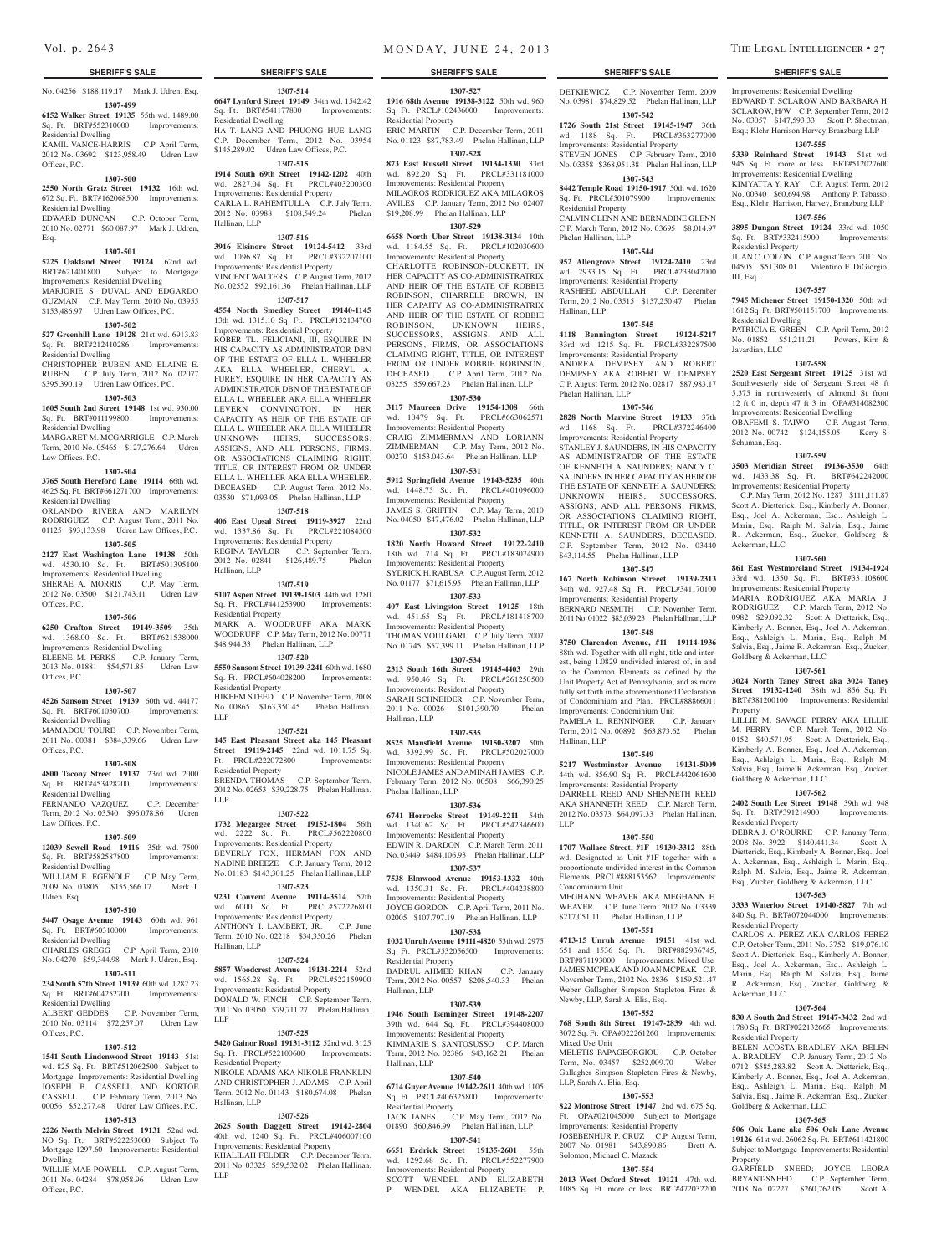Dietterick, Esq., Kimberly A. Bonner, Esq., Joel A. Ackerman, Esq., Ashleigh L. Marin, Esq., Ralph M. Salvia, Esq., Jaime R. Ackerman, Esq., Zucker, Goldberg & Ackerman, LLC

#### **1307-566**

#### **4135 East Roosevelt Boulevard aka 4135 Roosevelt Boulevard 19124** 23rd wd. 1728 Sq. Ft. BRT#233017300 Improvements: Residential Property

JUDYTH SLOAN; THOMAS SLOAN C.P. February Term, 2010 No. 0902 \$81,900.41 Scott A. Dietterick, Esq., Kimberly A. Bonner, Esq., Joel A. Ackerman, Esq., Ashleigh L. Marin, Esq., Ralph M. Salvia, Esq., Jaime R. Ackerman, Esq., Zucker, Goldberg & Ackerman, LLC

# **1307-567**

**4737 Loring Street 19136** 65th wd. 1260 Sq. Ft. BRT#65103000 Improvements: Residential Property

SVETLANA YANKOVSKY C.P. January Term, 2010 No. 2379 \$90,959.05 Scott A. Dietterick, Esq., Kimberly A. Bonner, Esq., Joel A. Ackerman, Esq., Ashleigh L. Marin, Esq., Ralph M. Salvia, Esq., Jaime R. Ackerman, Esq., Zucker, Goldberg & Ackerman, LLC

#### **1307-568**

**5525 Whitby Avenue 19143** 51st wd. 1444 Sq. Ft. BRT#513119500 Improvements: Residential Property

DAVID TONEY; HORKAN PROPERTIES LP C.P. October Term, 2008 No. 01317<br>\$40.261.00 Scott A. Dietterick, Esq., Scott A. Dietterick, Esq., Kimberly A. Bonner, Esq., Joel A. Ackerman, Esq., Ashleigh L. Marin, Esq., Ralph M. Salvia, Esq., Jaime R. Ackerman, Esq., Zucker, Goldberg & Ackerman, LLC

#### **1307-569**

**6831 North Franklin Street 19126** 61st wd. 201161.80 Sq. Ft. BRT#776142000 Improvements: Residential Property

JASMINE WILLIAMS C.P. August Term, 2011 No. 0038 \$181,550.67 Scott A. Dietterick, Esq., Kimberly A. Bonner, Esq., Joel A. Ackerman, Esq., Ashleigh L. Marin, Esq., Ralph M. Salvia, Esq., Jaime R. Ackerman, Esq., Zucker, Goldberg & Ackerman, LLC **1307-570**

**5931 Algon Avenue 19149** 35th wd. 2588 Sq. Ft. BRT#351375900 Improvements: Residential Property JEAN BATTIST AKA JEAN RHONY BATTIST; MARILYN BIEN-AIME C.P. October Term, 2010 No. 2902 \$151,604.62 Scott A. Dietterick, Esq., Kimberly A. Bonner,

Esq., Joel A. Ackerman, Esq., Ashleigh L. Marin, Esq., Ralph M. Salvia, Esq., Jaime R. Ackerman, Esq., Zucker, Goldberg & Ackerman, LLC

#### **1307-571**

**5033 North 9th Street 19144** 49th wd. 1500 Sq. Ft. BRT#491287300 Improvements: Residential Property

FREDERICK REID; PAULA SYLVESTER-REID C.P. October Term, 2008 No. 2888<br>\$45.932.97 Scott A. Dietterick, Esq., Scott A. Dietterick, Esq., Kimberly A. Bonner, Esq., Joel A. Ackerman, Esq., Ashleigh L. Marin, Esq., Ralph M. Salvia, Esq., Jaime R. Ackerman, Esq., Zucker, Goldberg & Ackerman, LLC

#### **1307-572**

**3712 North 9th Street 19140** 43rd wd. 992 Sq. Ft. BRT#432327000 Improvements: Residential Property

JOHN COOPER AKA JOHN J. COOPER; JANIS COOPER C.P. January Term, 2011 No. 0370 \$34,902.18 Scott A. Dietterick, Esq., Kimberly A. Bonner, Esq., Joel A. Ackerman, Esq., Ashleigh L. Marin, Esq., Ralph M. Salvia, Esq., Jaime R. Ackerman, Esq., Zucker, Goldberg & Ackerman, LLC

#### **1307-573**

**2634 South 6th Street 19148-4625** 39th wd. 1200 Sq. Ft. BRT#392358700 Subject to Mortgage Improvements: Residential Property HOI LUONG GIANG AKA HOI GIANG; HUYNH T. THAI C.P. February Term, 2012 No. 2526 \$159,891.88 Scott A. Dietterick, Esq., Kimberly A. Bonner, Esq., Joel A. Ackerman, Esq., Ashleigh L. Marin, Esq., Ralph M. Salvia, Esq., Jaime R. Ackerman, Esq., Zucker, Goldberg & Ackerman, LLC

#### **1307-574**

**4537 North Carlisle Street 19140** 13th wd. 1599 Sq. Ft. BRT#132018400 Improvements: Residential Property

JUSTIN A. WILSON C.P. November Term, 2009 No. 4239 \$75,832.54 Scott A. Dietterick, Esq., Kimberly A. Bonner, Esq., Joel A. Ackerman, Esq., Ashleigh L. Marin, Esq., Ralph M. Salvia, Esq., Jaime R. Ackerman, Esq., Zucker, Goldberg & Ackerman, LLC

## **1307-575**

**105 Wentz Street 19120** 61st wd. 2311.20 Sq. Ft. BRT#612023100 Improvements: Residential Property<br>UNKNOWN

HEIRS AND ADMINISTRATORS OF THE ESTATE OF JAMAL HENDERSON C.P. November

Term, 2010 No. 4279 \$146,034.44 Scott A. Dietterick, Esq., Kimberly A. Bonner, Esq., Joel A. Ackerman, Esq., Ashleigh L. Marin, Esq., Ralph M. Salvia, Esq., Jaime R. Ackerman, Esq., Zucker, Goldberg & Ackerman, LLC

## **1307-576**

**1317 Snyder Avenue 19148-5514** 39th wd. 1350 Sq. Ft. BRT#394274600 Subject to Mortgage Improvements: Residential Property LAWRENCE J. RAO JR., AKA LAWRENCE RAO JR C.P. January Term, 2012 No. 3019 \$157,091.58 Scott A. Dietterick, Esq., Kimberly A. Bonner, Esq., Joel A. Ackerman, Esq., Ashleigh L. Marin, Esq., Ralph M. Salvia, Esq., Jaime R. Ackerman, Esq., Zucker, Goldberg & Ackerman, LLC

#### **1307-577**

**621 Fitzgerald Street 19148** 39th wd. 904 Sq. Ft. BRT#393109300 Improvements: Residential Property

CHRISTOPHER ROSATO C.P. February Term, 2009 No. 02981 \$103,646.36 Scott A. Dietterick, Esq., Kimberly A. Bonner, Esq., Joel A. Ackerman, Esq., Ashleigh L. Marin, Esq., Ralph M. Salvia, Esq., Jaime R. Ackerman, Esq., Zucker, Goldberg & Ackerman, LLC

#### **1307-578**

**1250 North 18th Street 19121** 47th wd. 1845 Sq. Ft. BRT#471298000 Improvements: Residential Property

EUGENE TAYLOR, JR., AKA EUGENE TAYLOR C.P. October Term, 2010 No. 3529 \$24,685.97 Scott A. Dietterick, Esq., Kimberly A. Bonner, Esq., Joel A. Ackerman, Esq., Ashleigh L. Marin, Esq., Ralph M. Salvia, Esq., Jaime R. Ackerman, Esq., Zucker, Goldberg & Ackerman, LLC

#### **1307-579**

**845 North Stillman Street 19130** 15th wd. 700 Sq. Ft. BRT#151262200 Improvements: Residential Dwelling

FRANK JUMPP C.P. February Term, 2010 No. 001115 \$441,742.19 Heather Riloff, Esq. **1307-580**

**5504 Walnut Street 19139** 60th wd. 2000 Sq. Ft. BRT#604036600 Improvements: Residential Dwelling LINDA CONYERS AND NOLTON CONYERS C.P. February Term, 2013 No. 00406 \$141,784.53 Heather Riloff, Esq.

#### **1307-581**

**3526 Welsh Road 19136** 56th wd. 1110 Sq. Ft. BRT#642308901 Improvements: Residential Dwelling SAFAA DEEB C.P. February Term, 2013 No.

00356 \$142,488.14 Heather Riloff, Esq. **1307-582**

**4820 North 10th Street 19141** semi detached 2 story masonry BRT#491353300

Improvements: Residential Dwelling CARL CRAWFORD, III C.P. April Term, 2011 No. 000988 \$82,843.32 Federman & Associates, LLC

#### **1307-583**

**1817 East Sergeant Street 19125** row 2 sty masonry BRT#314083600 Improvements: Residential Dwelling TRACY HUA AND CHI HUNG MU C.P. December Term, 2011 No. 0591 \$58,771.93 Federman & Associates, LLC

#### **1307-584**

**5942 Spruce Street 19139** row b/gar 2sty masonry BRT#032002000 Improvements: Residential Dwelling DAWN R. ROBINSON C.P. November Term, 2011 No. 003135 \$26,550.42 Federman & Associates, LLC

#### **1307-585**

**1023 Chadwick Street 19146-2007** 30th wd. Situate on the east side of Chadwick Street at the distance of one hundred and seventy-eight feet southward from the south side of Carpenter Street. Subject to Mortgage Improvements: Row 2 Sty Masonry MAXINE CROSS (DECEASED) December Term, 2012 No. 00873 \$182,662.09

#### Chandra M. Arkema, Esq. **1307-586**

**1343 West Sedgley Avenue 19132-2416** 43rd wd. Situate on the northwest side of Sedgley Avenue at the distance of 184 feet 9 inches northeast from the east side of Broad Street. Subject to Mortgage Improvements: Det Wb Gar 2 Sty ANDRE MYERS C.P. November Term, 2011

No. 00902 \$42,546.37 Chandra M. Arkema, Esq.

## **1307-587**

**2049 Pierce Street 19145** 36th wd. 658 Sq. Ft. BRT#363151000 Improvements: Residential **Property** RICHARD A. CURRO, JR C.P. December

Term, 2012 No. 02339 \$59,457.75 KML Law Group, P.C.

#### **1307-588**

**126 North 60th Street 19139** 34th wd. 1055.60 Sq. Ft. BRT#341079300 Improvements:

#### **SHERIFF'S SALE SHERIFF'S SALE SHERIFF'S SALE SHERIFF'S SALE SHERIFF'S SALE**

Residential Property ROBERT CALLAND JR C.P. July Term, 2007 No. 02174 \$40,131.91 KML Law Group, P.C.

**1307-604 242 West Abbottsford Avenue 19144**  13th wd. 1772.62 Sq. Ft. BRT#133036700 Improvements: Residential Property MABLE TRIPPETT AND MARK A. TRIPPETT C.P. March Term, 2008 No. 05725 \$157,144.76 KML Law Group, P.C. **1307-605 3575 Emerald Street 19134** 45th wd. 1149.61 Sq. Ft. BRT#452329800 Improvements: No. 02010 \$73,911.82 Phelan Hallinan, LLP **1307-619 7808 Centaur Place 19153-1712** 40th wd. 3123 Sq. Ft. PRCL#405867000 Improvements:

DENISE PINER-PATTERSON C.P. March Term, 2012 No. 02894 \$157,475.30 Phelan

**1307-620 2009 North Cleveland Street 19121-1501**  32nd wd. 630 Sq. Ft. PRCL#321232800 Improvements: Residential Property<br>DANDRE T. PARMLEY C.P. February

Term, 2012 No. 03101 \$62,604.25 Phelan

**1307-621 2521 Bonaffon Street 19142-2715** 40th wd. 1108.52 Sq. Ft. PRCL#406069000 Improvements: Residential Property THOMAS MOORE AND JAMES MOORE C.P. January Term, 2012 No. 00559 \$21,266.42

**1307-622 330 North Salford Street 19139-1228** 4th wd. 900 Sq. Ft. PRCL#042263400 Improvements:

KENNETH MORRIS C.P. April Term, 2012 No. 03250 \$47,872.66 Phelan Hallinan, LLP **1307-623 2020 Barlow Street 19116-3908** 58th wd. 3216 Sq. Ft. PRCL#582210600 Improvements:

BRUCE A. WOODFORD C.P. October Term, 2012 No. 03887 \$138,265.06 Phelan

**1307-624 5639 Washington Avenue 19143-2813**  46th wd. 1210.40 Sq. Ft. PRCL#463152100 Improvements: Residential Property MARQUIETA S. CLARK C.P. December Term, 2012 No. 00553 \$106,983.11 Phelan

**1307-625 1833 Hart Lane 19134-3546** 25th wd. 777.92 Sq. Ft. PRCL#252049800 Improvements:

RUDOLPH NASH C.P. May Term, 2012 No. 01137 \$41,118.10 Phelan Hallinan, LLP **1307-626 3471 Eden Street 19114-3605** 57th wd. 3373.50 Sq. Ft. PRCL#572163143 Improvements:

WILLIAM B. JENKINS AKA WILLIAM JENKINS AND JUNE M. JENKINS C.P. December Term, 2012 No. 00962 \$72,722.95

**1307-627 6146 Alma Street 19149-3203** 53rd wd. 1275 Sq. Ft. PRCL#531333500 Improvements:

JIAN BIAO CHEN C.P. November Term, 2010 No. 01082 \$42,768.60 Phelan Hallinan,

**1307-628 6239 Castor Avenue 19149-2730** 54th wd. 1612.02 Sq. Ft. PRCL#541160900 Improvements: Residential Property WEI GUO WU C.P. December Term, 2012 No. 00559 \$115,560.46 Phelan Hallinan, LLP **1307-629 6210 Magnolia Street 19144-1611** 59th wd. 1360 Sq. Ft. PRCL#592239000 Improvements: Residential Property

LATOYA T. DAVIS C.P. July Term, 2012 No. 02522 \$125,185.37 Phelan Hallinan, LLP **1307-630 1336 South Ruby Street 19143-4928** 51st wd. 1524.88 Sq. Ft. PRCL#511251700 Improvements: Residential Property PAMELA CARR C.P. December Term, 2011 No. 02309 \$47,746.99 Phelan Hallinan, LLP **1307-631 5946 Horrocks Street 19149-3313** 62nd wd. 1475.91 Sq. Ft. PRCL#621344900 Improvements: Residential Property MOSAMMAT A. BEGUM C.P. December Term, 2012 No. 00965 \$160,874.72 Phelan

**1307-632 2803 Agate Street 19134-4201** 25th wd. 644 Sq. Ft. PRCL#252362700 Improvements:

JOSEPH CASSILIS AKA JOSEPH S. CASSILIS C.P. January Term, 2013 No. 01078 \$23,390.41 Phelan Hallinan, LLP **1307-633 13 North Dewey Street 19139-2307** 34th wd. 900 Sq. Ft. PRCL#341151700 Improvements:

SHERWOOD B. CORBIN AKA BARKER SHERWOOD C.P. November Term, 2010 No. 02005 \$19,905.40 Phelan Hallinan, LLP **1307-634 1013 South 47th Street 19143-3601** 46th wd. 3162.50 Sq. Ft. PRCL#461196900 Improvements: Residential Property

Residential Property

DANDRE T. PARMLEY

Hallinan, LLP

Hallinan, LLP

Phelan Hallinan, LLP

Residential Property

Residential Property

Hallinan, LLP

Hallinan, LLP

Residential Property

Residential Property

Phelan Hallinan, LLP

Residential Property

Hallinan, LLP

esidential Property

Residential Property

LLP

TERESA DERR C.P. December Term, 2012 No. 00911 \$71,899.31 KML Law Group,

**1307-606 700 Byberry Road 19116** 58th wd. Irregular dimension OPA#582360500 Improvements:

ANNA BRODSKY AND LEV Y. BRODSKY C.P. June Term, 2011 No. 00616 \$250,020.55 Richard M. Squire & Associates, LLC **1307-607 4060 Howland Street 19124** 33rd wd. 14'10" frontage x 65' depth OPA#332366000 Improvements: Residential Property RUTH COLON C.P. December Term, 2011 No. 00724 \$73,864.04 Richard M. Squire &

**1307-608 2626 Salmon Street 19125** 31st wd. (formerly 18th wd.) 840 Sq. Ft. BRT#312190100 Improvements: Residential Real Estate JOANNE MARIE SZARAK AKA JOANN SZARAK AND JOSEPH WILLIAM SZARAK AKA JOSEPH W. SZARAK C.P. December Term, 2012 No. 00390 \$94,697.21 Stern &

**1307-609 1527 South Street 19146** 30th wd. 1360 Sq. Ft. BRT#871137700 Improvements:

EUGENE BROWN C.P. June Term, 2012 No. 03551 \$672,459.51 Stern & Eisenberg, P.C. **1307-610 1209 Spruce Street 19107** 8th wd. 2520 Sq. Ft. BRT#881518110 Improvements:

BENJAMIN HOLDINGS, LLC C.P. December Term, 2012 No. 03950 \$437,148.70

**1307-611 1230 North Hancock Street 19122** 18th wd. (formerly part of the 17th wd.) 954 Sq. Ft. BRT#182081000 Improvements: Residential

KAREN STEINER AND DAVID STEINER AKA DAVE STEINER C.P. December Term, 2012 No. 00093 \$302,365.18 Stern &

**1307-612 7026 Walker Street 19135** 55th wd. 2250 Sq. Ft. BRT#552319700 Improvements:

ROBERT M. STEVENSON AND DANA M. STEVENSON C.P. January Term, 2011 No. 01974 \$66,588.39 Mark J. Udren, Esq. **1307-613 2517 South 67th Street 19142** 40th wd. 1600.00 Sq. Ft. BRT#406035400 Improvements:

JACK L. JANES, SR., AKA JACK L. JANES AKA JACK JANES C.P. July Term, 2012 No. 04675 \$65,329.66 Udren Law Offices, P.C. **1307-614 1539 Ruan Street 19124-3952** 23rd wd. 1746 Sq. Ft. PRCL#232027800 Improvements:

PHILADELPHIA SETTLEMENT SERVICES, LLC; AMERICAN DREAM PROPERTIES,<br>LLC C.P. May Term, 2012 No. 02946 C.P. May Term, 2012 No. 02946

PEDRO J. MARTINEZ C.P. August Term, 2010 No. 03407 \$183,533.36 Phelan

**1307-616 7100 Eastwood Street 19149-1205** 54th wd. 1939.45 Sq. Ft. PRCL#542409200 nents: Residential Property ANH V. DANG C.P. June Term, 2012 No. 02064 \$114,829.50 Phelan Hallinan, LLP **1307-617 1439 East Cheltenham Avenue 19124-1101**  62nd wd. 1265.75 Sq. Ft. PRCL#621081300 Improvements: Residential Property ALEXANDER JAVIER AND VIDAL JAVIER C.P. June Term, 2012 No. 00923 \$108,273.07

**1307-618 6244 Clearview Street 19138-1010** 59th wd. 1280 Sq. Ft. PRCL#592307415 Improvements: Residential Property JENAE SABIR C.P. November Term, 2010

\$89,244.43 Phelan Hallinan, LLP **1307-615 5959 Horrocks Street 19149-3316** 62nd wd. 2677.50 Sq. Ft. PRCL1#621355900,<br>PRCL2#621385200 Improvements:

Residential Property

Residential Property

Associates, LLC

Eisenberg, P.C.

Commercial Real Estate

Commercial Real Estate

Stern & Eisenberg, P.C.

Real Estate

Eisenberg, P.C.

Residential Dwelling

Residential Dwelling

Residential Property

PRCL2#621385200 Residential Property

Phelan Hallinan, LLP

Hallinan, LLP

P.C.

#### **1307-589**

**5422 Willows Avenue 19143** 51st wd. 1222.50 Sq. Ft. BRT#513213400 Improvements: Residential Property SONYA RIGGS C.P. October Term, 2011 No. 00038 \$92,674.94 KML Law Group, P.C.

## **1307-590**

**1340 East Steinber Street 19124** 33rd wd. 877.50 Sq. Ft. BRT#331244000 Improvements: Residential Property WILLIE L. JOHNSON C.P. April Term,

2011 No. 02675 \$95,577.11 KML Law Group, P.C. **1307-591**

**608 Catherine Street aka 608 Catharine Street 19147** 2nd wd. 340.63 Sq. Ft. BRT#022052200 Improvements: Residential Property SHARON MILLER C.P. December Term, 2012 No. 03306 \$197,278.58 KML Law Group, P.C.

#### **1307-592**

**5942 Callowhill Street 19151** 4th wd. 1440 Sq. Ft. BRT#042184300 Improvements: Residential Property EDWARD A. FENDERSON, JR. C.P.

December Term, 2009 No. 03295 \$39,757.06 KML Law Group, P.C. **1307-593**

**2015 South Garnet Street 19145** 48th wd. 684 Sq. Ft. BRT#481293900 Improvements: Residential Property SOPHIA BROADUS C.P. January Term, 2013 No. 00722 \$81,671.62 KML Law Group, P.C.

## **1307-594**

**6230 Trotter Street 19111** 53rd wd. 1485 Sq. Ft. BRT#531230200 Improvements: Residential Property JUAN COTTO C.P. January Term, 2013 No. 00359 \$123,447.76 KML Law Group, P.C.

**1307-595 1811 Widener Place 19141** 17th wd. 1388.05

Sq. Ft. BRT#171193800 Improvements: Residential Property

CLIFFORD E. NIXON, SR. C.P. December Term, 2012 No. 04276 \$26,654.10 KML Law Group, P.C.

#### **1307-596**

**5618 Carpenter Street 19143** 46th wd. 939.92 Sq. Ft. BRT#463148200 Improvements: Residential Property LINDA DIXON C.P. October Term, 2012 No. 00083 \$100,462.93 KML Law Group, P.C.

**1307-597 4428 Marple Street 19136** 65th wd. 1150.20

Sq. Ft. BRT#651094200 Improvements: Residential Property BRANDY L. CARRERO C.P. October Term, 2012 No. 02868 \$127,227.02 KML Law Group, P.C.

#### **1307-598**

**5233 Roosevelt Boulevard 19124** 23rd wd. 1911.74 Sq. Ft. BRT#233026600 Wa. 1911.74 by 11. Discoverence.<br>Improvements: Residential Property<br>CLARK E. MCCAULEY C.P. December CLARK E. MCCAULEY Term, 2008 No. 03210 \$45,155.94 KML Law Group, P.C.

# **1307-599**

**7223 Lawndale Avenue 19111** 53rd wd. 3162.50 Sq. Ft. BRT#532391700 Improvements: Residential Property ARTHUR CARROLL AND PATRICIA CARROLL C.P. May Term, 2010 No. 00065 \$166,647.08 KML Law Group, P.C.

#### **1307-600**

**108 Wentz Streeet 19120** 61st wd. 1572.80 Sq. Ft. BRT#612025100 Improvements: Residential Property

VICTOR VASQUEZ, JR. C.P. August Term, 2009 No. 02395 \$164,180.48 KML Law Group, P.C.

#### **1307-601**

**641 South Yewdall Street 19143** 46th wd. 1005 Sq. Ft. BRT#463169400 Improvements: Residential Property ISAAC COLLINS C.P. January Term, 2010

No. 02386 \$91,203.22 KML Law Group, P.C. **1307-602**

#### **1338 South Percy Street 19147** 1st wd. 892.32 Sq. Ft. BRT#884005357 Improvements:

Residential Property ANTHONY FALCIANI C.P. January Term, 2011 No. 02383 \$97,221.55 KML Law Group, P.C.

**1307-603 1713 South Second Street 19148** 1st wd. 2460 Sq. Ft. BRT#011202500 Improvements:

CURRY CUNNINGHAM AND ALFIE R. PELZER C.P. September Term, 2008 No. 02803 \$193,671.87 KML Law Group, P.C.

Residential Property